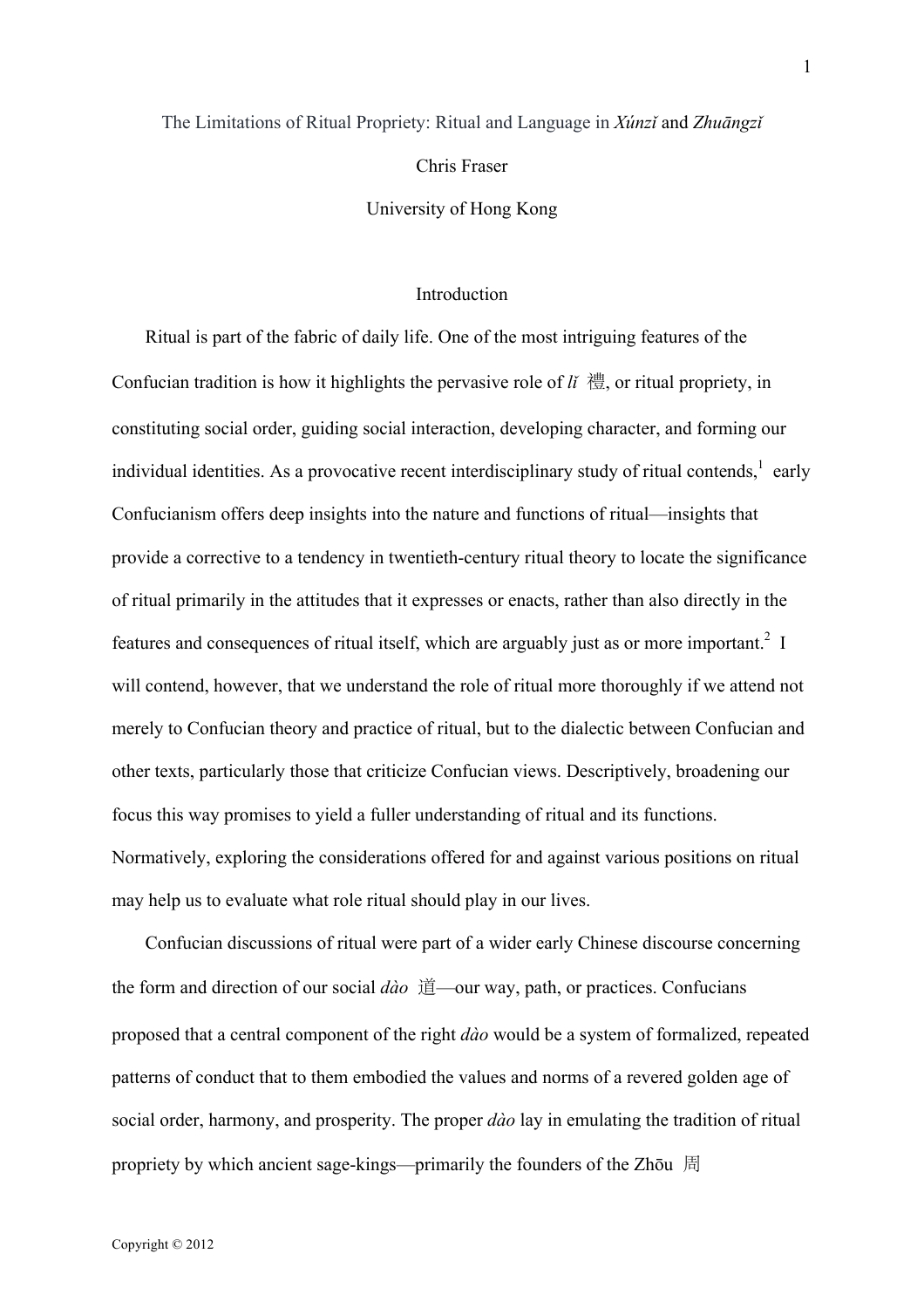dynasty—purportedly led their civilization to its glorious achievements. Rival thinkers disputed this normative claim. In a few places, their criticisms may amount to wholesale rejections of ritual.<sup>3</sup> Generally, however, they are not rejections of ritual *per se*,<sup>4</sup> but criticisms of a particular tradition of ritual propriety or a normative conception of *dào* that assigns ritual propriety a central or fundamental role.

As a contribution to understanding this wider discourse on ritual, in this essay I examine the dialectical relations between the theory of ritual propriety presented in the *Xúnzǐ* 荀子 and criticisms of Xúnzi-like views found in the classical Daoist anthology *Zhuāngzǐ* 莊子<sup>5</sup> I will explore both descriptive and normative implications of Xunzian and Zhuangist views—how they bear on the questions of what ritual is and how it functions as well as on what role it should play in our social *dào*. The *Xúnzǐ* provides fruitful material for such an examination because it presents the most elaborate, systematic theory of ritual propriety in the early Confucian tradition. The *Zhuāngzǐ* yields an intriguing contrast with Xúnzǐ, because it questions the epistemic and conceptual basis for a Xunzian normative stance on ritual propriety. Moreover, as I will show, one crucial passage rejects a Xúnzǐ-like conception of ritual propriety while nevertheless affirming the worth of ritual.

Following what has become the consensus interpretation of the Confucian conception of  $li<sub>i</sub>$ <sup>6</sup> I will construe ritual propriety broadly, as including rites and ceremonies but also etiquette, manners, and even details of personal comportment. This broad understanding of ritual propriety dovetails with recent work in ritual studies, which tends to expand the rubric of ritual beyond merely religious rites and civil ceremonies.<sup>7</sup>

To help highlight the respects in which the *Zhuāngzǐ* can be read as posing a critical response to a Xunzian view of ritual propriety, I will also juxtapose the two texts' view of language. This may seem an incongruous angle from which to approach the topic of ritual, but as I will explain, Xúnzi's theory of ritual propriety is conceptually intertwined with his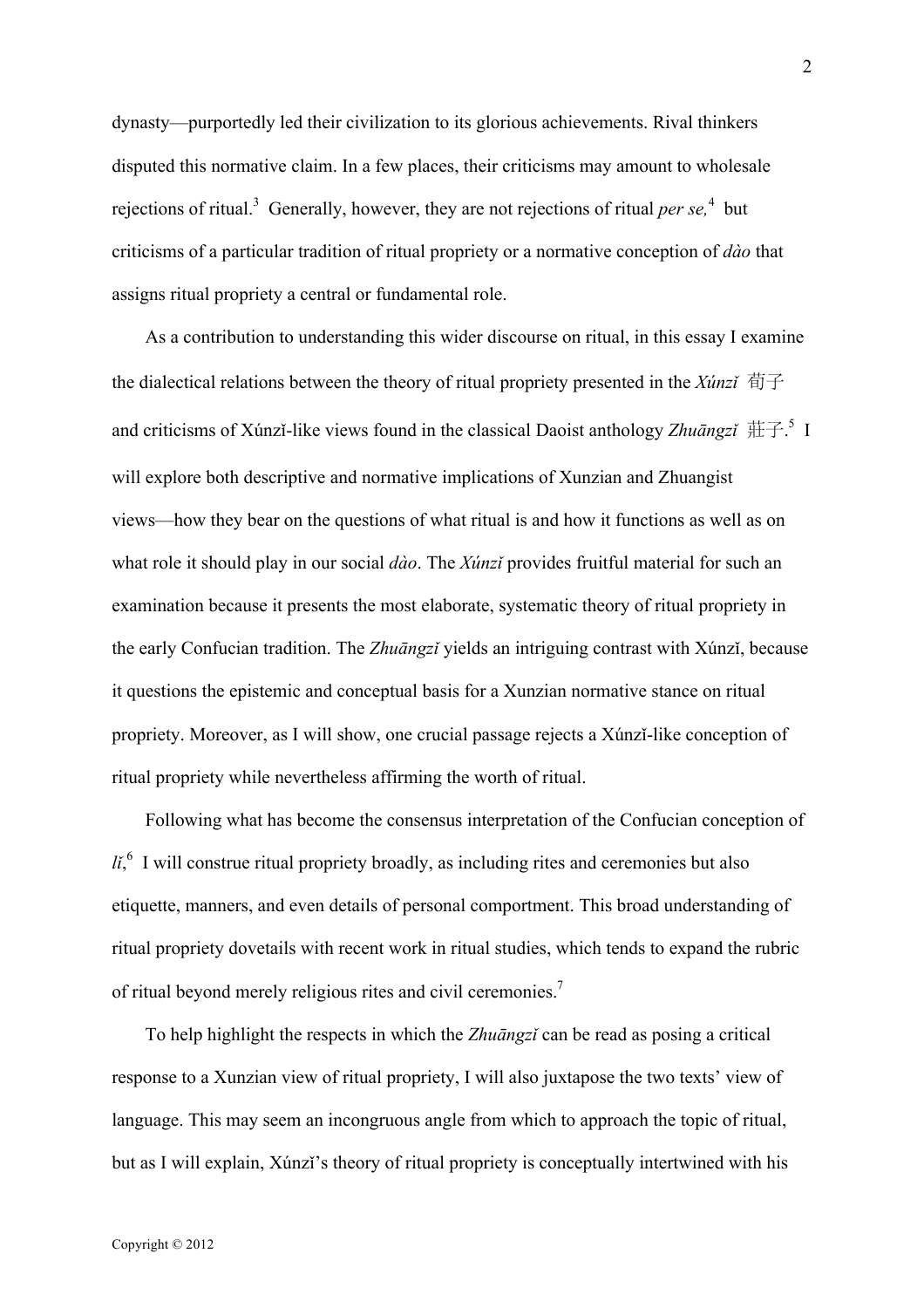theory of language. In important respects, his views on the right use of names parallel his views on ritual propriety.<sup>8</sup> Moreover, in approaching ritual propriety via this route, I am developing two intriguing lines of thought raised in the literature that suggest language and ritual can be instructively compared. The first is Chad Hansen's suggestion that language is a paradigm of a conventional, normative system such as ritual propriety—both are conventionally delineated, rule-guided skills, learned largely by modeling, whose mastery is manifested in abilities that partly constitute human social nature and our form of life (1992, 74). The second is Chenyang Li's proposal that the role of ritual propriety in the Confucian *Analects* can be understood metaphorically as a system of "cultural grammar," analogous to linguistic grammar, the syntactical rules governing how words are combined to form acceptable sentences and phrases  $(2007, 317)$ .<sup>9</sup> Just as grammar is embedded in the conventionally appropriate linguistic behavior of competent speakers of a language, ritual propriety is embedded in the conventionally appropriate behavior of competent members of a society (318). Li identifies several parallels between grammar and ritual propriety (318–320). Like grammar, ritual propriety is public or shared, rooted in tradition, and largely but not entirely constant over time, since both typically undergo steady but incremental change. An explicit account of either is descriptive, in that both characterize the typical behavior of members of a community. But both also have a normative role: they set standards of proper conduct and can be used to learn such conduct.

As Li cautions (317), we should not take the metaphor of ritual propriety as grammar too far. Of course, the two have important dissimilarities; ritual propriety is not a system of norms for combining expressions with semantic content (although it may be symbolically significant in other ways). But the metaphor underscores the observation that just as grammar provides a system of conventional, structural norms for linguistic interaction, ritual propriety provides a system of conventional, structural norms for social interaction more broadly. Both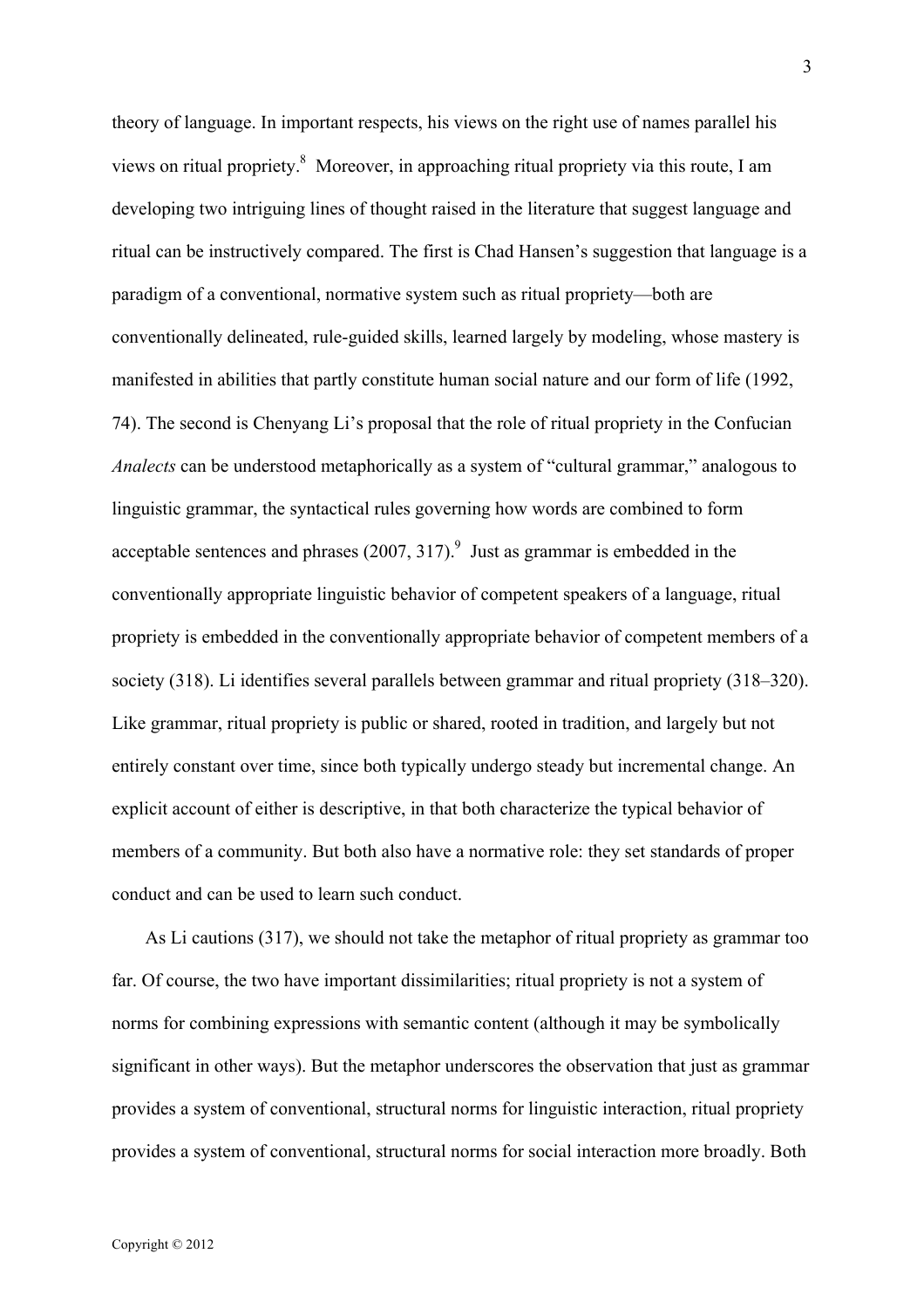language and ritual are conventional, rule-guided patterns of social activity, and conclusions about one may be instructive about the nature of the other.

I will argue that, because of the parallels between Xúnzǐ's theory of ritual propriety and his views on language, a Zhuangist critique of the presuppositions of Xúnzi's stance on language undermines his stance on ritual propriety as well. Xúnzi contends that state promulgation of an extensive, elaborate code of ritual propriety is a key to good social order  $(zhi \nleftrightarrow \hat{z})$  and that state regulation of language is a key to smooth communication and thus also good order. The *Zhuāngzǐ* provides grounds for doubting both contentions. If we take the metaphor of ritual as cultural grammar seriously, then even if we acknowledge that ritual may contribute to good order in particular contexts, it is unlikely that it plays the fundamental role in securing order that Xúnzǐ claims. The analogy to language helps us to see that a conventional code of rules for social interaction may be a product of an inchoate social order but does not itself originate order. Claiming that ritual propriety causally produces social order is analogous to claiming that grammar causally produces smooth linguistic communication, when in fact it is more likely our ability to communicate that allows us to develop shared rules of grammar. Humans have fundamental social and communicative capacities that undergird our abilities to speak a language or engage in shared ritual performances. It is these more fundamental capacities, not their manifestation in a particular system of grammar or ritual norms, that provides the root explanation of our ability to communicate or to live together harmoniously.

The Zhuangist critique leads not to a rejection of ritual—one can hardly "reject" a part of daily life that is constantly reinvented spontaneously even by children—but to a reconstrual of ritual's foundations and functions, with normative implications. Ritual propriety can be regarded as an instance of what one *Zhuāngzǐ* passage helpfully calls "*dào shù*" 道術—arts or practices of *dào*. What ultimately explains the functions Xúnzǐ ascribes to the code of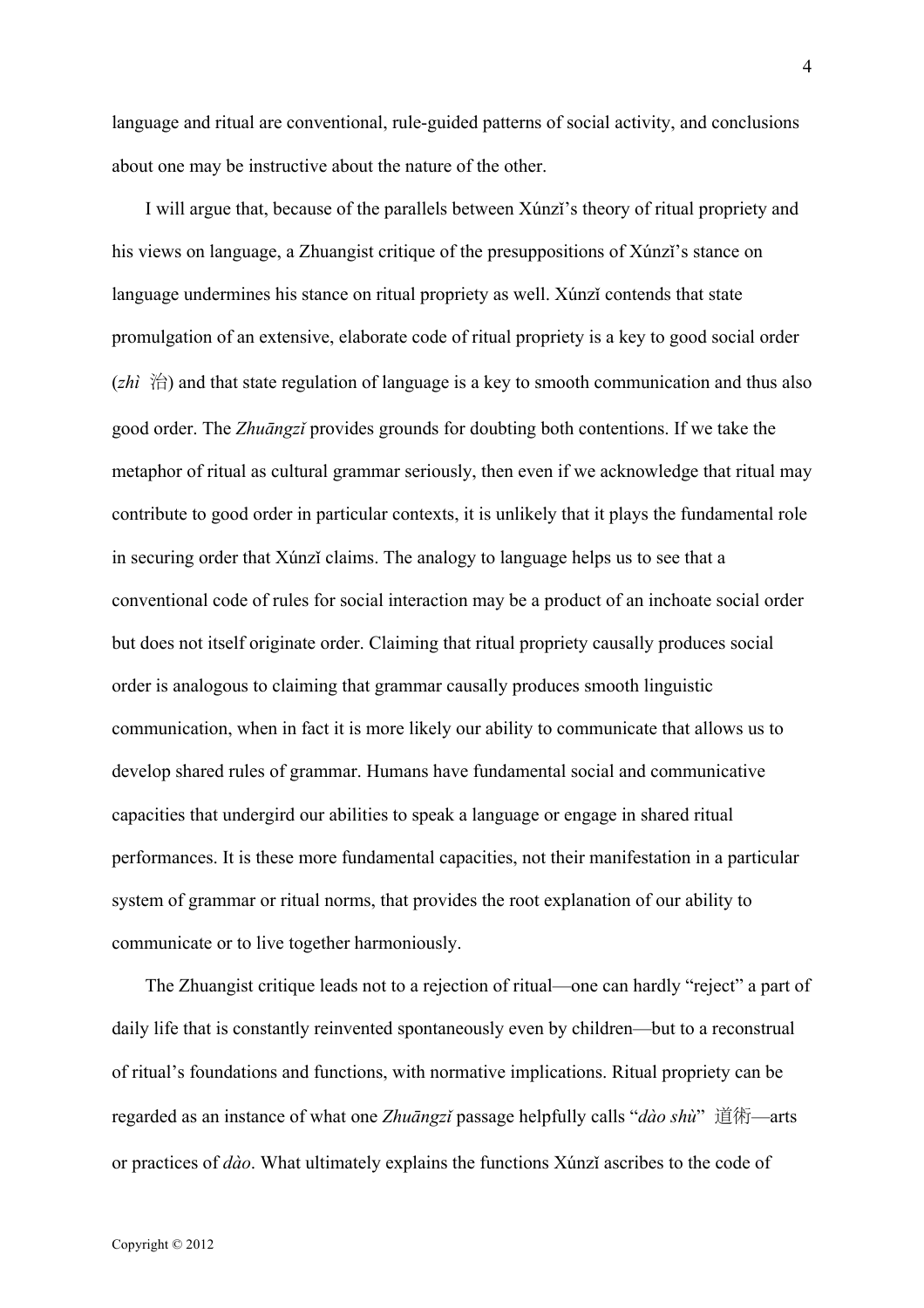ritual propriety is not that code itself, but our underlying ability to engage in "arts of *dào*"—to catch on to and engage in shared practices. The *Xúnzǐ*-*Zhuāngzǐ* dialectic suggests that ritual is indispensable, but normatively justified rituals will be less rigid, less comprehensive, less fastidious, and more spontaneous than a Xunzian theorist would allow.

# Xúnzǐ on Ritual

 Rituals, or more precisely, ritualized activities and associated duties, stand at the heart of Xúnzǐ's ethical and political vision, as for him they are the key to bringing order, harmony, and beauty to human events and conduct. In Xúnzǐ's view, people and society must inevitably follow some *dào*—some way, norm, or pattern—in their activity. Natural conditions alone—whether Heaven or nature in the abstract ( $ti\bar{a}n \neq$ ), the non-human natural world (*tiān dì* 天地), or people's spontaneous, untutored nature (*xìng* 性)—do not directly provide us with a *dào.* 10 As Xúnzǐ says, "*Dào* is not the *dào* of Heaven, nor is it the *dào* of the earth; it is that by which humans *dào* [guide action]." 11 People must create a human *dào,*  which we follow not as a matter of the spontaneous functioning of our nature (*xìng*), but through "work"  $(shi \nvert \nvert$  and "artifice"  $(wèi \nvert \nvert \nvert)$ <sup>12</sup> or action that goes beyond our innate, untutored dispositions. Although the *dào* is not given by nature, however, it is not independent of nature, either. We fare better or worse depending on how well our *dào* "aligns" (*cān* 參) with natural conditions. Humans can achieve an orderly, flourishing society only if our *dào* aligns with nature, and the sage-kings or sovereigns—the cultural heroes—who introduced such a *dào* are themselves regarded as standing in alignment with heaven and earth.<sup>13</sup>

Xúnzǐ holds that of the various *dào* we might follow, the course of history has established one particular path as the highest standard of *rén*  $\Box$ , or ethical goodness.<sup>14</sup> This is the *dào* of the "former kings" (8/28/153)—the ancient sage-kings, specifically the founders of the Zhōu 周 dynasty. The core of this *dào* is an elaborate code of "rituals and duties" (*lǐ*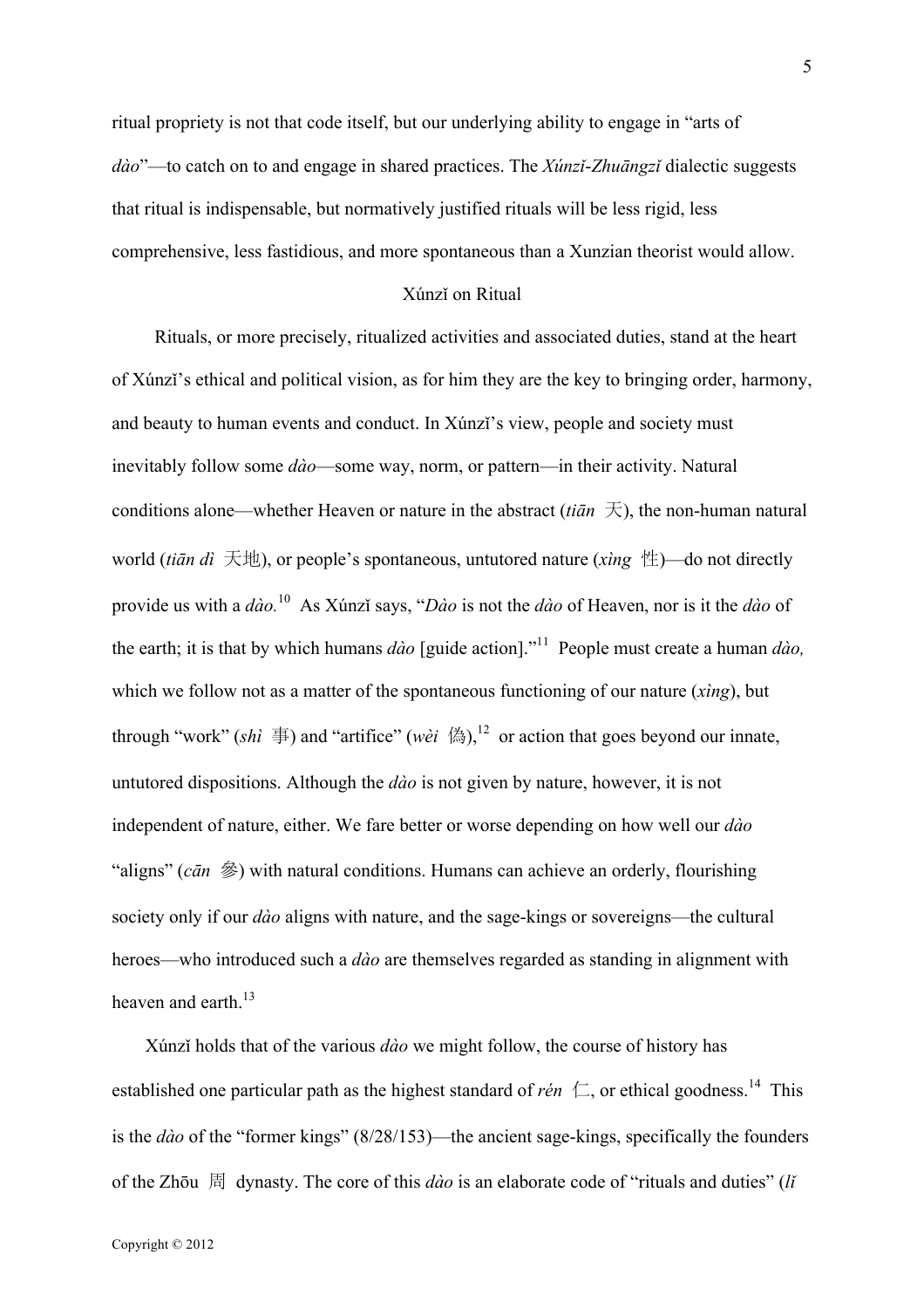$\vec{y}$  禮義) governing nearly all aspects of personal and political life. Xúnzǐ calls this code "the ultimate human *dào*" (19/92/15–16).

These traditional rituals and duties are comprehensive in scope. They encompass formal ceremonies marking major life events, political occasions, and sacred affairs—examples include weddings and funerals, a ruler's ascension to the throne, and ancestral sacrifices or sacrifices to spirits. But they also include routine, everyday norms of etiquette or propriety governing personal comportment and interactions with others, and they stipulate a network of social roles and associated duties and privileges. I will use "ritual propriety" as an umbrella term to refer to this overall complex of traditional ceremonies, protocol, etiquette, social roles, and ethical norms. To understand Xúnzǐ's ethical and political thought, we should bear in mind that his conception of ritual propriety fuses what in principle we might distinguish as several distinct categories of norm-governed activity: state ceremonies, sacred or religious rituals, rites of passage, and everyday norms of etiquette and personal comportment. Moreover, in early Chinese thought, *yì* 義, the word I have been interpreting as referring to the duties associated with norms of ritual propriety, also has the connotation of "right" or "moral." Xúnzǐ sometimes refers to *yì* independently of ritual propriety (*lǐ*) and sometimes pairs it with *rén* (moral goodness) instead of ritual propriety. But passages that expound his ethical theory typically integrate *yì* with *lǐ* and refer to the pair as a compound, *lǐ-yì*, or "rituals-and-duties." The implication is that for Xúnzǐ the normative sphere corresponding loosely to what we would call morality merges with those of personal excellence, etiquette, sacred rites, social protocol, and civic ceremony, all falling under a broad conception of norm-governed, formally regulated performances that together constitute the ideal human *dào*. For Xúnzǐ, human *dào* just is, in effect, a system of ritual propriety.

 Xúnzǐ identifies several purposes this system fulfills, all of which extend from the central end of achieving good order in human conduct and affairs. For Xúnzǐ, "ritual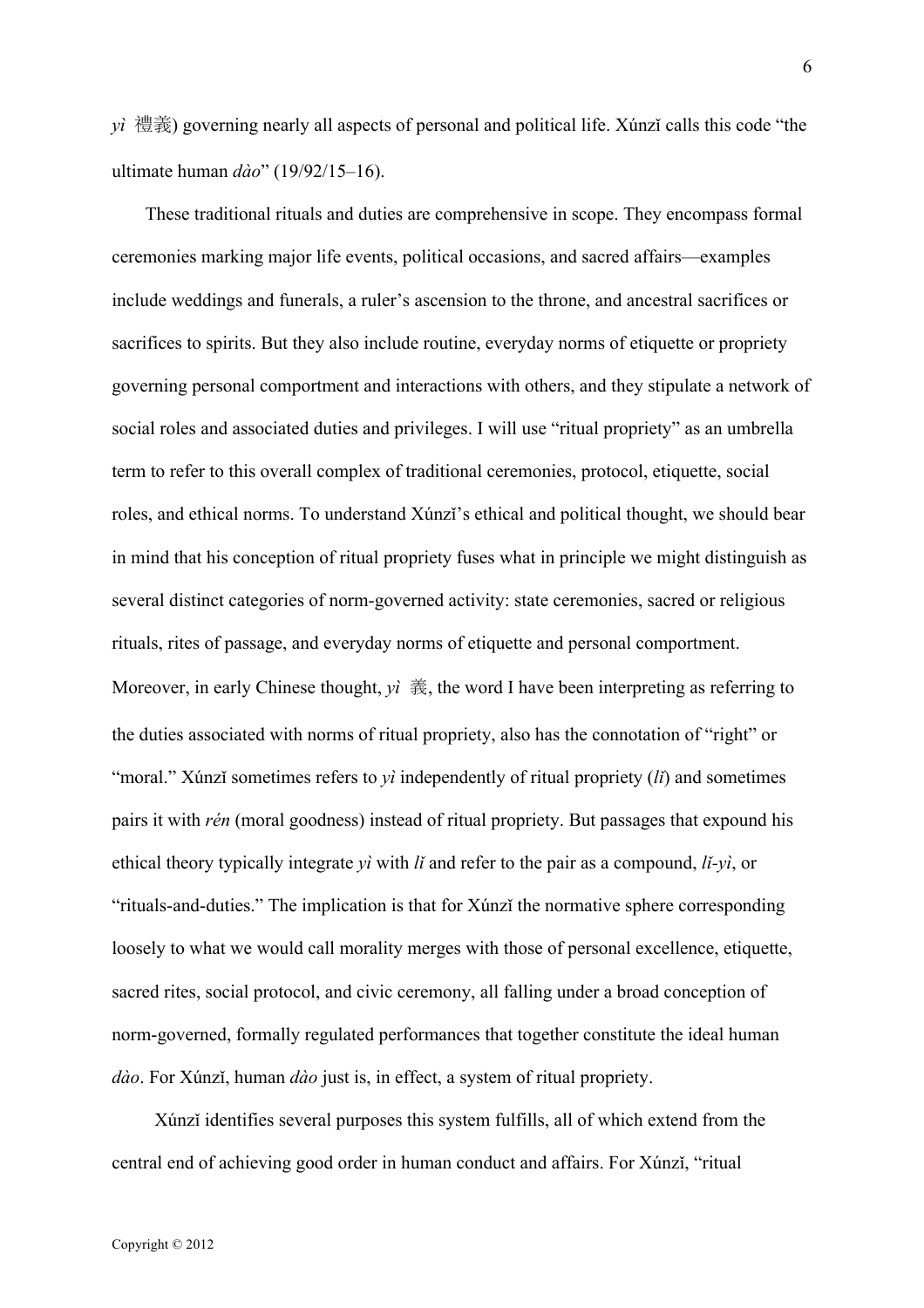propriety and duties are the origin of order"  $(9/39/2)$ . "Order"—*zhì* 治, a word that also connotes control, management, and governance—is the paramount value in his ethics and politics. Aside from obvious elements such as the absence of disturbance or violence, his conception of order comprises ethical, aesthetic, and political components. Order requires that individuals cultivate and conduct themselves according to ethical and civil norms, which Xúnzi sometimes characterizes as "beautiful" ( $m\tilde{e}i \notin \tilde{e}$ ),  $\tilde{e}^{15}$  and that society maintain a smoothly functioning hierarchical political structure, led by a hereditary sovereign and administered by appointed officials. Order contrasts with chaos or disorder (*luàn* 亂), which Xúnzǐ associates with conduct arising directly from people's innate, untutored nature. Nature in itself has no inherent tendency toward order, while uncultivated human nature tends toward disorder. So to achieve order, a scheme of ethical-cultural patterns must be imposed onto natural conditions. Ritual propriety is just such a system; it provides a coherent, comprehensive network of roles and norms that, if generally followed throughout a community, purportedly bring about personal and social order.<sup>16</sup>

By instituting good order, ritual propriety simultaneously fulfills a second fundamental purpose: providing for people's desires and needs. "Provision" is a key consequence in Xúnzǐ's account of the origins of ritual propriety.

From what did ritual propriety arise? I say: People are born with desires. Desiring something but not obtaining it, they cannot fail to seek it. Seeking things without measures or limits, they cannot fail to come into conflict. Conflict leads to disorder and disorder to poverty. The former kings hated such disorder, so they instituted ritual propriety and duties to divide them, so as to provide for people's desires and give them what they seek. They ensured that desires would not exhaust goods and goods would not be inadequate for desires. The two support each other and develop together. This is how ritual propriety arose. So ritual propriety is a means of provision.<sup>17</sup>  $(19/90/3-5)$ 

By distinguishing various hierarchical social roles, corresponding responsibilities, and associated rewards and privileges, the system of ritual propriety and duties imposes "measures and limits" on people's attempts to satisfy their desires and distributes goods in a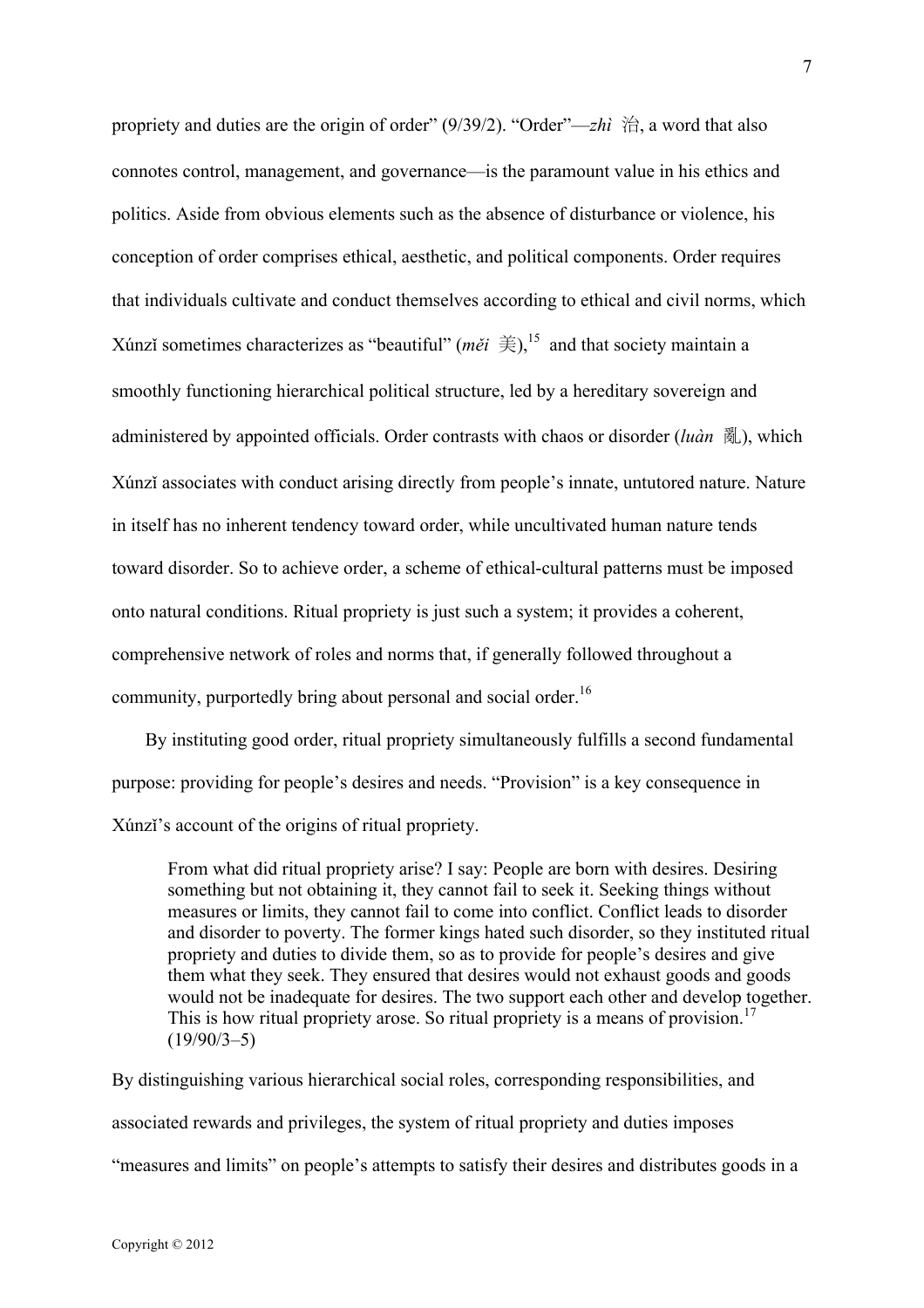coherent, organized way. Those of high rank receive more and finer goods, those of low rank less and coarser, but all receive enough to survive without conflict. Hence if members of a society generally observe the norms of ritual propriety, everyone's needs will be provided for to a greater extent than otherwise. Moreover, because it provides a coherent system of roles to perform and norms to follow, ritual propriety is a means of achieving social coordination, cooperation, and unity. It establishes "the ranks of noble or common, the grades of elder and youth," and "the divisions between wise and ignorant, competent and incompetent." This hierarchical system ensures that people are proficient in their tasks and each obtain appropriate rewards, since the different ranks and responsibilities are the basis for differences in emolument (4/17/1–2). Establishing such a hierarchy of roles, tasks, and remuneration, Xúnzǐ declares, is "the *dào* of dwelling in a community and harmonizing as one" (*ibid*.).<sup>18</sup>

Several passages in Xúnzǐ tie ritual propriety to the aim of rectifying things or setting them right (*zhèng* 正). Politically, ritual propriety provides clear, reliable standards for "rectifying the state" (*zhèng guó* 正國), analogous to how the scale, line, compass, and setsquare provide clear, reliable standards for evaluating whether things are heavy, straight, round, or square.<sup>19</sup> If it is promulgated effectively, no one can mislead others as to what is right (*zhèng*).20 It provides "a *dào* for the practice of power"; kings and dukes who follow it can win the empire, while those who fail to follow it will see their city altars fall (15/72/9–10). Personally, ritual propriety is the means for "rectifying oneself" (*zhèng shēn* 正身) (2/8/1) and thus the major focus of learning for the gentleman (1/3/10).<sup>21</sup> Indeed, ritual propriety provides norms by which to guide all thought and action: one passage mentions guiding oneself by ritual propriety in "all employment of the blood and breath*,* intention, and thought," "diet, clothing, dwelling, and activity," and "countenance, bearing, movements, and stride" (2/5/12–14). As part of its role in managing our disorderly nature, ritual propriety also provides orderly, elegant cultural forms ( $wén \ \nabla$ ) by which emotions such as love and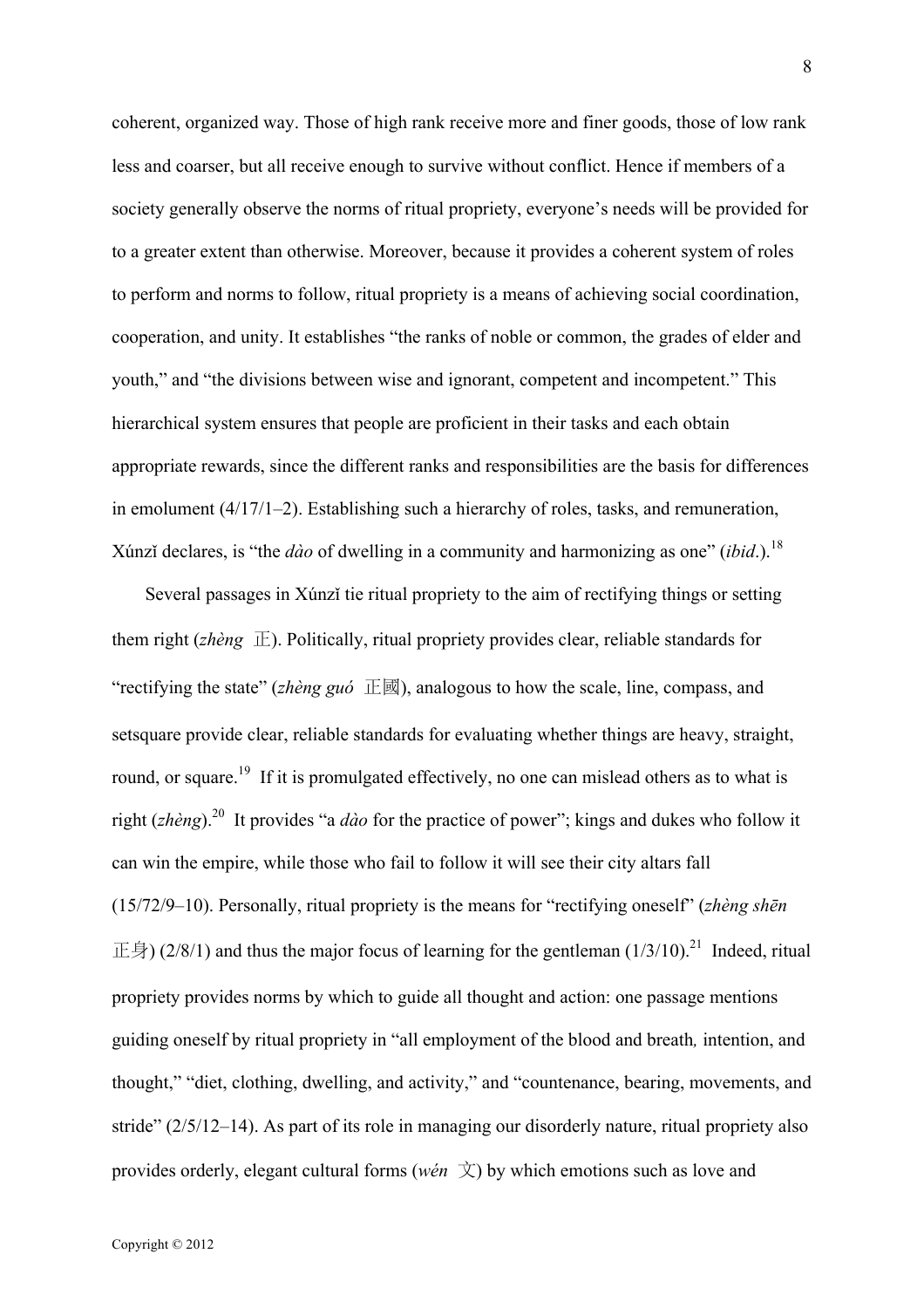respect can be expressed. Emotions and other attitudes provide the substance of ritual propriety; beautiful ritual forms are their outward manifestation.<sup>22</sup> Ritual propriety regulates how happiness or sorrow are expressed in one's countenance, voice, diet, dress, and dwelling (19/94/14–19). Without sacrificial rituals for the deceased, survivors would be frustrated by their inability to express their loss (19/97/21–22). Without proper ritual music to express their joy, people would inevitably fall into disorder (20/98/14–19). Summing up the roles of ritual propriety, Xúnzǐ says, "Without ritual propriety people cannot live, without ritual propriety tasks cannot be completed, without ritual propriety the state is not at peace" (2/15/5).

Ritual propriety fulfills these purposes, according to Xúnzǐ, by establishing a system of what he calls "distinctions" (辨 *biàn*) or "divisions" (*fēn* 分). He holds that the characteristic feature of human life, which sets us apart from non-human animals, is not cognition, which we share with animals, but our capacity for social organization based on what he calls a "morality of divisions" (*fēn yì* 分義) (9/39/9–13). It may sound paradoxical to claim that people can organize themselves effectively into unified communities precisely because of a scheme of divisions between them. But Xúnzi's point is that social distinctions are the basis for the delegation of responsibilities, division of labor, and allocation of rewards. He claims that among the various systems of distinctions humanity might devise, "divisions" are the greatest; among "divisions," ritual propriety is the greatest, and among potential systems of ritual propriety, that of the sage-kings is the greatest (5/18/17–18). As he uses it, the word rendered here as "divisions,"  $\bar{f}$ *en*  $\hat{f}$ , may refer to different roles, parts, statuses, responsibilities, privileges, and rewards. So when he asserts, as we saw above, that the sage-kings instituted ritual propriety "to divide them," he is claiming that ritual propriety assigns people various roles, statuses, duties, and so on. These include the political and familial roles of ruler and subject, father and son, elder and younger brother, husband and wife; economic roles such as teacher, student, farmer, official, artisan, and merchant; and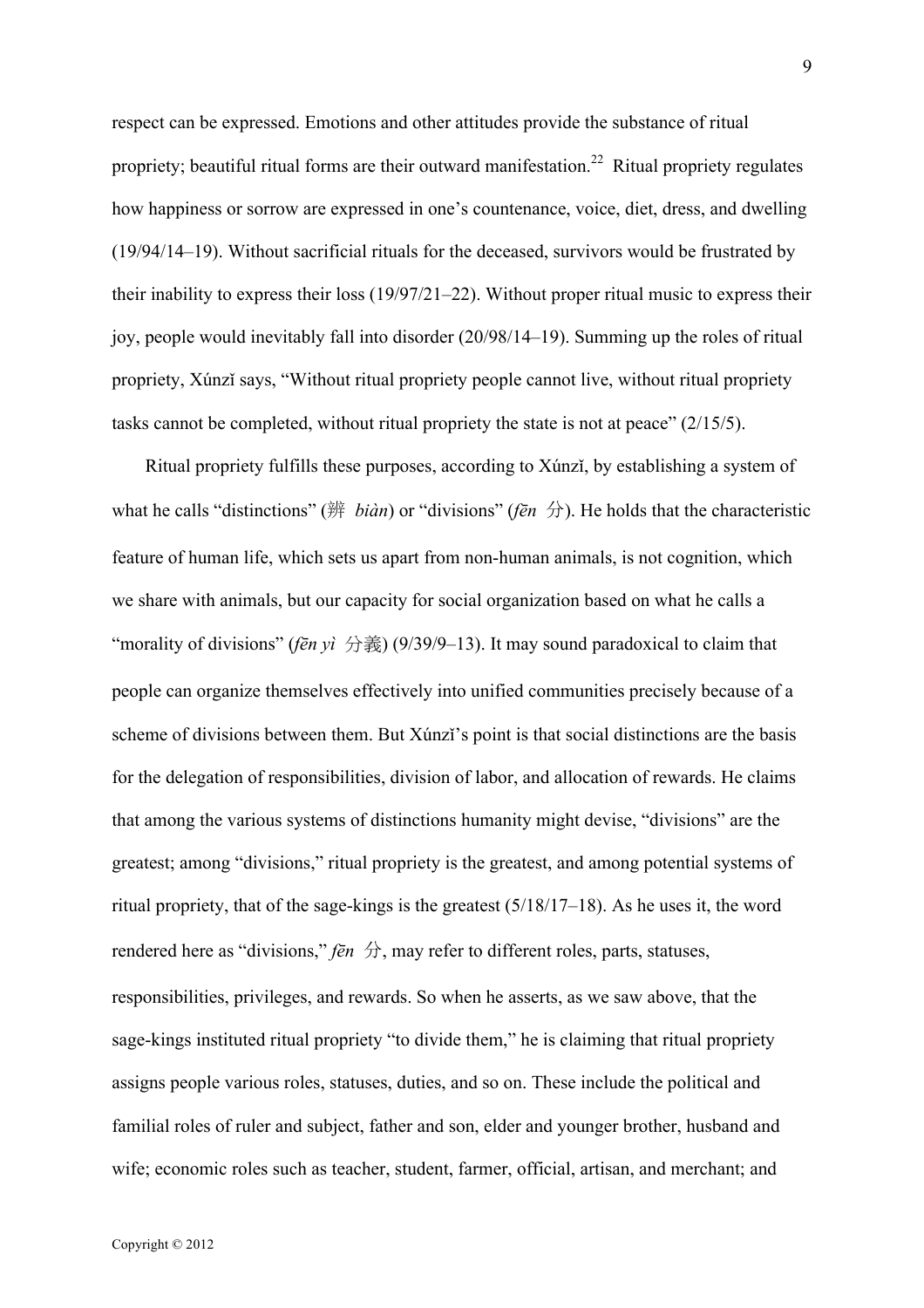statuses such as noble or lowly, elder or younger, worthy or foolish, competent or incompetent, poor or wealthy. Affairs such as mourning, sacrifices, court proceedings, military affairs, rewards and punishments, and distribution of goods are all to be based on such roles and duties. $23$ 

Although Xúnzǐ gives only a few examples of the concrete content of ritual propriety, these are sufficient to show that it sets out detailed, specific guidelines for the conduct and treatment of those in various roles on various occasions. We have already seen how it supposed to regulate one's diet, clothing, dwelling, activity, countenance, bearing, movements, stride, intentions, and even thoughts. Another passage indicates that it also covers such things as the specific furnishings in the emperor's carriage—the type of cushions, wood, carvings, bells, pennants, and insignia, for instance (19/90/11–14). It specifies detailed procedures for sacrificial feasts, weddings, funerals, and other events, including such particulars as the types of offerings, the placement of vessels, the order in which offerings are served, the style of music, and even the specific number and type of musical instruments (19/91/7–19/92/1). Ritual propriety prescribes the sorts of ornamentation and music used to acknowledge peace and good fortune, as well as the garments and weeping that acknowledge bad fortune (19/94/9–10). It stipulates precise funerary details such as the size of the tomb, the number and type of coffins, the dressing of the corpse, and the type of grave goods, and it specifies the minutiae of mourning rituals, such as that the survivors must move out of their home into a small hut, wear sackcloth mourning robes, walk with a cane, eat only thin gruel, and sleep on a mat of twigs, with an earthen pillow  $(19/93/11-19/94/6)$ . Xúnzǐ's examples indicate that the content of ritual propriety is utterly comprehensive yet highly concrete. Rituals cover all aspects of life, including both daily routine and weighty events, and they regulate minute details such as facial expressions, tone of voice, comportment, clothing, and diet.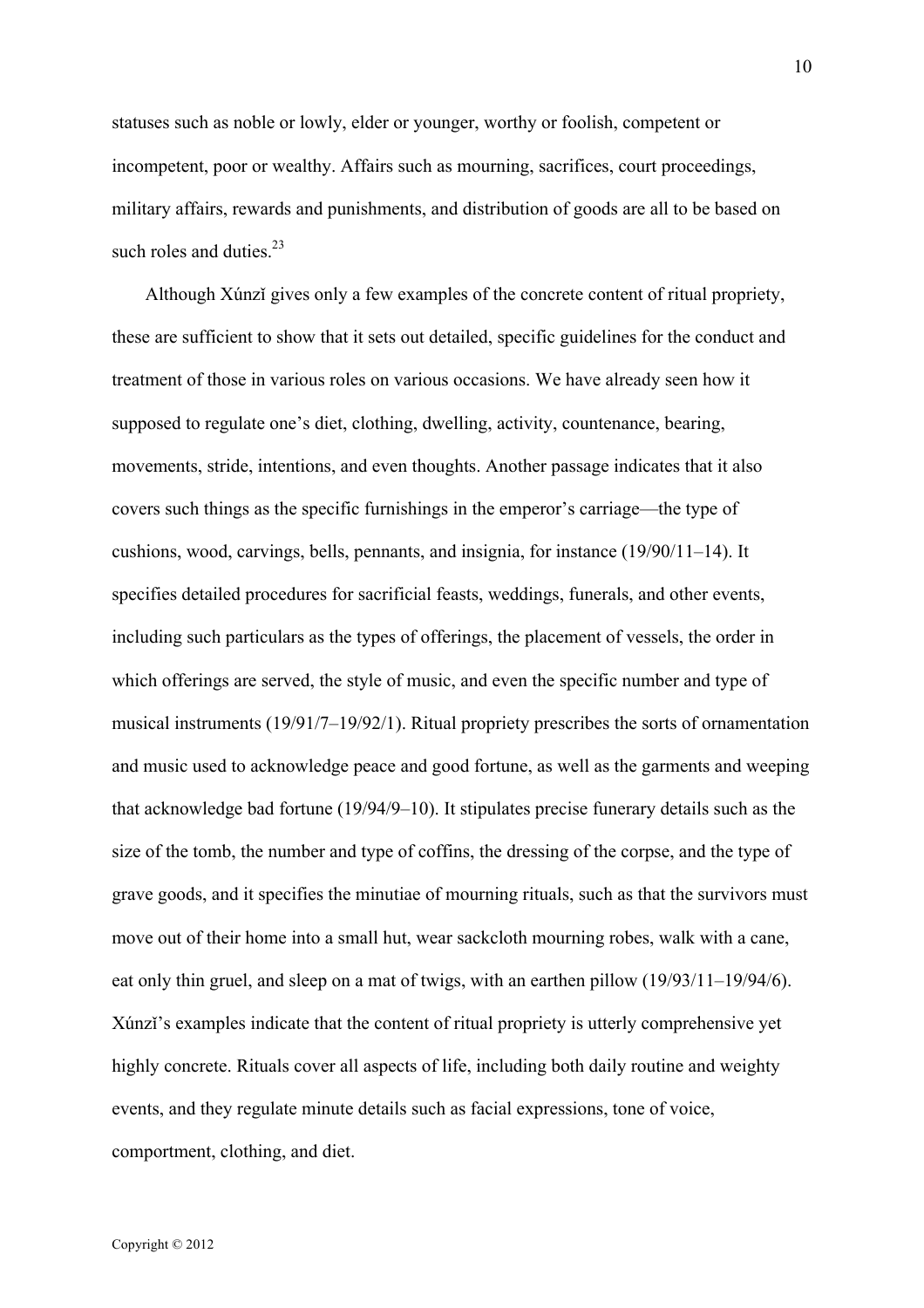This level of detail illustrates the distinctive character of Confucian ethics and the psychological processes by which ritual propriety guides action. Xúnzǐ's ethics is formulated not through abstract general principles such as "Promote the greatest happiness of the greatest number," nor general rules such as "Don't lie" or "Thou shalt not kill," but through guidelines conceptualized as concrete, repeated procedures of ritual etiquette, such as "Remove your hat and bow deeply before ascending the stairs to the hall." This relatively concrete orientation reflects a conception of moral agency as lying in a commitment to and competent performance of repeated, skill-like patterns of activity, rather than in more abstract processes of reasoning or feeling. The actions of an ethically ideal agent spring not from a capacity for practical reasoning (as in Kant), nor from sentiment (as in Hume and Mill), but from a complex of concrete, repeated habits and skills, whose execution is managed by the heart  $(x\bar{i}n \psi)^{24}$  Action is conceived of as performance of a *dào*, akin to performing a symphony, dance, or drama. The elements of this *dào* are ritualized patterns of activity, intelligently and skillfully performed in response to various particular circumstances. These circumstances are understood to be "constant" (*cháng* 常, see 17/81/1), in the sense that they typically fall under certain regularly recurring general kinds of situations. Of course, similar circumstances display some variation, and anomalous events happen occasionally. But precisely because they are unlikely to recur, such variations and anomalies do not provide a guide to conduct. The proper *dào* for Xúnzǐ is one grounded in regularities in natural and social circumstances—hence his insistence that the *dào* is not subject to change over time, the social divisions it institutes being of "the same pattern as heaven and earth."<sup>25</sup> Accordingly, he conceives of the *dào* as comprising a system of repeated, ritualized patterns of proper conduct. For the agent committed to Xúnzǐ's vision of *dào,* nearly all action will be to some degree ritualized, and moral character development amounts to acquiring virtuosity in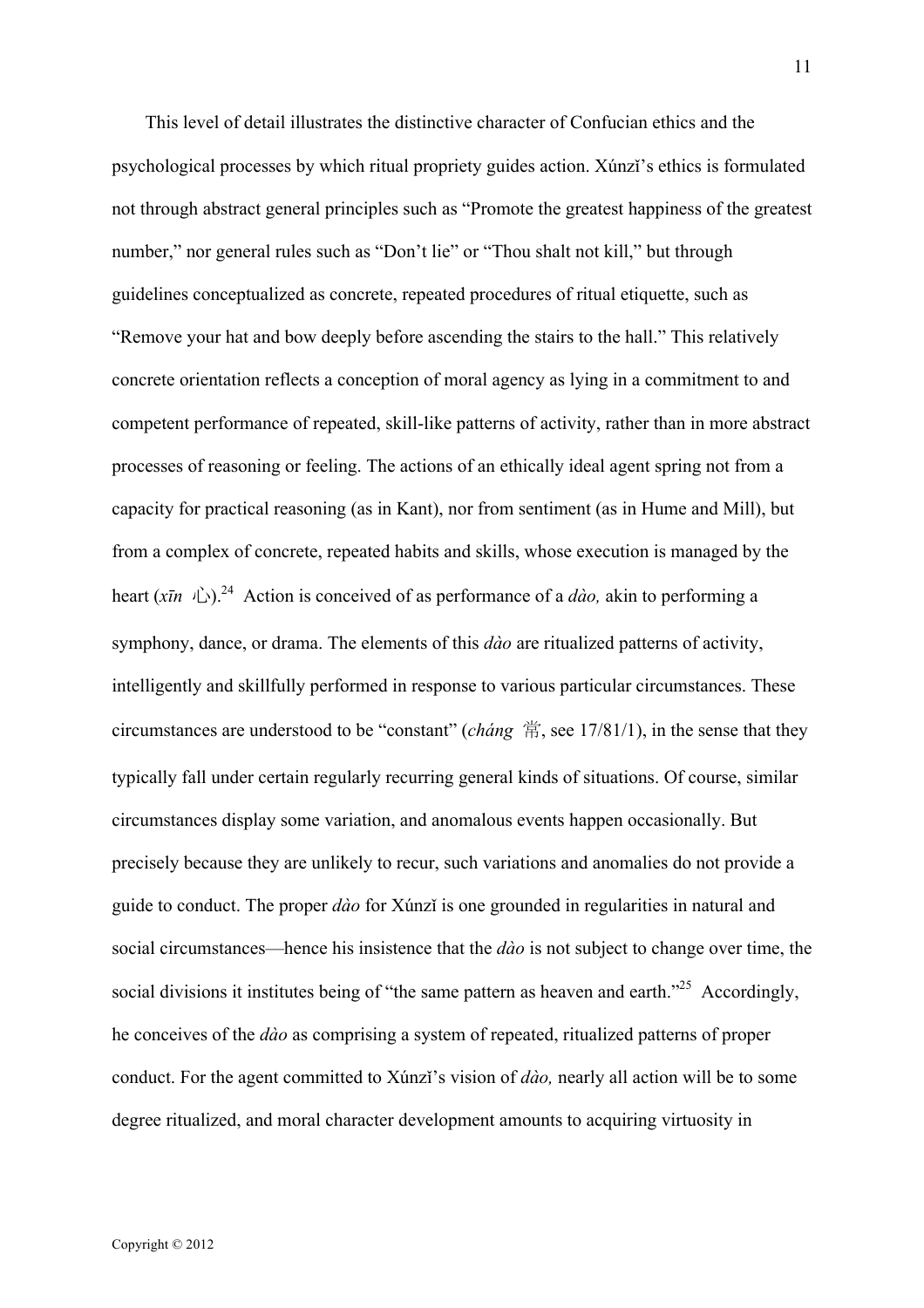performing the ritual *dào* through study and practice, grounded largely in model emulation, much as one acquires competence in music, dance, or sport.

 Xúnzǐ has three interrelated justifications for this elaborate system of ritual propriety. His central justification is the consequentialist claim mentioned earlier: the system is supposedly the most effective way of "patterning" or "organizing" (*lǐ* 理) the natural world—including human beings, in their innate, uncultured state—so as to achieve social order (*zhì*), and, as a result, provide for people's material welfare. The system is effective, he claims, because it is uniquely successful in "aligning" (*cān* 參) with natural conditions (9/39/3, 17/80/2–3). So a second justification he could offer is that the *dào* of ritual propriety aligns with constant or regular natural patterns better than any alternative *dào*. A third justification has a teleological flavor. Xúnzi claims that the cultural and ethical norms manifested in such a system of ritual propriety are what make us fully human; our capacity to live by such norms is what distinguishes us from lower creatures and enables us to dominate them (9/39/9–16, 5/18/13–17). To live according to ritual propriety is to fulfill our human capacities.

These claims are deeply insightful on an abstract level. If we read Xúnzǐ as a theorist of ritual, making general, descriptive claims about the role or functions of ritualized activity in human societies, he is surely correct to claim that humans create their own cultural *dào* by imposing an organizing pattern onto natural conditions, and that such a *dào* is feasible only if it meets some minimum standard of alignment with nature. He may also be correct that a system for social coordination and cooperation can be justified only if it helps to secure people's basic material welfare. This consequentialist criterion need not be a sufficient condition for justifying a social *dào,* but it is at least plausible to suggest it is a necessary one. Particularly interesting, and again highly credible, is Xúnzi's claim that ritual propriety is distinctive of human life. It does seem that, as Xúnzi insists, human societies inevitably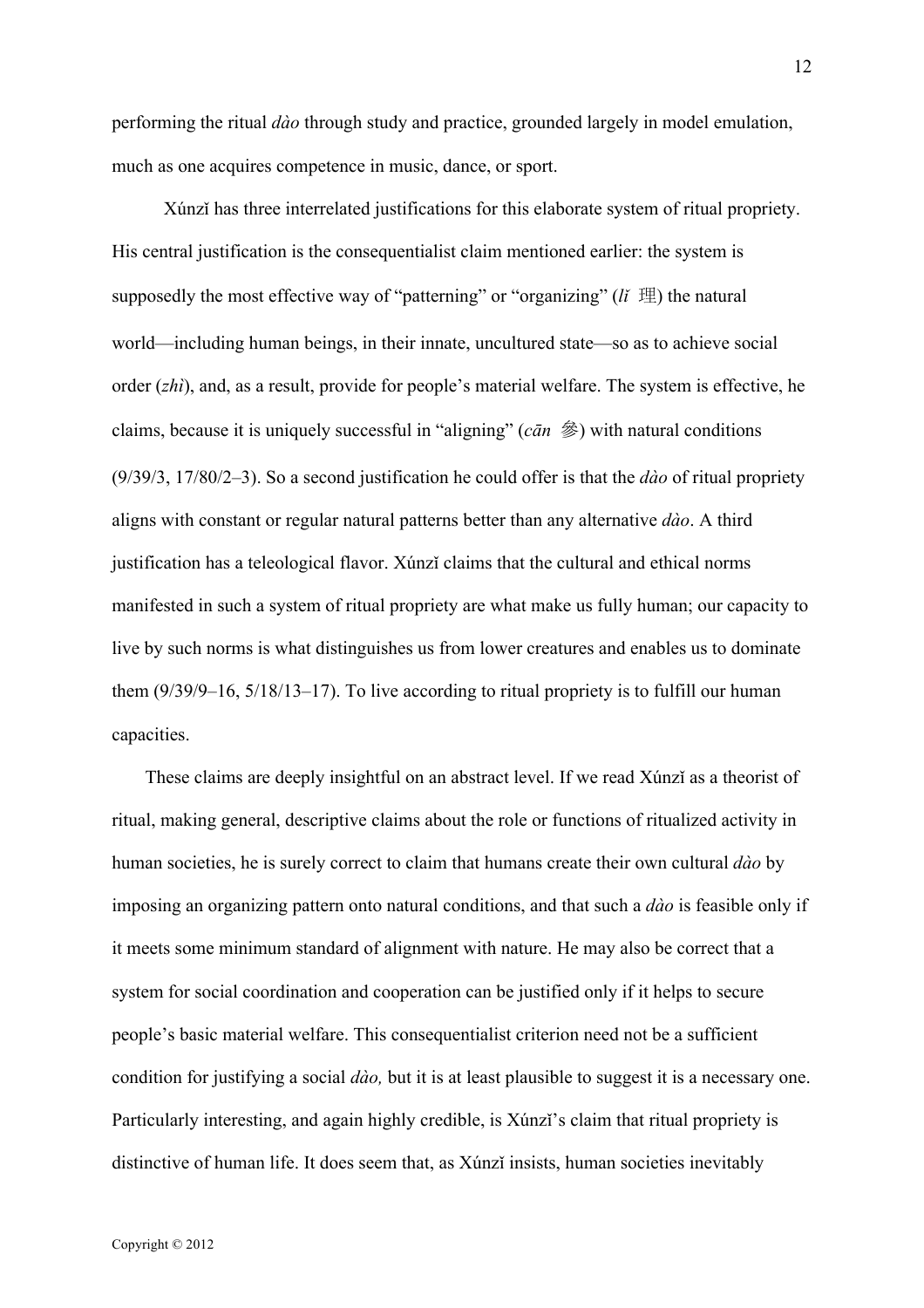establish some scheme of social divisions, along with a code of ritual performances that institute and express them. Weddings, graduations, coronations, and funerals are examples of such performances found across a wide range of cultures.

A descriptive construal of several of Xúnzǐ's other claims about ritual propriety is equally insightful and plausible. Ritual propriety may indeed guide much of our conduct; much of our daily activity probably proceeds according ritualized or ritual-like patterns. Ritual propriety does provide outward form and ornamentation for our attitudes and social statuses and channels the expression of emotion. In some circumstances, at least, it mediates interpersonal relations and facilitates pursuit of tasks.

But of course Xúnzǐ is not engaged primarily in descriptive theorizing. He is propounding the normative stance that a certain *dào*—the tradition of ritual propriety stemming from the Zhōu sage-kings—is justified above all others because it fulfills the various functions of ritual he identifies in an especially effective way. The problem is that even if we affirm the value of these functions, the considerations he offers probably justify no particular code of ritual propriety.<sup>26</sup> Even if we allow that his favored code secures order, provides for material welfare, aligns with natural conditions, and enables a distinctively human form of life, numerous alternative systems—most notably, a system with less rigid, complex, and costly ritual practices, or one less authoritarian and hierarchical, more liberal and egalitarian—might do so as well or better. Despite the challenge of contemporaneous philosophical opponents such as the Mohists, Xúnzǐ never addresses this point satisfactorily. Nor, for that matter, do the considerations he advances necessarily justify an especially central or fundamental role for ritual propriety as a means of social organization—particularly a code of ritual propriety as extensive and elaborate as his. Perhaps the functions of ritual he identifies could be fulfilled without actively promulgating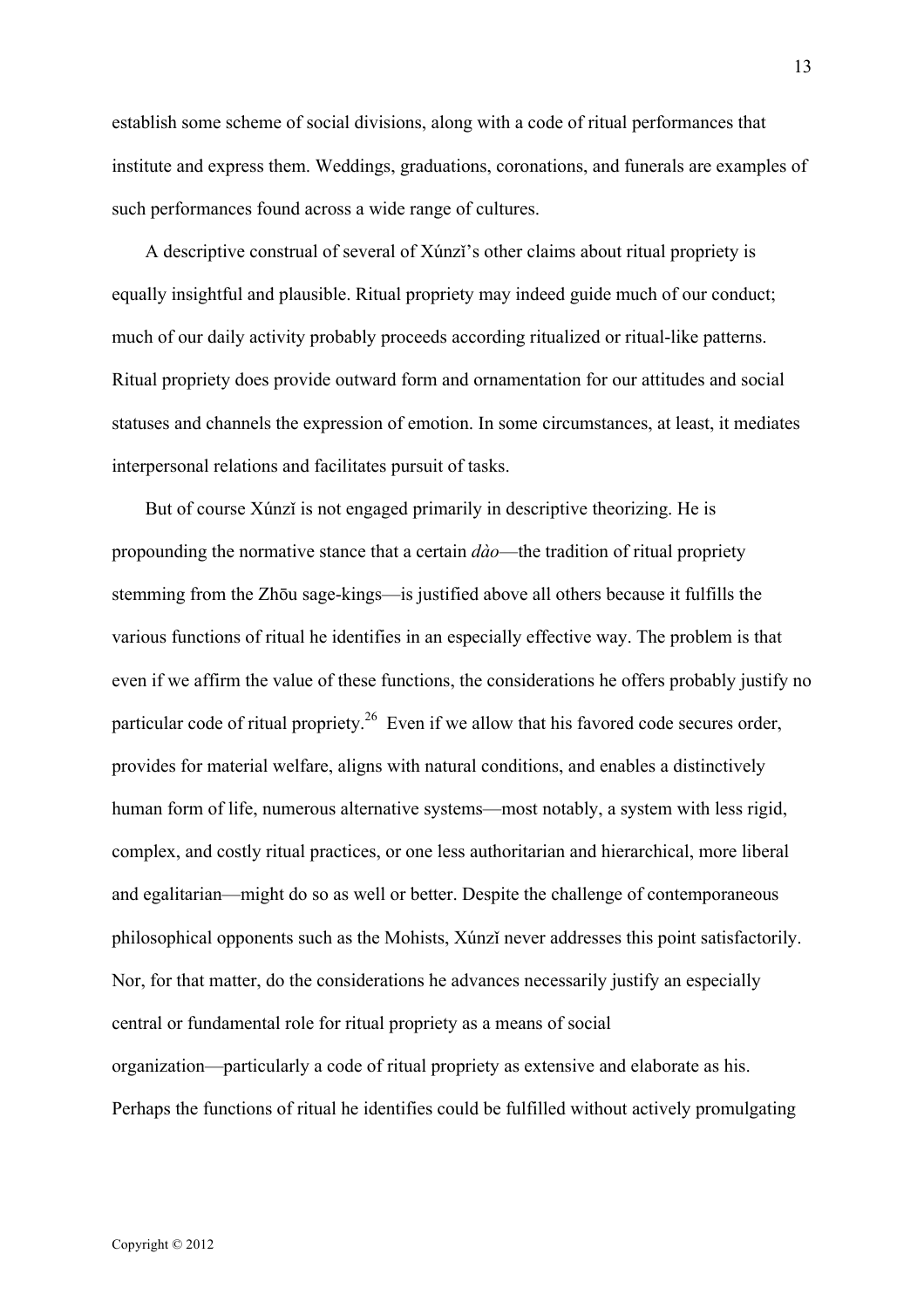or enforcing any specific regimen of ritual propriety, simply by allowing people to find their own ways of interacting with each other.

Given the absence of a compelling justification for it, why is Xúnzí so deeply devoted to the Zhōu tradition of ritual propriety? One factor may be that he personally identifies so profoundly with this cultural tradition that he cannot seriously imagine living by alternative norms. He may also hold the skeptical conservative view that, whatever the merits or demerits of the prevailing social system, we have little reason to believe any alternative system could do better. But a more penetrating explanation may be that Xúnzi's devotion to the Zhōu tradition stems from an even deeper attachment to—verging on an obsession with—his ideal of "order" (*zhì*). Indeed, he seems almost to equate the two: conduct that diverges from traditional ritual propriety is, for that very reason, disorderly.

 Social order was a common concern among Warring States thinkers; it ranks among the Mohists' core values, for instance. But Xúnzǐ's emphasis on it goes beyond even the Mohists'. For them it is one basic good among several, and its components are simpler—primarily the absence of crime, conflict, and injury, the virtuous performance of core social roles, and the habit of reciprocally benefiting each other. To understand Xúnzǐ's devotion to his elaborate, ritualized conception of order, I suggest, we must extrapolate beyond the explicit statements in the text. My hypothesis is that for Xúnzi the order achieved through ritualization provides a profound sense of confidence, security, and satisfaction—a comforting sense of belonging or being at home in the world—because it embeds natural events and human affairs within a comprehensible, authoritative normative structure—authoritative insofar as he insists its inventors were brilliant cultural heroes who designed it to correlate uniquely well with nature. By virtue of our place in this traditional *dào,* our lives take on significance, authority, and beauty. The more elaborate and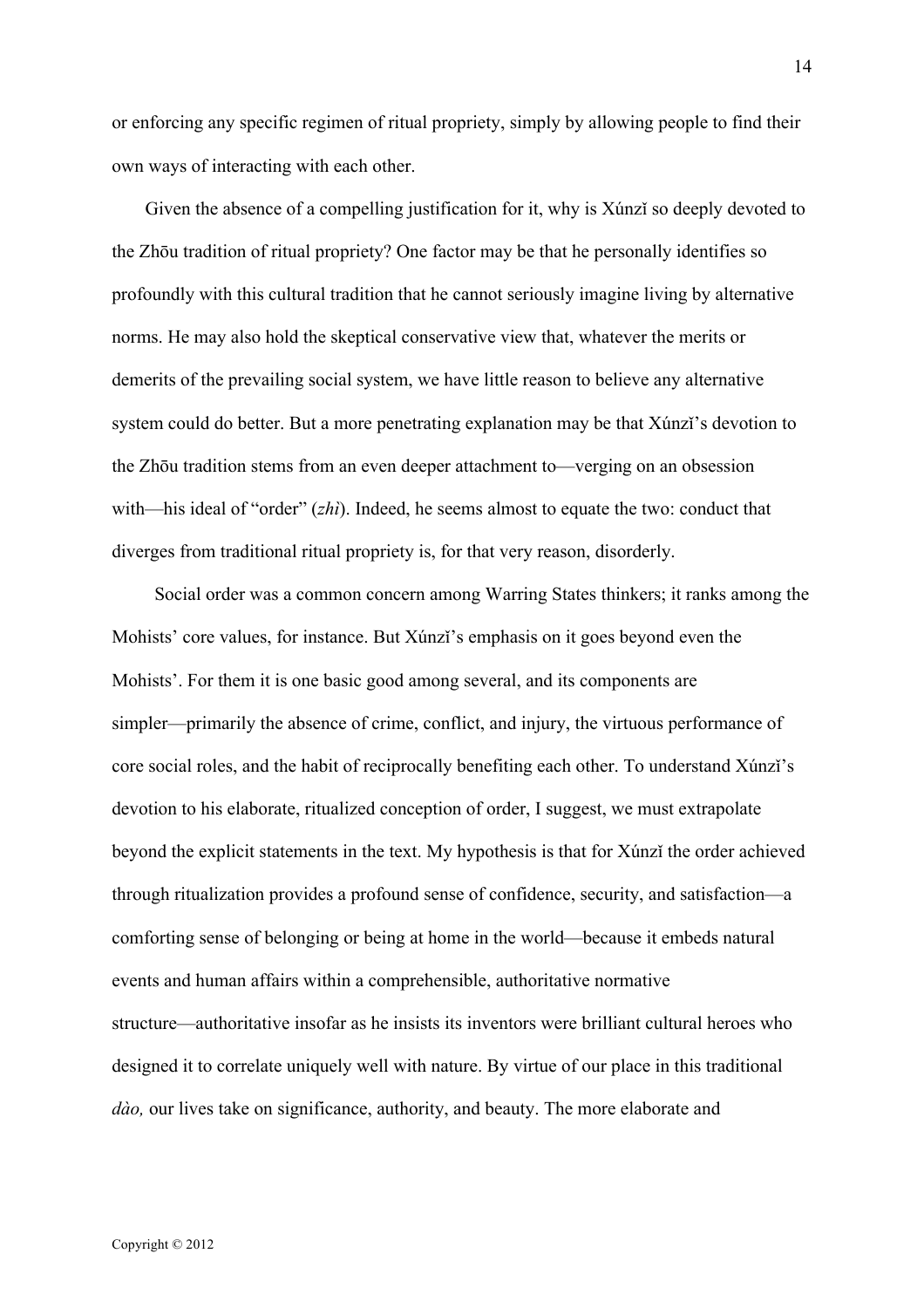comprehensive the degree of ritualization, the greater is the agent's sense that even routine daily activities belong to a familiar, coherent, controlled normative order.

This metaphorical function of ritual propriety for Xúnzi is illustrated by his discussion of the ritual response to death, arguably the most "disorderly" of all natural events. Xúnzǐ devotes much of his lengthy "Discourse on Ritual Propriety" to funeral and mourning rituals, which he says manifest the ethical significance of death and life (19/95/16–17). The key to proper ritual handling of death and mourning, he emphasizes, is to maintain "unity" between the deceased's life and death, thus bringing the human *dào* to a fitting completion (19/93/6–7). To achieve this unity, the deceased must be treated with the "ornamentation" or "adornment" appropriate for expressing reverence commensurate with their station in life. Specifically, they must be treated in a way analogous to how we treated them while alive.

In funeral rituals, we adorn the dead on the basis of the living. We send them off to their death by symbolizing their life. So we serve the dead as if they were alive, serve the absent as if they were present, and the end and beginning are unified. (19/95/6–7)

By insisting on continuity in our treatment of the deceased, Xúnzi preserves their status within the ritualized web of human interaction even though their own participation has been irreversibly broken off. He thus reaffirms the continuity of the normative cultural order even in the face of a distressing, disruptive natural event.<sup>27</sup> His account of death rituals is paradigmatic of how he sees ritual propriety as "patterning" nature and thus placing even uncanny, uncontrollable natural events within a regimented, stable cultural framework. Rather than acknowledging even in the slightest that death fractures the human cultural order—that the deceased in effect exit that order to be reclaimed by nature—he waxes lyrical about the unity and wholeness achieved through ritual propriety: "We serve the dead as we serve the living, serve the absent as we serve those present, give shape to the formless, and thus complete the proper cultural forms" (19/98/9–10).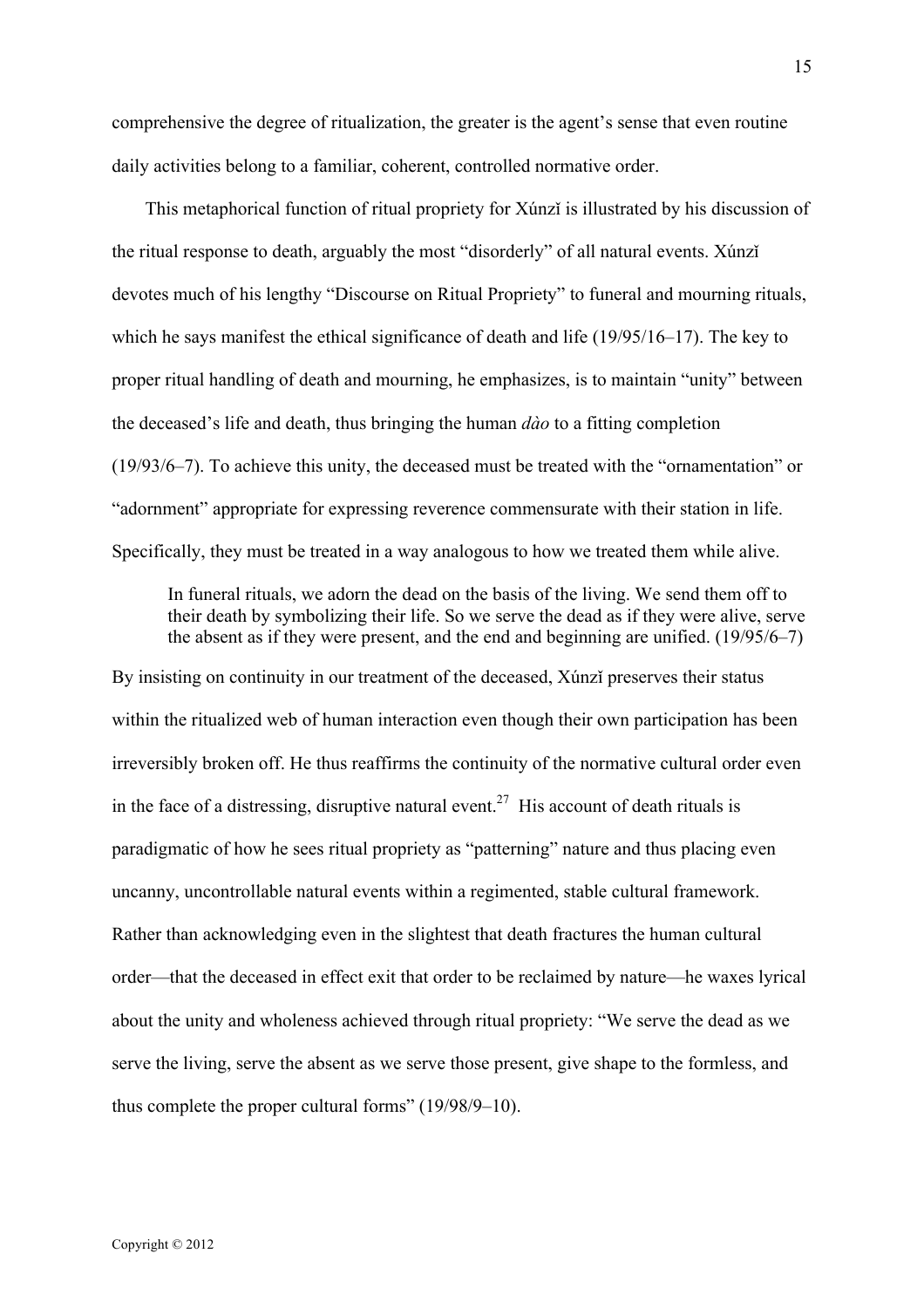Is the Xunzian ideal of comprehensive social order achievable or desirable? Is it needed to facilitate social cooperation and coordination and to fulfill the other purposes Xúnzǐ identifies? I propose to take an indirect route to answering these questions, by approaching them through a discussion of language, another area of human interaction that Xúnzí seeks to regulate.

## Xúnzǐ on Language

Xúnzǐ famously contends that a sovereign should regulate language by fixing  $(ding \; \tilde{\pm})$ the use of "names" (*míng* 名), or words, to distinguish different kinds of things, so that the *dào* is carried out, the ruler's intentions are communicated, and he can lead the people to unity (22/108/4). This contention issues from the widely shared assumption in early Chinese thought that a crucial function of language is to guide action, through giving and following instructions and by properly distinguishing and naming various social roles and associated responsibilities.<sup>28</sup> Xúnzi holds that the purpose of having names is to mark off different referents so as to clarify social ranks and distinguish similar from different kinds of things, such that intentions can be conveyed clearly and tasks accomplished effectively (22/108/12–14). By enforcing regulations fixing the referents of names, the ruler seeks to ensure that all members of society follow the same conventions for distinguishing the titles, holders, and responsibilities of various social roles, identify the same objects by the same names, understand instructions the same way, and thus can carry out practical tasks according to their superiors' expectations. Names play a role in expressing intentions and distinguishing objects comparable to that of tallies, weights, and measures; disordering the right use of names by splitting up phrases, arbitrarily creating names, or making strange pronouncements is thus a serious crime comparable to tampering with tallies, weights, or measures (22/108/5). If the use of names is not regulated and relations between names and things become disordered, then the proper interpretation of commands and laws will become contentious,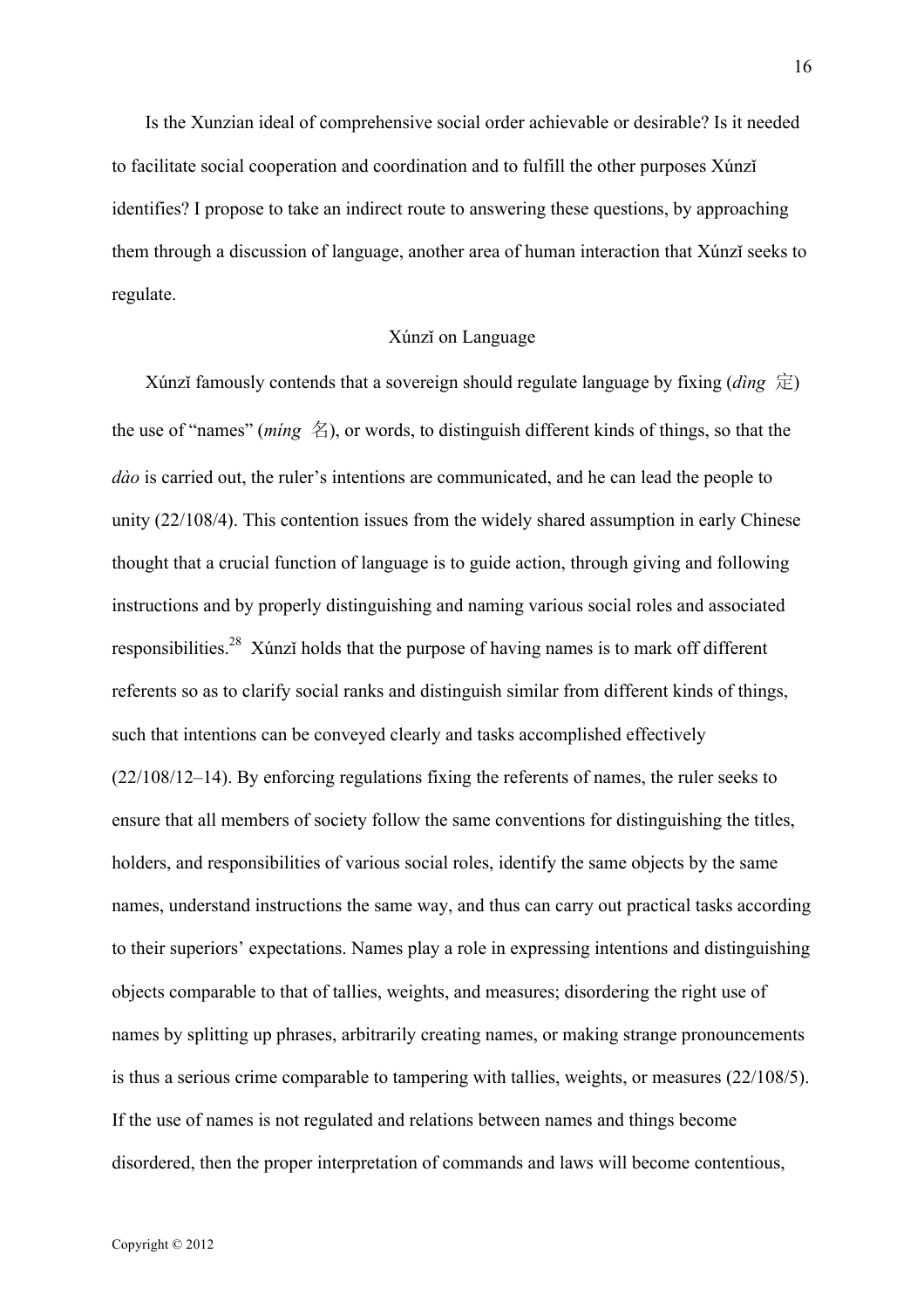and arguments and lawsuits will be common (*ibid.*). Even law-abiding officials or devout Confucians will fall into disorder (22/108/8–9). "Rectifying names" (*zhèng míng* 正名) is thus a crucial step toward ensuring political order.

Numerous links and parallels hold between Xúnzǐ's treatment of language and his account of ritual propriety. The use of names is based on a scheme of distinctions between similar and different kinds (*lèi* 類) that is intertwined with ritual propriety. The norms of ritual propriety are the basis for many of these distinctions, and the framework of kinds is among the "roots" of ritual propriety (1/3/10, 19/90/20). The traditional norms of ritual propriety determine the correct use of the names implicated in them (22/107/21). Conversely, to conform to the norms of ritual propriety, people must be able to use names correctly. They must properly distinguish the various ranks, roles, and duties named in the ritual code. Before they can follow a ritual rule about bowing to elders, they must be able to distinguish which actions are referred to by the word "bowing" and which people by the word "elders."<sup>29</sup> Using names properly by making appropriate statements ( $vdn \equiv$ ) in a manner conforming to the practices of the "former kings" is itself part of ritual propriety, to which the gentleman must attend conscientiously (5/19/10–11). How one uses language to make statements is an aspect of the ritualized form (*wén*  $\overrightarrow{\chi}$ ) that organizes and expresses things (5/19/14). Both ritual propriety and names are compared to measurement tools that provide reliable, objective standards—for conduct, in the case of ritual propriety (11/51/19–21), and for communication, in the case of names (22/108/5). Xúnzǐ treats both ritual propriety and rectifying names as pivotal aspects of governance: both are described as means of unifying the populace, carrying out the *dào,* and achieving sociopolitical order. More concretely, as keys to cooperation and coordination, both are said to be means of accomplishing practical affairs (2/15/5, 22/108/12–13).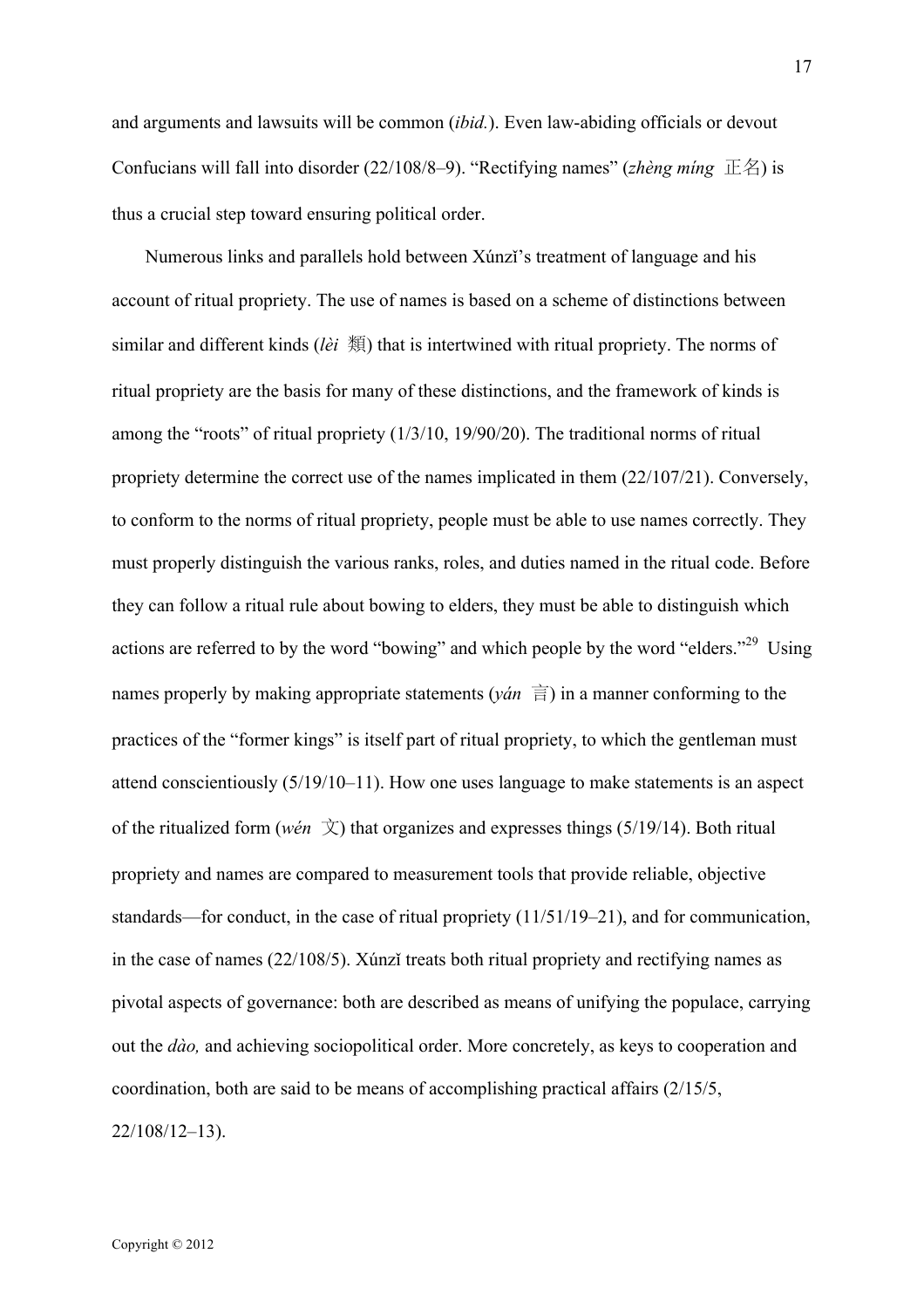Fundamentally, for Xúnzǐ both language and ritual propriety are fields in which sociopolitical leaders institute or regulate cultural forms for organizing nature, thus creating a normatively structured medium within which human activity proceeds. A necessary condition for either medium to function effectively is that it accord with features of nature: ritual propriety must align with natural patterns, and naming is grounded fundamentally in how human sense organs interact with the natural environment to distinguish similar from different kinds of things (22/108/14–22/109/3). But in both cases the normative medium is a cultural creation or invention, not something given by nature. Language for Xúnzi is part of the normative cultural *dào,* overlapping and at least partly subsumed by ritual propriety. Hence, to maintain sociopolitical order, rulers must rectify (*zhèng* 正) the use of names just as they employ ritual propriety to rectify themselves (2/8/1) and their state (11/51/19). Indeed, in the overall context of Xúnzǐ's thought, the doctrine of rectifying names can be regarded as a step toward ritualizing language<sup>30</sup>—and thus imposing order on it—just as Xúnzǐ seeks to ritualize other aspects of human activity.

Xúnzi's contention is that just as human social flourishing requires social order, which rests on strict observance of ritual propriety, effective linguistic communication requires linguistic order, which rests on rigorous public observance of conventions governing the reference of words. In effect, he claims that people will be unable to convey instructions or jointly distinguish different kinds of things unless the sovereign intervenes to ensure that the referents of words are rigidly fixed. Does linguistic communication indeed require rigid conventions of reference, akin to ritualized norms of action, as Xúnzǐ seems to suggest? Would rectifying names be feasible or desirable, as he contends? And by extension, is the strict regulation of activity entailed by a Xunzian code of ritual propriety needed to achieve an orderly, flourishing society? Passages in the Daoist anthology *Zhuāngzǐ* imply that the answer is No on all counts.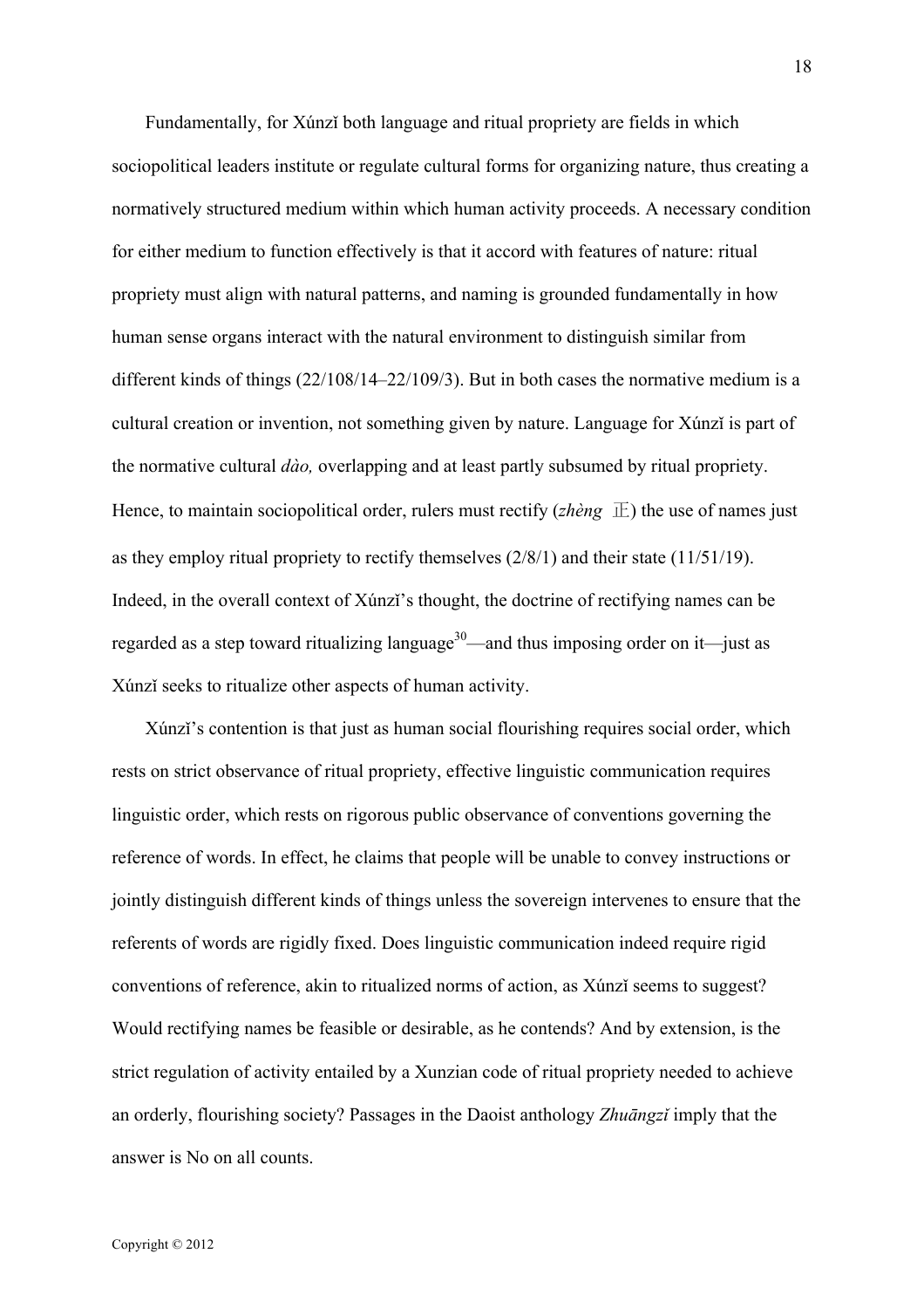#### The *Zhuāngzǐ* on Language

Xúnzǐ maintains that a king should regulate names by "fixing" (*ding*  $\hat{\pm}$ ) the names that refer to different things (22/108/4). A passage in the "Discourse on Equalizing Things," Book 2 of the *Zhuāngzǐ,* <sup>31</sup> can be interpreted as presenting a skeptical attack on this idea. The passage questions whether "fixing" (*dìng*) reference is necessary for our statements—the linguistic expressions ( $ydn \equiv$ ) we utter—to succeed in saying anything.

Stating is not blowing air. In statements, there is something stated. It's just that what they state hasn't been fixed. So in the end, is there stating? Or has there never been stating? If you take it to be different from birds chirping, is there indeed a distinction? Or could it be that there's no distinction?  $(2/23-24)^{3/2}$ 

The text makes the commonsense observation that speech is not just blowing breath; our statements do say something. However, since historically no program of rectifying names has been put into effect, the content of what we say has never been fixed: the reference of names is to some degree fluid or indeterminate. The text then poses a dilemma that forms a *reductio ad absurdum* against the premise that the use of names must be fixed for statements to say anything. Assume, with Xúnzǐ, that names must be fixed for us to communicate smoothly, and note that in fact what we state has not been fixed. Then it seems we must fail to say anything at all; the answer to the question "In the end, is there stating?" must be negative. But this is absurd; people do communicate in language. So, on the other hand, the answer to the question "Or has there never been stating?" is also negative. It seems that communication by  $ván \equiv$  (speech, stating) does not require that names be fixed after all. Indeed, another passage from the "Discourse" claims that "*yán* has never been constant" (2/55)—language has never followed fixed, unchanging norms. On this interpretation of the text, then, the project of rectifying names is redundant. Given that it would require an ambitious, burdensome project of social engineering, this point alone is probably good grounds for rejecting it.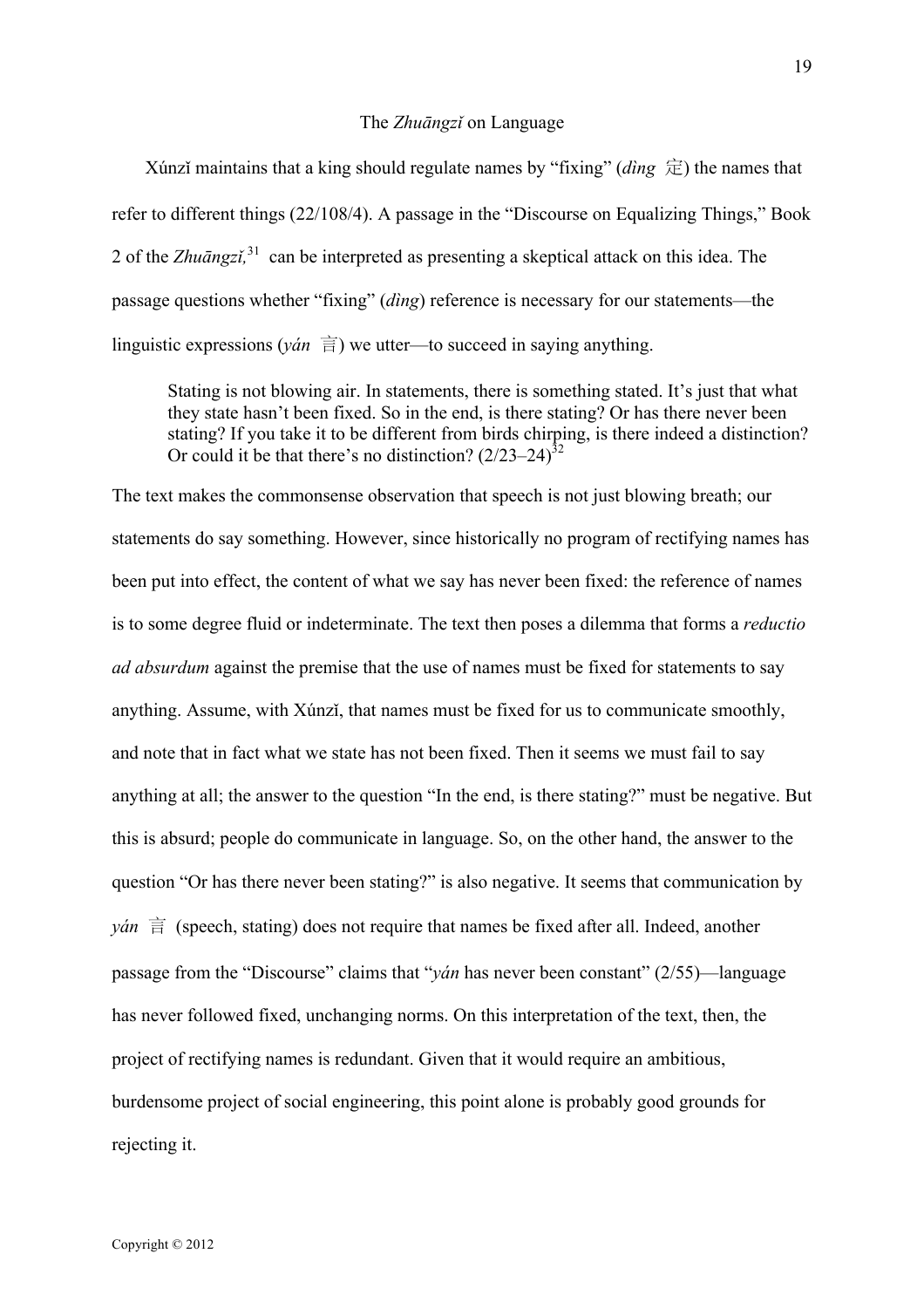These Zhuangist implications dovetail with an important strand of thought in recent philosophy of language, according to which linguistic communication fundamentally cannot be explained by interlocutors' agreement in following a conventional system of rules or fixed norms for distinguishing the referents of words. Donald Davidson has argued that, although convention—rule-governed, repetitive practice—is a usual, contingent feature of language, it does not explain what is basic to linguistic communication (1984, 280). Our ability to understand novel or idiosyncratic uses of language, such as malapropisms, shows that communication does not rest on "a clearly defined shared structure which language-users acquire and then apply to cases" (1986, 107). To mean something, we must be able to follow practices that can be understood by others, but these practices need not be shared (1994, 125). Because of language-users' brute ability to interpret what others say in particular contexts, a speaker and hearer can manage to agree on what a speaker means even if they hold different theories in advance about how to interpret the speaker's words (1984, 278). Indeed, rather than convention and rule-following explaining communication, Davidson suggests, it is our more fundamental ability to communicate that explains how we can develop rules and conventions (1984, 280). Robert Brandom has taken a related approach even further, concluding not only that shared conventions are unnecessary for linguistic communication, but that even agreement between speakers and hearers on what particular utterances mean is unnecessary. Since meaning is determined at least partly by the inferential significance of what we say, which varies from speaker to speaker, an utterance can mean something different in a speaker's mouth from what it means in the listener's ears without necessarily hampering their ability to communicate (1994, 480). Brandom proposes that "the paradigm of communication as joint possession of some common thing" be replaced by "a paradigm of communication as a kind of cooperation in practice" (1994, 485). For Brandom, the ability to communicate is a special case of a more fundamental, general ability to "keep score" of one's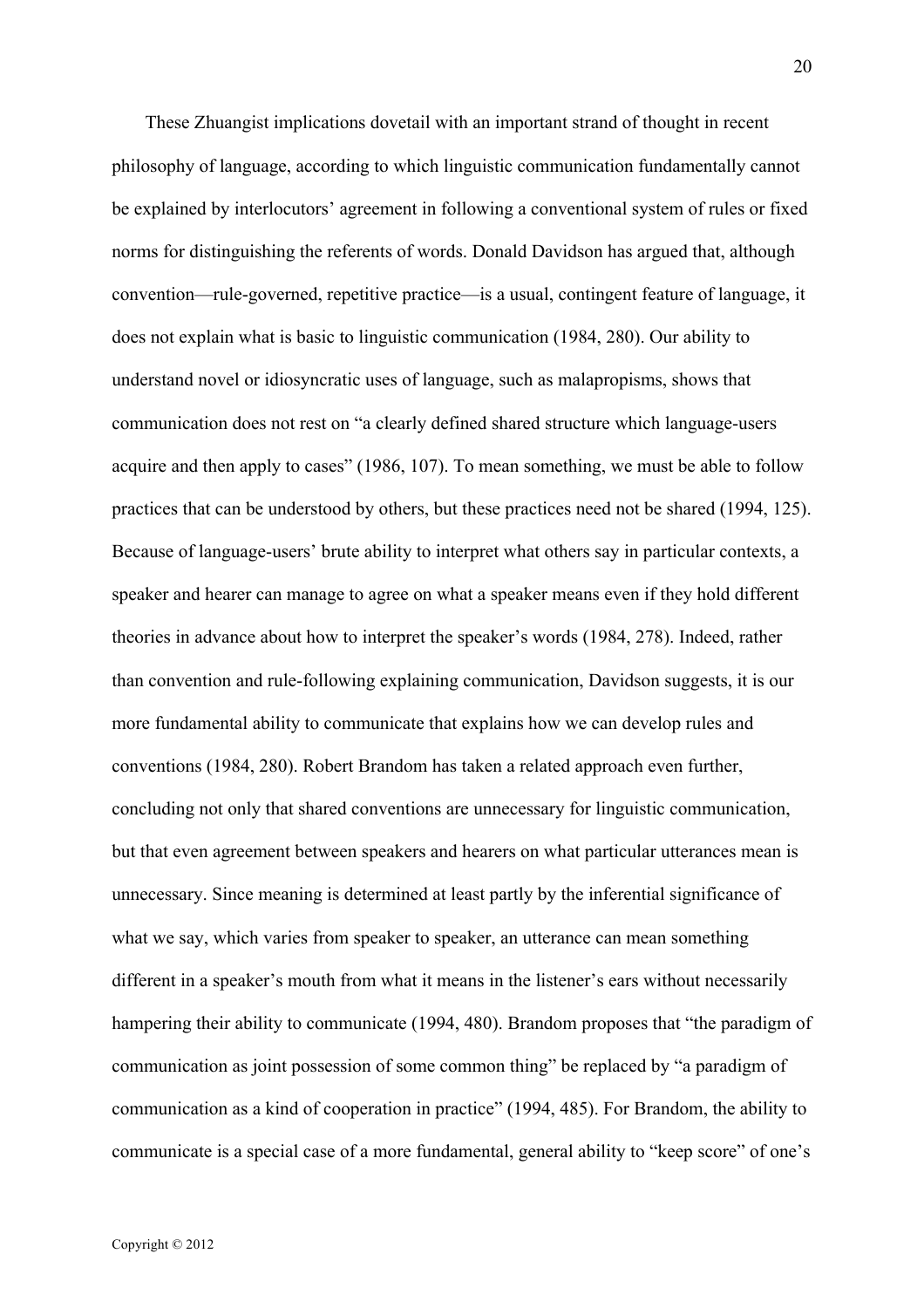own and others' commitments and entitlements—an ability that grounds any sort of normative practice.

 If these philosophers are correct—a big "if," of course—then our ability to cooperate in certain sophisticated sorts of practices explains our ability to communicate and to learn conventions. Hence more fundamental abilities—aspects of what, in the next section, I will suggest we can dub "arts of *dào*" (*dào shù* 道術)—explain our ability to learn conventions such as grammar, the conventional referents of words, and ritual propriety. A consequence is that rectifying names and ritual propriety cannot be essential to communication, cooperation, and coordination, as more fundamental communicative and cooperative abilities are conditions for rectifying names and following ritual propriety. A program of social control such as Xúnzi's cannot be fundamental to producing social order, since the existence of some form of social order is a prerequisite for carrying out such a program.<sup>33</sup>

In response to the implicit argument in the "Discourse" against the need to "fix" names, Xúnzǐ could reply that the political doctrine of rectifying names does not presuppose that people cannot communicate unless names are rectified. Although he implies that without regulation of names, miscommunication and other negative consequences are inevitable (22/108/12–13), Xúnzǐ could stop short of claiming that language simply cannot function properly without rectification of names. In principle, he need claim only that intentions can be conveyed more effectively if names are rectified and that social order requires linguistic order. A weak version of these claims might be reasonable. In particular contexts, especially while carrying out a practical project, people may find they can cooperate more effectively if they first agree on what objects their words refer to; doing so may help them work together in a more orderly fashion. But Xúnzǐ's project of rectifying names goes beyond this moderate, commonsensical point. He explicitly states that one of the aims of rectifying names is to clarify on what grounds the ruler can prohibit "vile doctrines and deviant statements that,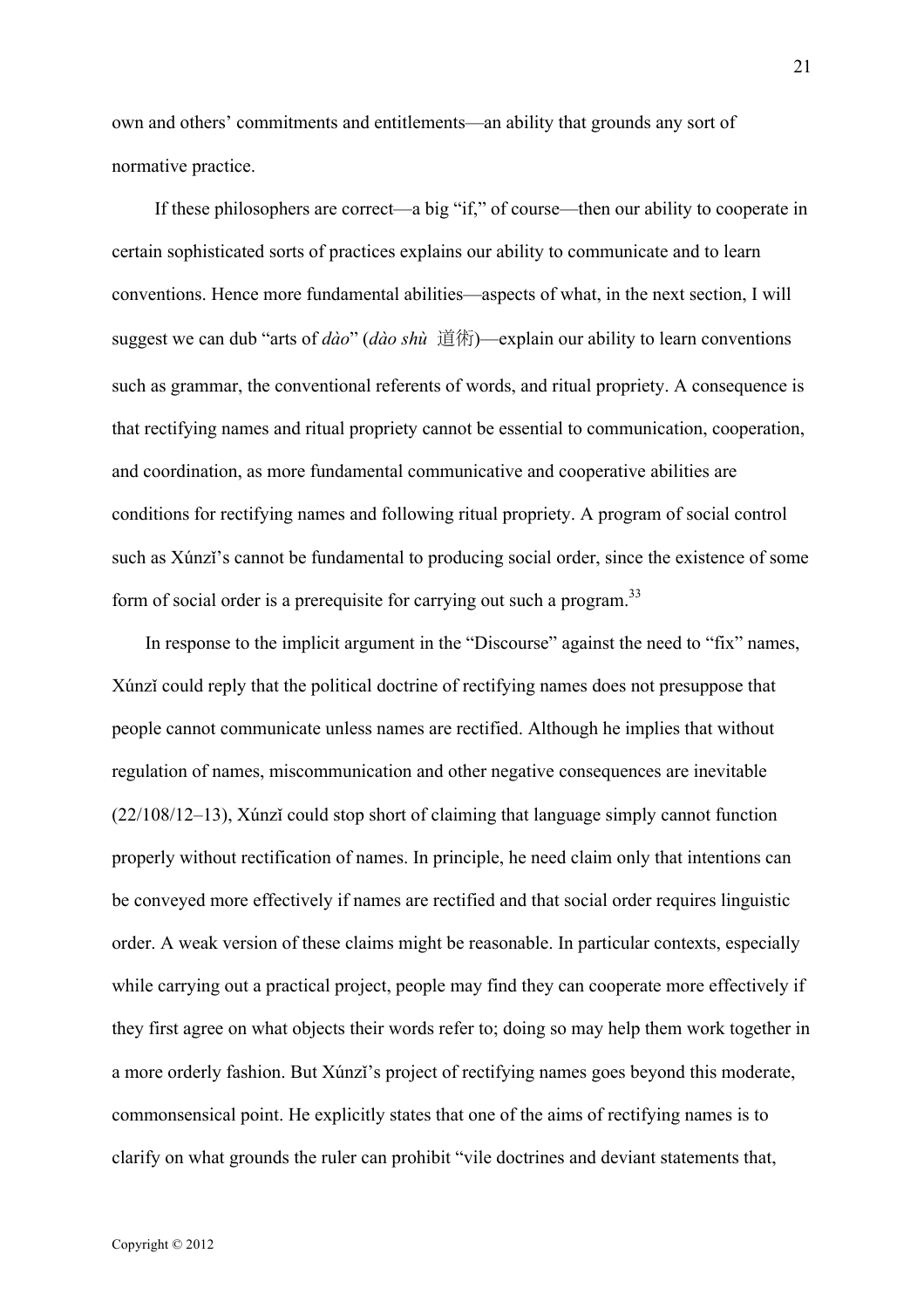departing from the right *dào,* presumptuously innovate" (22/109/20). As the text makes clear, the "vile doctrines" in question are those of his philosophical rivals, thinkers such as Sòngzǐ and the Mohists. Rectifying names is at bottom a political doctrine: through control of language, Xúnzi seeks to stamp out novel or unorthodox speech and silence opposing teachings.

The *Zhuāngzǐ* presents at least three further lines of argument that can be directed against this project of linguistic control and, by extension, Xúnzǐ's overall program for social order. The first comprises a set of skeptical arguments aimed at the idea that the sovereign or his proxies could identify a single correct *dào* by which to rectify (*zhèng*) the use of names. Two passages in the "Discourse" explicitly attack the idea that we can establish such a uniquely correct *dào*. 34 One argues from the observed plurality of mutually incompatible yet apparently satisfying practices followed by different creatures that there are a plurality of distinct, heterogeneous grounds for drawing the kinds of action-guiding distinctions that underlie the use of names. Among these, the text implies, we can find no systematic or unified criteria by which to draw distinctions in a universally right (*zhèng*) way that can be endorsed by all agents (2/64–70). The other contends that we cannot establish that the victor in a debate has drawn such distinctions in a way that is conclusively correct, for there are a plurality of norms by which to make the distinctions, and any attempt to rectify (*zhèng*) the disagreement must presuppose one norm and beg the question against others (2/84ff.). The gist of these arguments is that there can be no privileged or authoritative basis for drawing distinctions, and thus rectifying names, one way rather than another. One set of arguments in the "Discourse" even questions whether our own practices for drawing action-guiding distinctions can be expected to remain constant over time (2/78–84). How we draw distinctions rests partly on contingent, shifting circumstances, and we may come to draw them differently if we gain more information, change how we weight different factors, or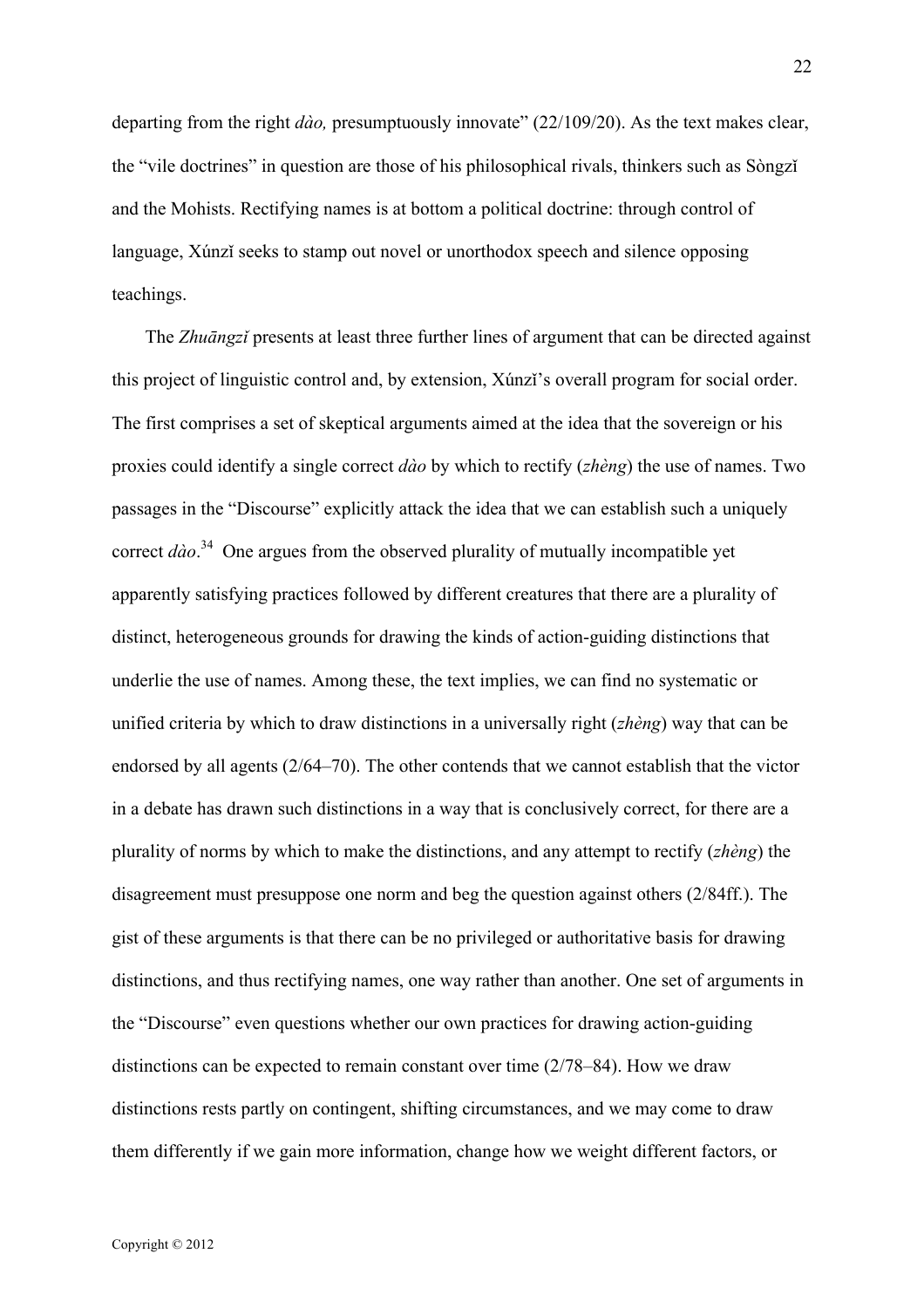change our values. Unfamiliar or changing circumstances are likely to repeatedly undermine our attempts at rectifying names.<sup>35</sup>

An advocate of rectifying names might sidestep this second set of arguments by claiming only that names should be rectified according to *some* set of unified, practically useful norms, not that they must be rectified according to authoritative, uniquely correct norms. However, the tenor of Xúnzǐ's argument is that the *dào* of the sage-kings is uniquely privileged and best aligns with nature, and the *Zhuāngzǐ*'s skeptical arguments make it difficult to sustain that claim.

The preceding arguments are destructive: they can be interpreted as undermining the basis for rectifying names. The other pair of Zhuangist arguments are constructive: they offer positive grounds for preferring a more liberal or pluralistic approach to language use and, more broadly, human *dào*. One argument stems from the Zhuangist doctrine of completion and deficiency.<sup>36</sup> The "Discourse" concurs with Xúnzǐ that nature in itself does not furnish us with a *dào,* nor does it come ready-organized into action-guiding kind distinctions. As Xúnzǐ would agree, *dào* are formed by our practices, and divisions between kinds of things are established by our deeming them this or that (2/33, 2/55). But for precisely this reason, the *Zhuāngzǐ* implies, no one *dào* or organizational pattern can align with nature in a privileged way. Any *dào* or pattern we "complete" or "form" through our practices is always simultaneously "deficient," in the sense that we neglect an indeterminate number of potential alternatives (2/35), some of which may also align well with nature and in various respects be more useful. Hence the most promising policy is not to commit exclusively to any single pattern, but to be prepared to modify or shift among patterns as best suits our situation. Rectifying names according to fixed standards, as Xúnzǐ proposes, would commit us to a single, parochial linguistic *dào* at the cost of numerous other potentially fruitful ones. From the Zhuangist stance, such control of language incapacitates us, linguistically, cognitively,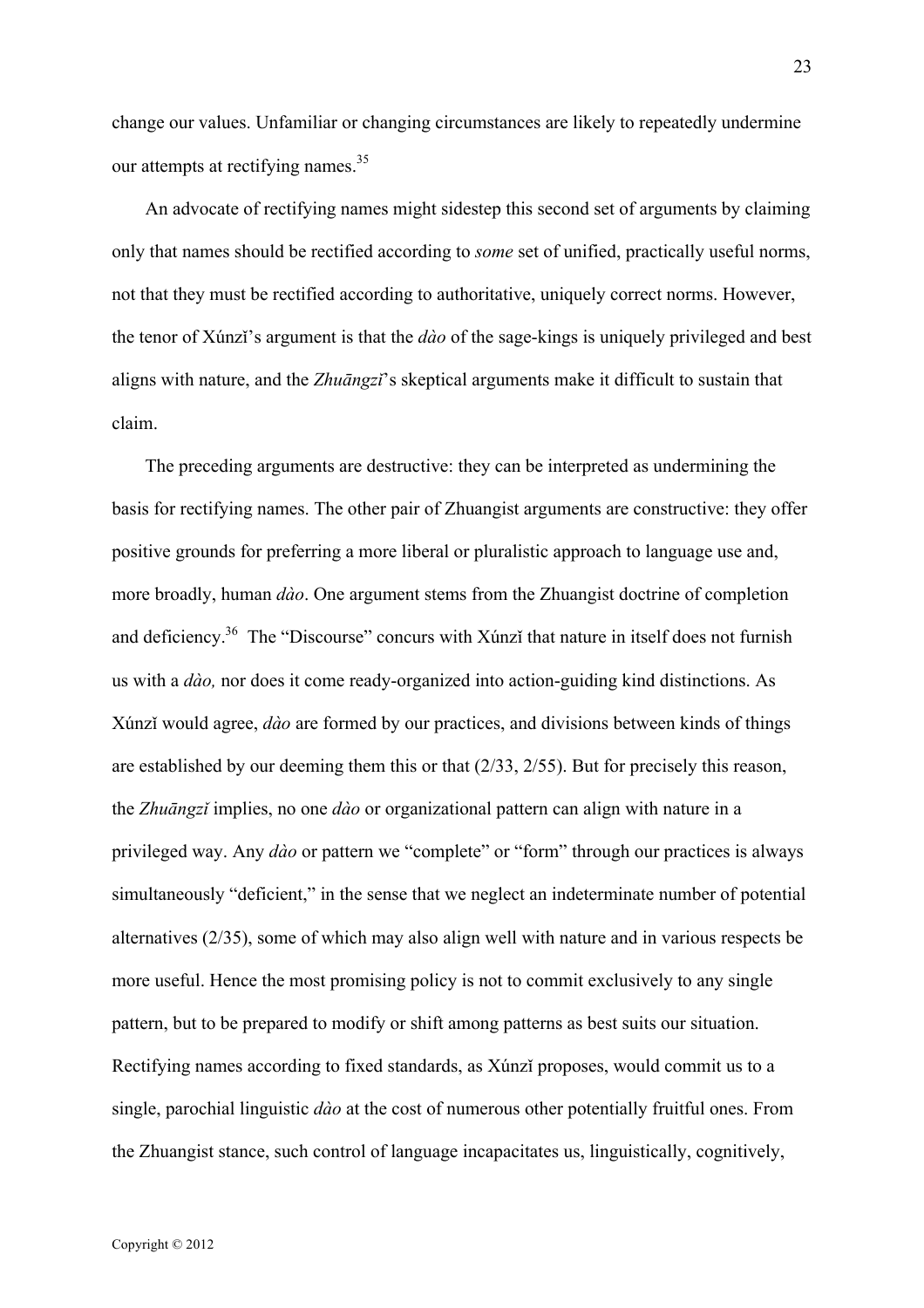and socially, by restricting us to just one of the many *dào* open to us. Rectifying names presupposes there are only certain familiar objects that need to be referred to and only certain things that need to be said, in certain ways. A thorough program of rectifying names might actually interfere with communication, by reining in the creativity that is a normal part of language use.

The fourth Zhuangist line of argument is that approaches other than rectifying names might be more effective in preventing conflict and securing cooperation and coordination. Rather than Xúnzǐ's core value of order (*zhì*), *Zhuāngzǐ* passages present values such as achieving harmony ( $h\acute{\epsilon}$   $\bar{\uparrow}$ ) and finding paths that "fit" ( $\sin \theta$ ) in particular contexts. Instead of committing to a single *dào,* the *Zhuāngzǐ* encourages us to rest in the "*dào*-hub" (*dào shū* 道樞) (2/30–31) or on the "wheel of nature" (*tiān jūn* 天鈞) (2/39–40), from which we can flexibly adopt one *dào* or another, adapting and responding to concrete contexts. The sagely path is to harmonize our interactions with others by flexibly adjusting how we draw distinctions in response to particular circumstances—especially others' needs—so that we can find convergences between their *dào* and our own, an ideal the text calls "walking two ways."<sup>37</sup> "What's right is based on what fits" (18/39); we should interact with others in particular contexts by finding courses of action that fit both sides, rather than by taking for granted that what best suits us suits them as well (18/29–39). Fastidiousness about the reference of names is out of place: to achieve harmony with others, we may need to rearrange which items are picked out by which names, and in any case the crux is the actual situation, the things referred to, not the names we use.<sup>38</sup> This Zhuangist approach is essentially a second-order *dào—*not a concrete path to follow, but an approach to finding suitable paths in particular contexts. Admittedly, it may be vague and difficult to apply. Yet an open-ended approach of flexibly seeking compromise, harmony, and "good fit" in particular contexts seems a promising *dào* for interacting with others, especially in cases of potential conflict.

Copyright © 2012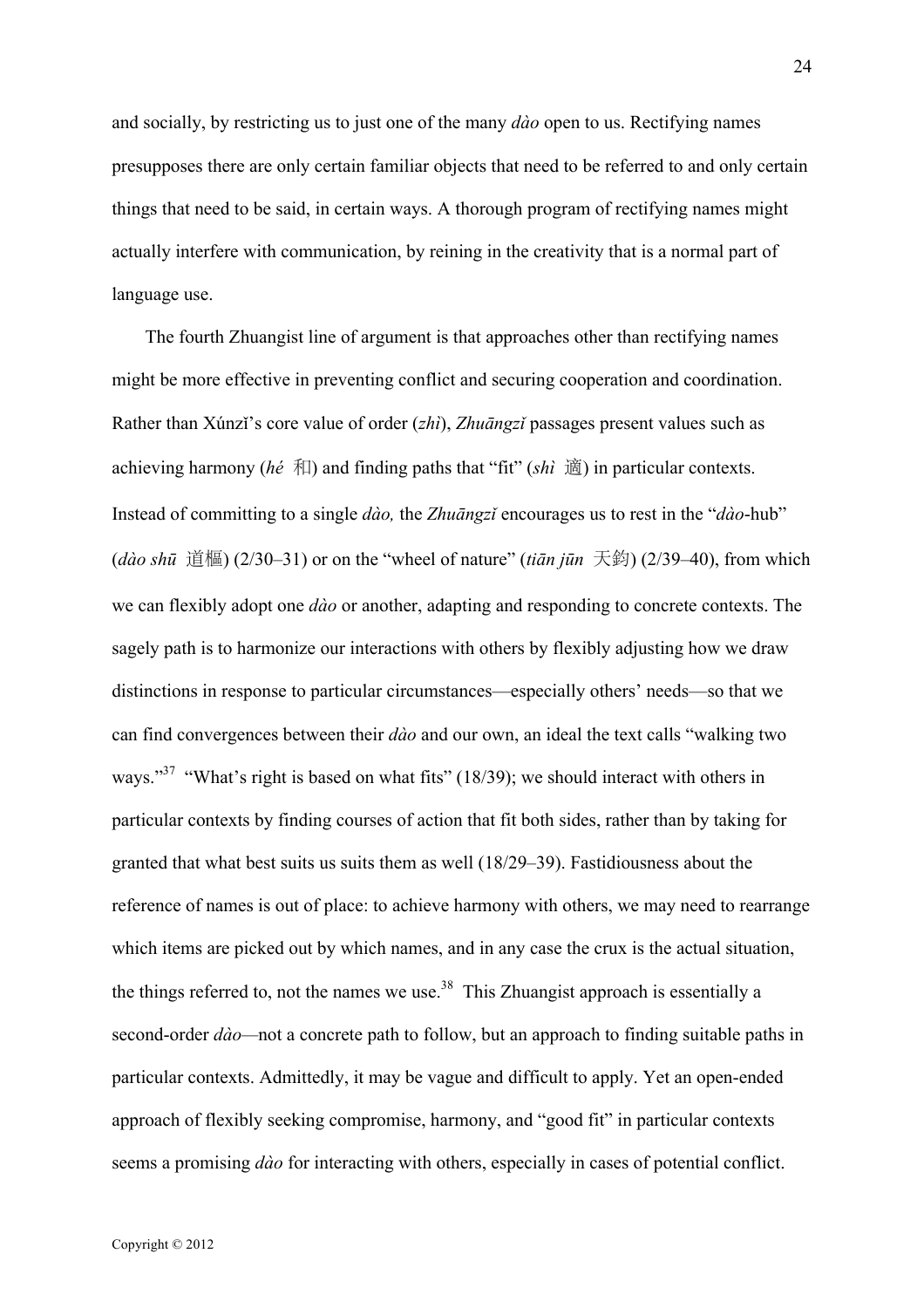Xúnzi's central argument for ritual propriety is that it secures order by preventing conflict. If a second-order Zhuangist *dào* for negotiating interactions with others might be at least as effective in preventing conflict, then the justification for Xúnzǐ's elaborate program of ritualized social order collapses.

# The *Zhuāngzǐ* on Ritual

Xúnzǐ's approach to language presents a microcosm of his more general *dào,* I have suggested, and his proposals to regulate language parallel, at least partly, his regulation of social life through ritual propriety. Similarly, Zhuangist views on ritual propriety generally parallel the anthology's skepticism about the idea of fixing and regulating the distinctions that underlie the use of names.

Zhuangist writings typically oppose taking ritual propriety as a fundamental guide to action. One line of thought in the anthology, diametrically opposed to Xúnzǐ's, holds that ritual propriety interferes with people's constant, spontaneous dispositions and alters their inborn nature  $(xing \#)$  (8/13–16, 9/6–14). Ideally, people would simply follow their constant nature (*cháng xìng* 常性) (9/7), a built-in, reliable guide to life. Xúnzǐ compares ritual propriety to artisans' tools, by which we can produce perfectly straight or round objects from imperfectly shaped materials. These *Zhuāngzǐ* passages—expressing a doctrinal stance that Graham (1981) dubbed "primitivism"—argue that in applying such tools, we injure the nature of things. Things that are by their nature straight or round require no tools to shape them so. Promulgating ritual propriety as a guide to action amounts to misleading all the world into trying to live contrary to their inherent nature (8/13–19). Xúnzǐ would of course respond that if people simply act on their untutored dispositions, the result will be social chaos. More important, he might suggest, there is no such thing as acting directly from one's "constant nature"; all action issues from the heart's normative attitude of "approval"  $(22/111/6-11)$  and inevitably is a matter of "artifice"  $(22/107/24)$ , and thus something we add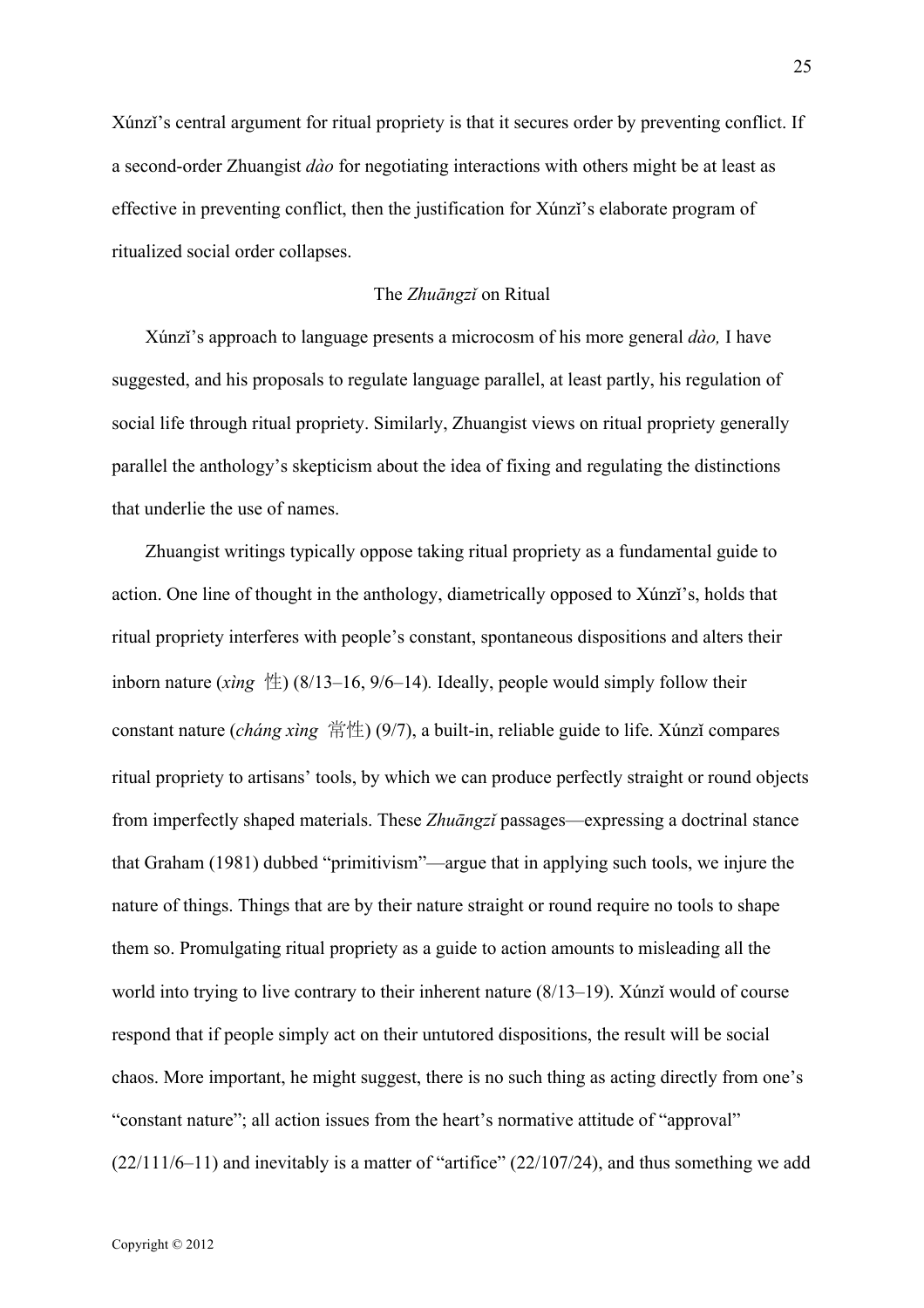to our nature (19/95/1–4). The question is not whether we act in ways that go beyond our inherent nature—we can hardly do otherwise—but what source of guidance we will follow. Both Xúnzi's pessimism and naive "primitivist" optimism about people's inherent, untrained dispositions seem too one-sided to be defensible. But the Xunzian point that it is the heart's attitudes, not our nature in itself, that determines action is compelling. Even other parts of the *Zhuāngzǐ,* such as the "Discourse on Equalizing Things," would probably reject the questionable assumption that people have a constant nature that can directly guide action.

 Another line of thought in the *Zhuāngzǐ* contends that ritual propriety and other explicit standards are the "trivia of order (*zhì*)," not the fundamentals, and thus were not a priority of the ancient sages (13/24–27).39 The perfected person guides action by mastering *dào* and merging with *dé* 德 (virtuosity), dismissing conventional ethical guidelines such as benevolence and duty and treating ritual propriety and its trappings as "guests"—non-essential, temporary, exterior elements—rather than the keys or fundamentals (13/64). Ritual propriety—along with the other content of the Six Classics—amounts merely to the "traces" of the successful rule of the former kings, not the *dào* by which they created these traces (14/77). What is crucial is to get hold of the *dào* by which things proceed, not merely to imitate the outward forms of ancient rulers' actions. This line of criticism converges with the Zhuangist view that fastidiousness about the use of names is extraneous in the use of language; what is important is to get the point across, regardless of the outward form.

A third line of criticism, which complements the second, is that ritual propriety should change with the times (14/40). Customs that were effective in the Zhōu era may no longer be so today. Promoting the practice of Zhōu ritual propriety in the present day, as Xúnzi does, is like trying to push a boat over land instead of simply switching from the boat to a carriage—fruitless toil that is sure to bring misfortune (14/37). This argument directly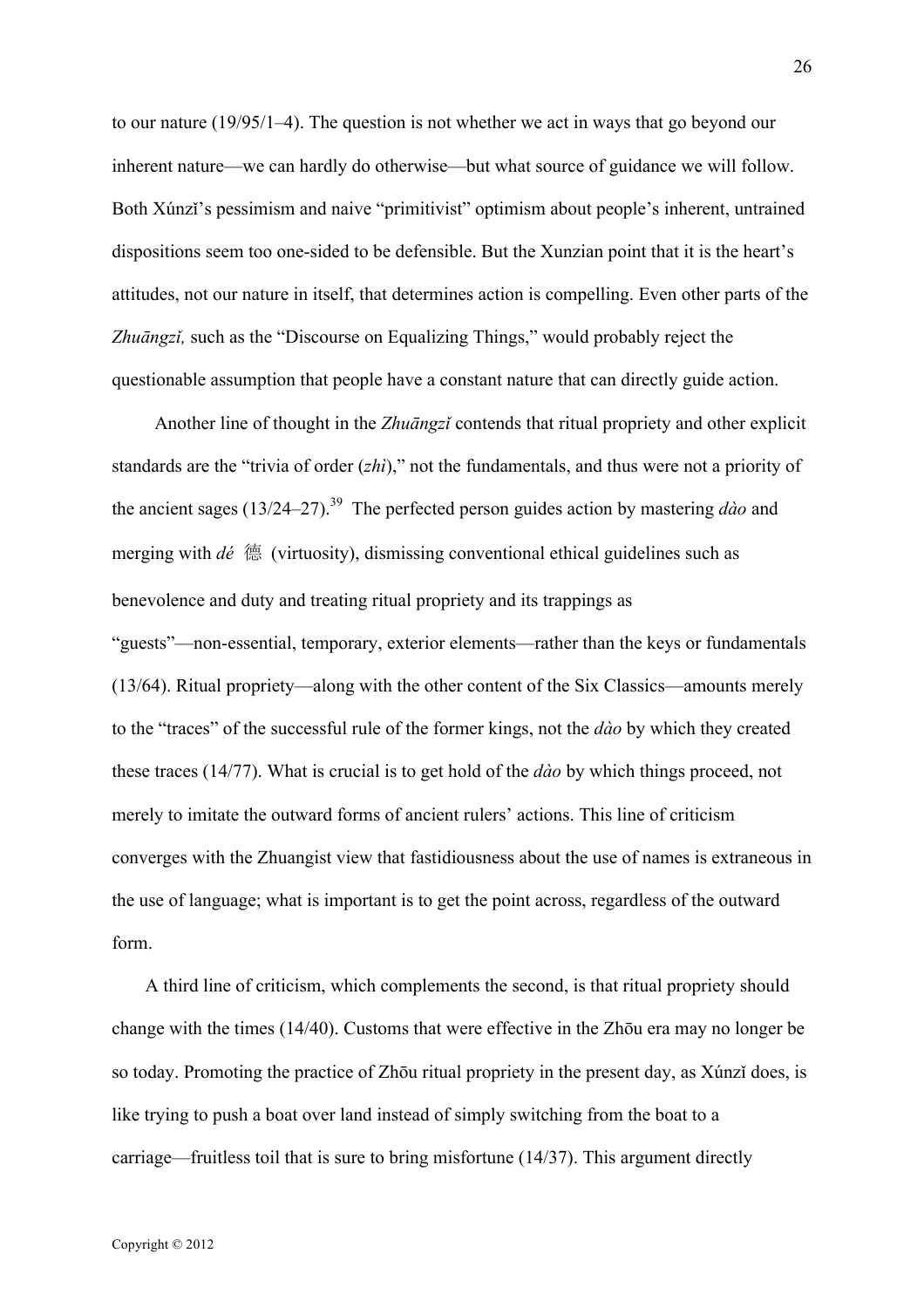contradicts Xúnzǐ's contention that ritual propriety is grounded in constant patterns of nature,

as assessed by sages qualified to gauge everyone by reference to themselves, and thus

"ancient times and today are one," the same *dào* applying to both (5/19/4). Where Xúnzǐ

claims that the constancy of nature renders a single *dào* uniquely appropriate, the Zhuangist

view is that circumstances are constantly changing, making different *dào* appropriate at

different times. Here the latter stance is probably more persuasive.

Beyond these general criticisms, several *Zhuāngzǐ* anecdotes provide material for more

detailed reflections on ritual propriety. Chief among these is a passage in Book Six about the

impromptu funeral rite two men perform for their deceased friend.

Three men, Master Sānghù, Mèng Zǐfǎn, and Master Qín Zhāng were friends. They said, "Who can be together in the togetherless, reciprocate where there is no reciprocity? Who can climb the sky and wander in the mists, whirling around in the limitless, living by forgetting each other, forever and ever?" The three men looked at each other and laughed. There being nothing contrary in their hearts, they became friends.

Suddenly, after a while, Master Sānghù died. Before he was buried, Confucius heard about it and sent Zǐgòng to help with the funeral affairs. One [of the two surviving friends] had composed a song, one strummed his zither, and in harmony they sang:

> Ah, so, Sānghù! Ah, so, Sānghù! You've returned to the genuine While we remain here as men, O!

Zǐgòng rushed forward and said, "May I ask, singing in the presence of a corpse, is this ritual propriety?" The two men looked at each other and laughed, saying, "What does this guy know about the point of ritual propriety?"<sup>40</sup>  $(6/60-65)$ 

Zǐgòng returns to Confucius in shock, wondering what sort of men these are. Confucius explains that they are people who "wander beyond the realm," unlike he, who wanders within it. They are "fellows with the creator of things, who wander in the single breath of heaven and earth" (that is, the natural world). Attaching no priority to life over death, they regard themselves as only temporarily "borrowing" their differentiated identity, and so they forget their bodies, leave behind their ears and eyes, and fundamentally entrust themselves to the collective whole that is the dynamic, unending process of the cosmos, "wandering carefree in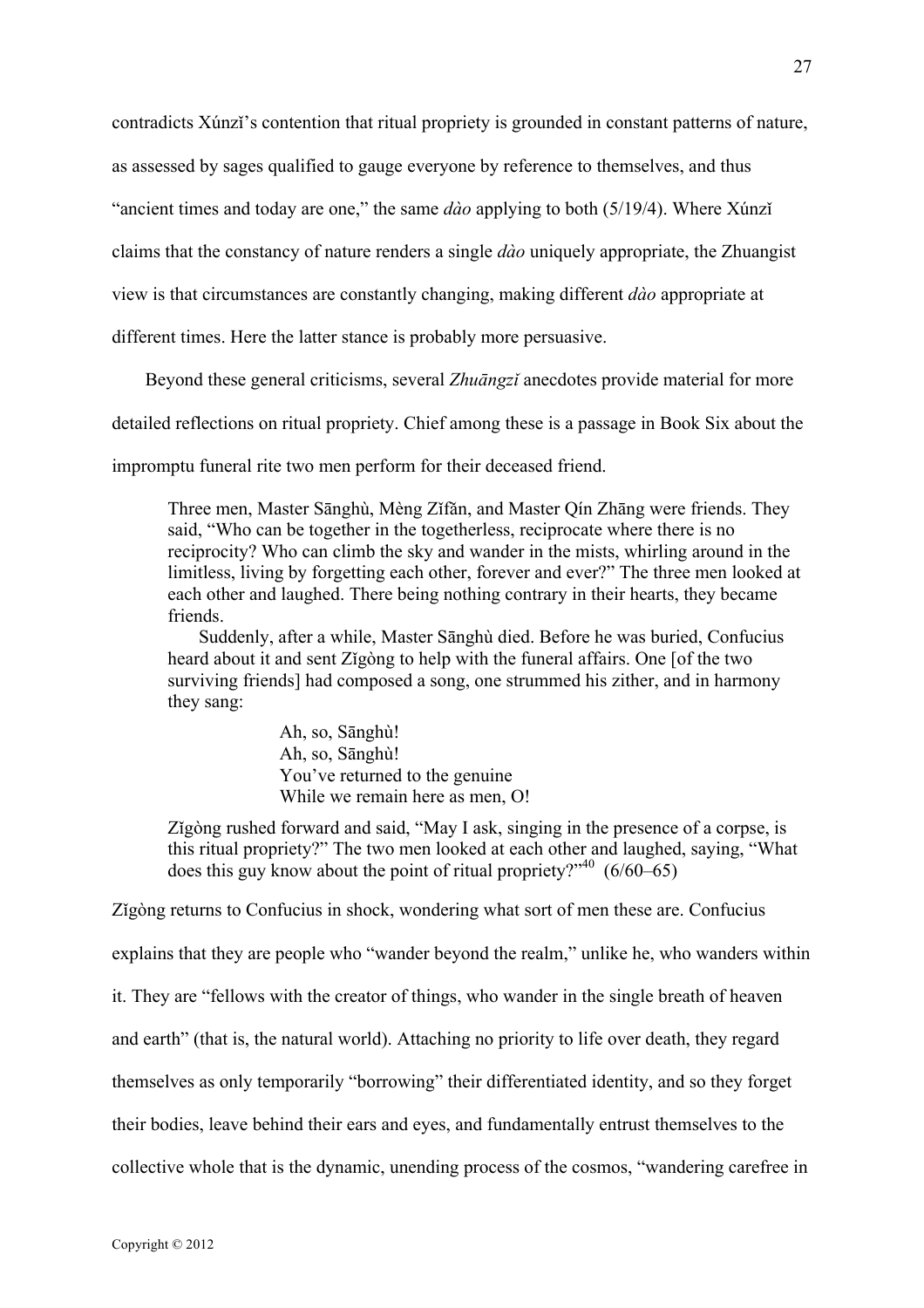the vocation of doing nothing." Given these attitudes, "How could they trouble themselves to follow customary ritual propriety?" (6/66–70) Such "oddballs" are "odd among people but line up with nature"  $(6/74)$ .

The passage colorfully illustrates numerous contrasts between the Zhuangist and Xunzian worldviews. Rather than imposing organization on nature to achieve order, the Zhuangist exemplary figures seek to wander along with natural processes. Instead of distinguishing different roles, ranks, and duties, they roam "beyond the realm" and "whirl around in the limitless." Interestingly, Xunzian and Zhuangist texts both characterize their ideal by appeal to metaphors of alignment with nature. In Xúnzi's case, the sovereign aligns (*cān*) with nature by imposing a *dào* that purportedly best correlates with natural patterns. According to the *Zhuāngzǐ* passage, eccentrics such as the three friends "line up" or "match" (*móu* 侔) with nature. The difference, of course, is that in the Zhuangist picture, alignment with nature may render one "odd" by human norms—surely it would put one at odds with the rigid cultural order Xúnzǐ advocates—and alignment is a matter of conforming to or flowing along with natural processes rather than "organizing" them. Where Xúnzǐ sees nature as lacking orderly pattern, the Zhuangist sees it as offering various courses along which to roam.

Intriguingly, the passage indicates that even unexceptional people, those who live "within the realm" or, as Confucius says he is, are "punished by nature," are capable of living alongside each other without the "work" (*shì* 事) Xúnzǐ deems necessary for a distinctively human life. The text thus calls into question the Xunzian contention that human social life requires a code of ritual propriety that is explicitly instituted and regulated by cultural and political leaders. Confucius characterizes life "within the realm" by appeal to a key Zhuangist metaphor for thriving social relations: $^{41}$  just as "fish forget each other in rivers and lakes, people forget each other in the arts of *dào*" (*dào shù*, 6/73). In this respect, wandering "within the realm" resembles the three oddball friends' mode of life, as they claim to "live by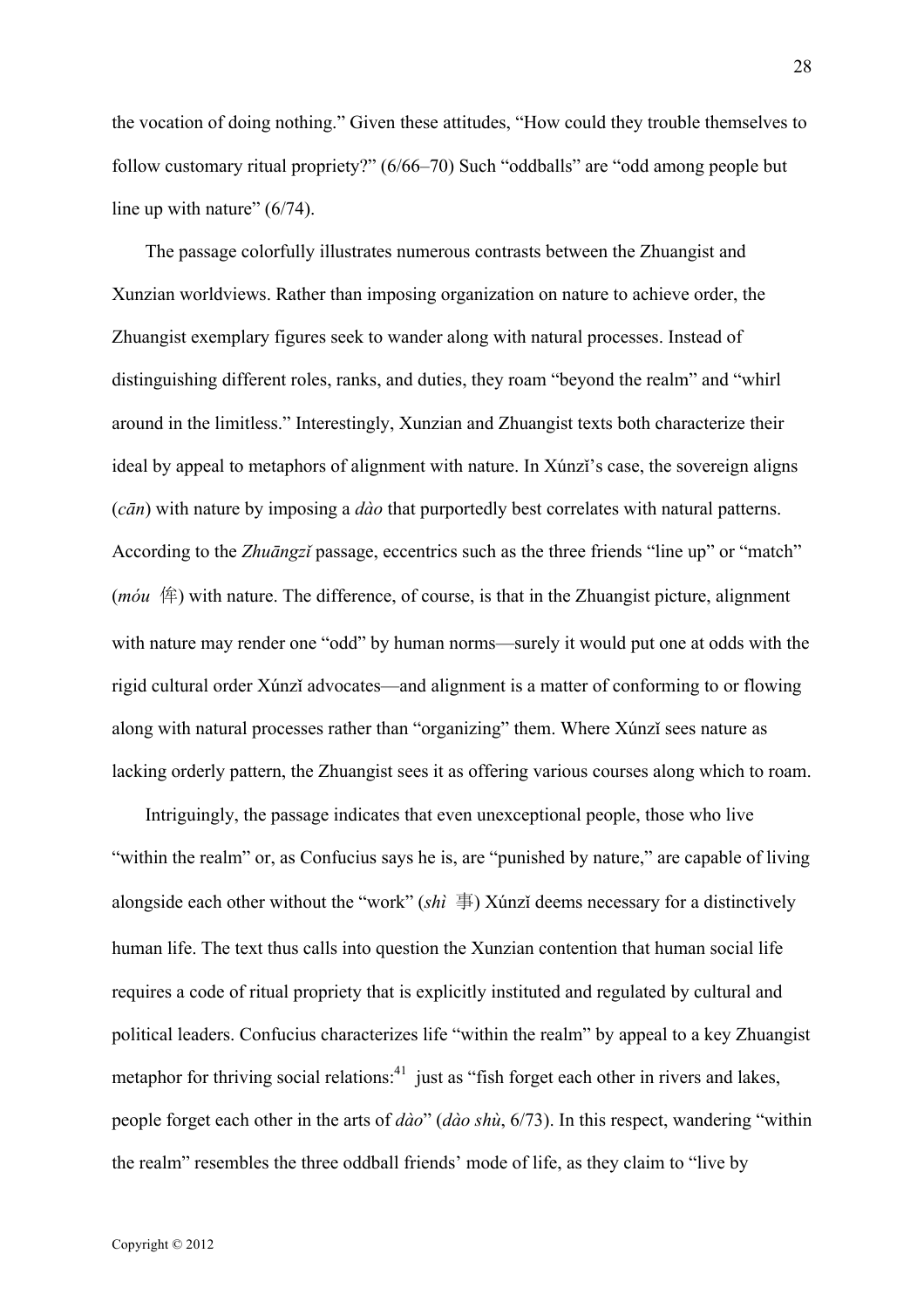forgetting each other." Confucius unpacks the "forgetting" metaphor by explaining that once fish have water to swim in, their nurture is provided for. They need not make any special effort to live together or care for each other and can instead "forget each other" (6/62). Elsewhere in the *Zhuāngzǐ,* such "forgetting" is linked to the absence of conscious attention that ensues when things fit well, as when we "forget" a perfectly fitting belt or pair of shoes.<sup>42</sup> "Forgetting each other," then, would describe social relations that proceed so smoothly as to require no special attention or work by the parties related. Concrete examples of such relations might include dancers so accustomed to performing together that their bodies move as one or jazz musicians able to improvise together without consciously focusing on what each other is doing. Analogously, as people practice "arts of *dào*" together, "without working *(shi)* at it, their lives are settled," and thus they "forget each other" (6/73).

Even those who live "within the realm," then, have an ability to engage in "arts of *dào*" by which they can navigate interpersonal relations without special work or attention. This Zhuangist optimism about human social life directly contradicts Xúnzi's view that "work" (*shì*)—specifically, training in ritual propriety—is necessary if human society is to avoid conflict and disorder. Like Xúnzǐ, the Zhuangist writer of this passage regards social life as akin to performance of a practical art or skill (*shù* 術). For Xúnzǐ, this art is elaborately choreographed and ritualized, and smooth performance can be achieved only by striving assiduously to master one's part. By contrast, the *Zhuāngzǐ* holds that people have an inherent skill at finding ways of getting along, just as they have an inherent skill at communicating without rectification of names or formal instruction in grammar. Human beings are generally able to catch on to and practice these "*dào* skills" or "arts of *dào*" together without the intensive training and regimentation Xúnzǐ demands, and their *dào* need not be as complex and elaborate as his version of ritual propriety.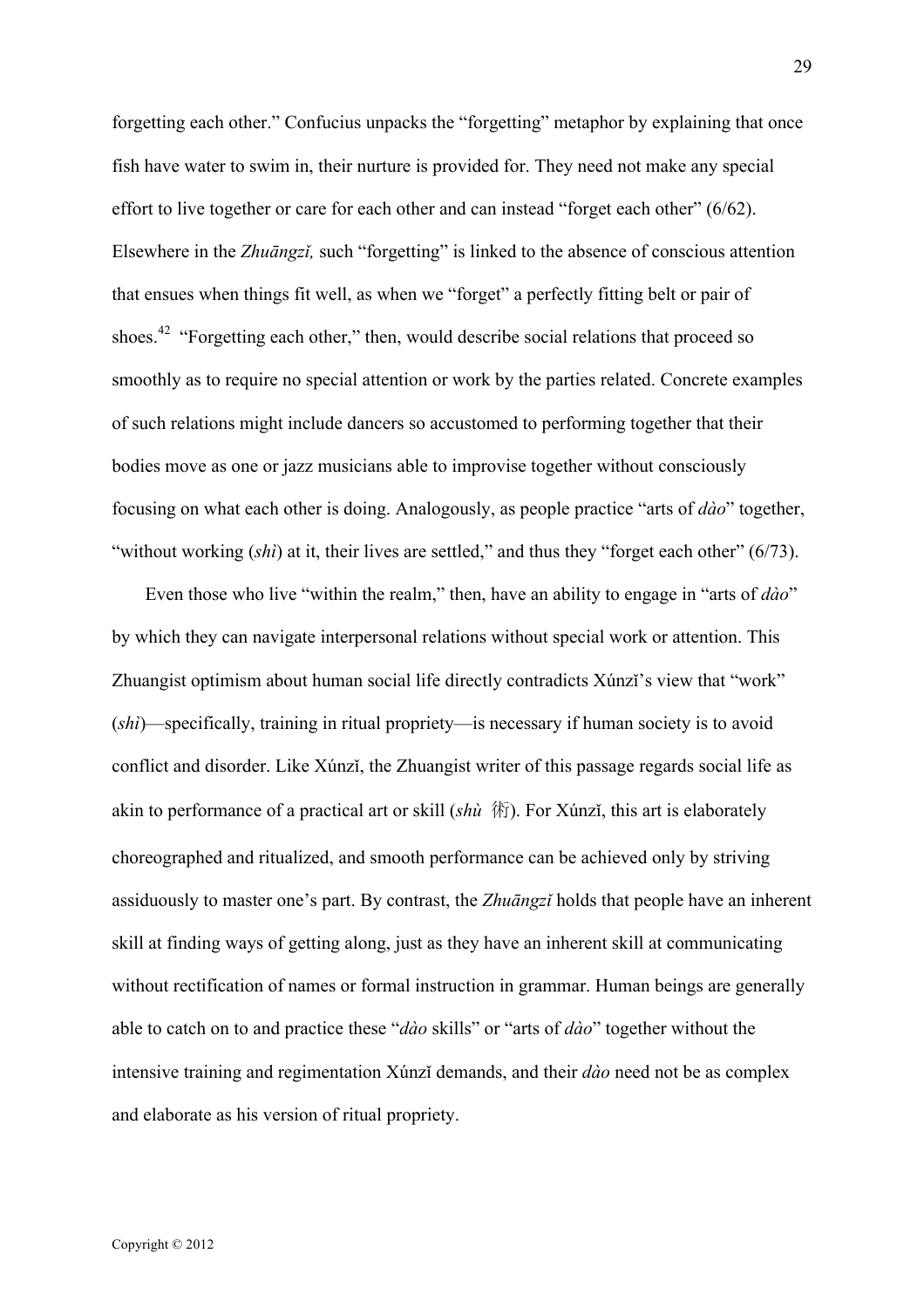The Zhuangist view may seem impractically optimistic. But it may well be true that, just as Davidson claims a more fundamental interpretive ability explains our capacity to establish conventions, what explains our ability to follow explicit social protocols, such a ritual propriety, is a more fundamental, spontaneous ability to invent, join, and extend or modify social practices. It is that ability, not any particular tradition of ritual propriety, that explains how we are able to coordinate our actions and cooperate when necessary. Indeed, as suggested above, it may be our inherent skill in "arts of *dào*" that explains how we can achieve the basic level of cooperation and coordination needed to learn an explicit code of ritual propriety in the first place. The crux of harmonious social life, then, is not ritual propriety. It is something prior to ritual propriety, a brute ability to invent and follow norms and practices together, guided by an intuitive skill at adapting to and coordinating with others.

These ideas are not, however, grounds for denying ritual a place in human life. To the contrary, they are reasons for including it within the "arts of *dào*"—practices we engage in spontaneously as part of the course of our individual and social lives. The three oddball friends are depicted as transcending characteristic human concerns—such as a preference for life over death—and thus not bothering with customary ritual propriety or caring about how they are perceived by the common crowd. Yet, intriguingly, they do not dispense with ritual altogether. Indeed, they hint that it holds great significance for them. When Zǐgòng questions their unconventional funeral rite, they respond not by dismissing ritual propriety, but by mocking his understanding of it. Although the passage does not spell out their view of "the point of ritual propriety," we can tentatively extrapolate from their actions. They are engaged in a performance that explicitly acknowledges a salient event in their lives—their friend's death—and gives it an interpretation, situating it in the context of nature and of human life. The performance expresses their attitudes or emotions about this event and its significance to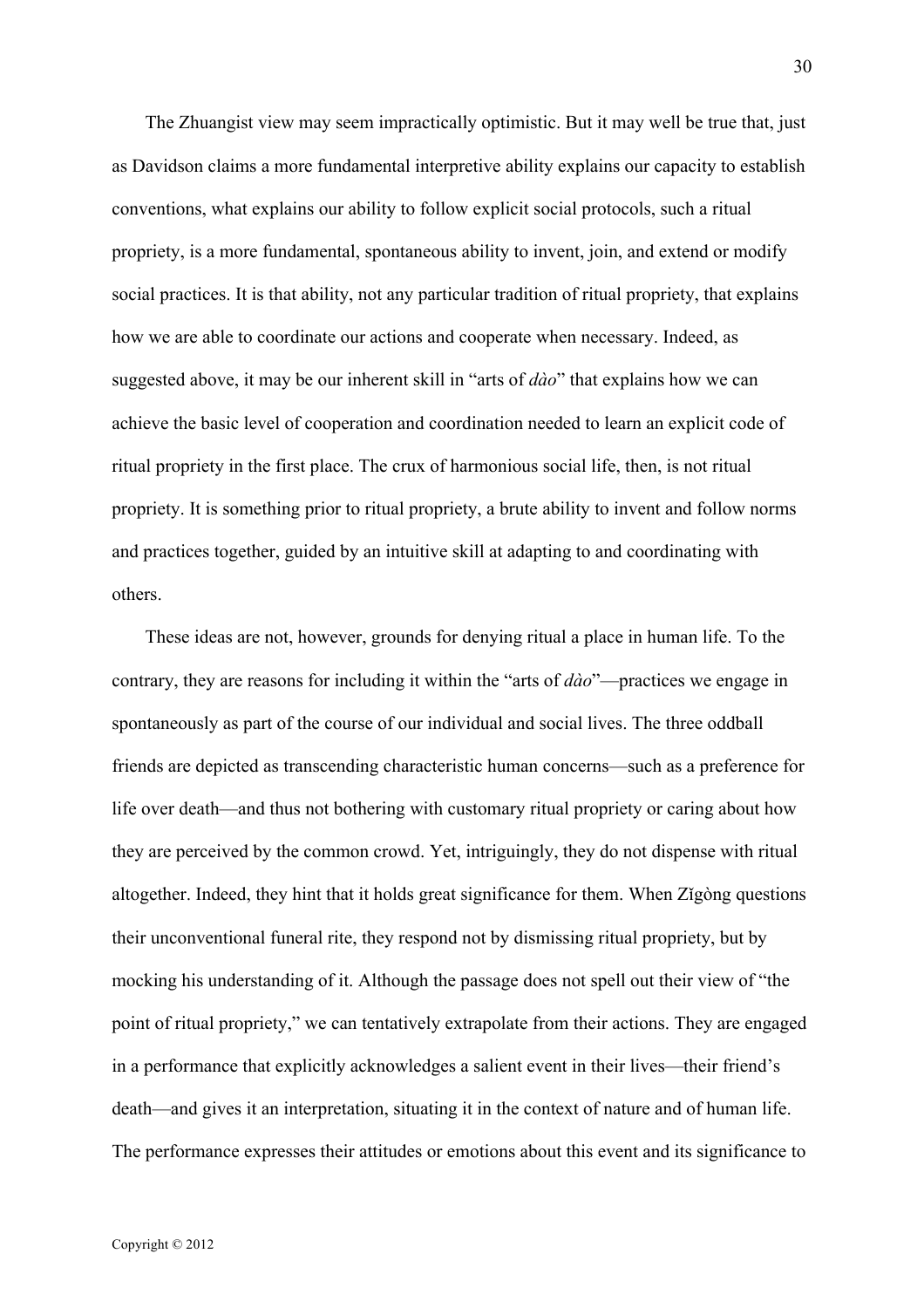them—specifically, in this case, that death is a "return to the genuine (*zhēn* 真)," an allusion, in Zhuangist discourse, to a return to or embrace of nature. The joint, public character of the performance—which in this case includes even their friend's corpse—underscores and reinforces the men's relationship, their friendship or solidarity. The style and content of their performance not merely express, but partly constitute a certain grasp of human life, death, and nature. Through their spontaneous, creative commemoration of their friend, they place themselves in a particular relation to death and nature, celebrating the process of life and death, recognizing how human life fits into nature, and exemplifying a suitable response to inevitable natural transformations, such as death.

This characterization of the point of ritual propriety partly converges with Xúnzǐ's views. Yet the two friends' response to Zǐgòng clearly implies that—*contra* Xúnzǐ—they deny there is any unique or authoritative way to fulfill the functions of ritual propriety. Rituals may answer various human needs—for acknowledgment, structure, expression, and intelligibility, to cite only a few. But the specifics of those needs and the appropriate means of satisfying them may vary for different people in different contexts. For the two oddball friends, who understood their deceased companion well, performing an improvised ditty expressing awe over his return to nature may be a wholly fitting funeral ritual. Just as language can function spontaneously, without explicit control or ritualization, so too can a funeral rite. We might question whether the friends' rite qualifies as a genuine ritual, given that it is a novel, improvised performance, corresponding to no established ritual protocol. But it is hard to see how we can deny it that status. It comprises familiar ritual elements—a gathering of friends, acknowledgement of the death, a musical performance addressing and honoring the deceased. It is obviously recognizable as a funeral rite, one in which we would have little difficulty participating.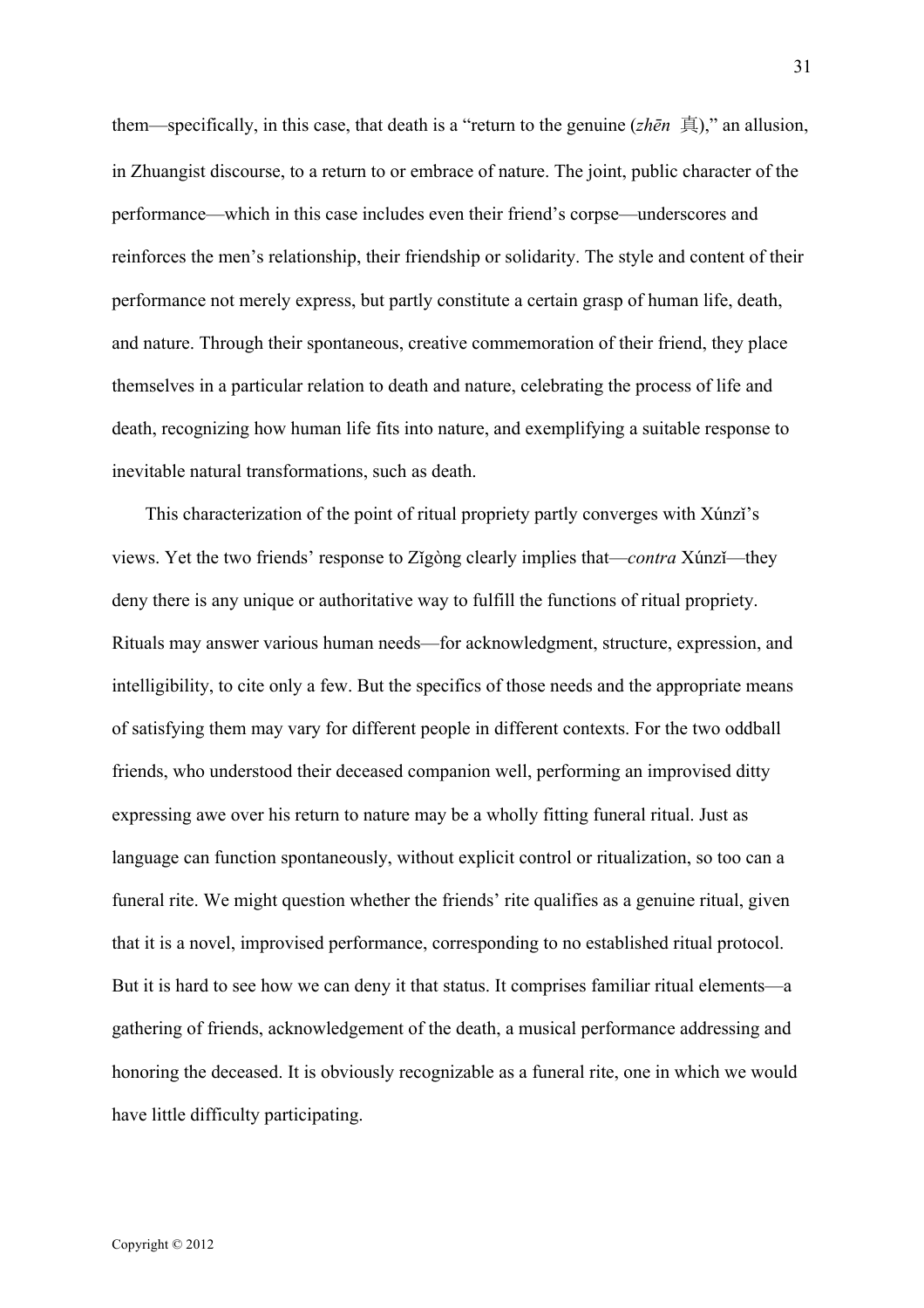Another contrast with Xúnzǐ is that the friends' rite does not purport to secure order or organize nature but simply to acknowledge our place in it. Their song celebrates their companion's return to nature—for them the "genuine" basis of human life—thus situating his death with respect both to the human *dào,* which he has departed, and the broader context of natural processes, into which he has now been reabsorbed. Also absent is Xúnzǐ's concern with employing ritual to maintain an unbroken unity in the human *dào* by incorporating death within it. Rather than seeking a sense of security or belonging from one's place in a heavily ritualized—and therefore familiar and controlled—cultural order, as Xúnzǐ does, the friends' spontaneous ritual aims at finding peace by situating oneself in and identifying with uncontrollable, unfathomable natural processes, achieving an attitude the *Zhuāngzǐ* elsewhere refers to as "being at peace with the moment and dwelling in the flow" (3/18). An implicit lesson of the passage may be that a more profound sense of cosmic order or of being at home in the world may be available if we forsake the Xunzian preoccupation with a baroque tradition of ritual propriety and instead allow ourselves to identify with and freely respond to circumstances in whatever way seems appropriate.<sup>43</sup>

The story of the three friends might seem to imply that the Zhuangist ideal is complete spontaneity on occasions that call for ritual performances. Other passages, however, imply that the message is not "anything goes," but that in ritual propriety, as in other areas, we should seek a course of action that best fits the context. As described in an exchange between Yán Huí and Zhòng Ní (6/75–82), Mèngsūn Cái holds a worldview comparable to that of the three oddballs. Zhòng Ní remarks that "Mr. Mèngsūn doesn't know why things live, nor why they die; he doesn't know to take the lead, nor to follow behind. It's as if he has transformed into a thing that merely awaits [further] transformations that he doesn't know about, that's all" (6/77–78). When Mèngsūn's mother died, he wailed without shedding a tear, felt no sadness in his heart, and during the mourning did not grieve. Clearly, he himself had no need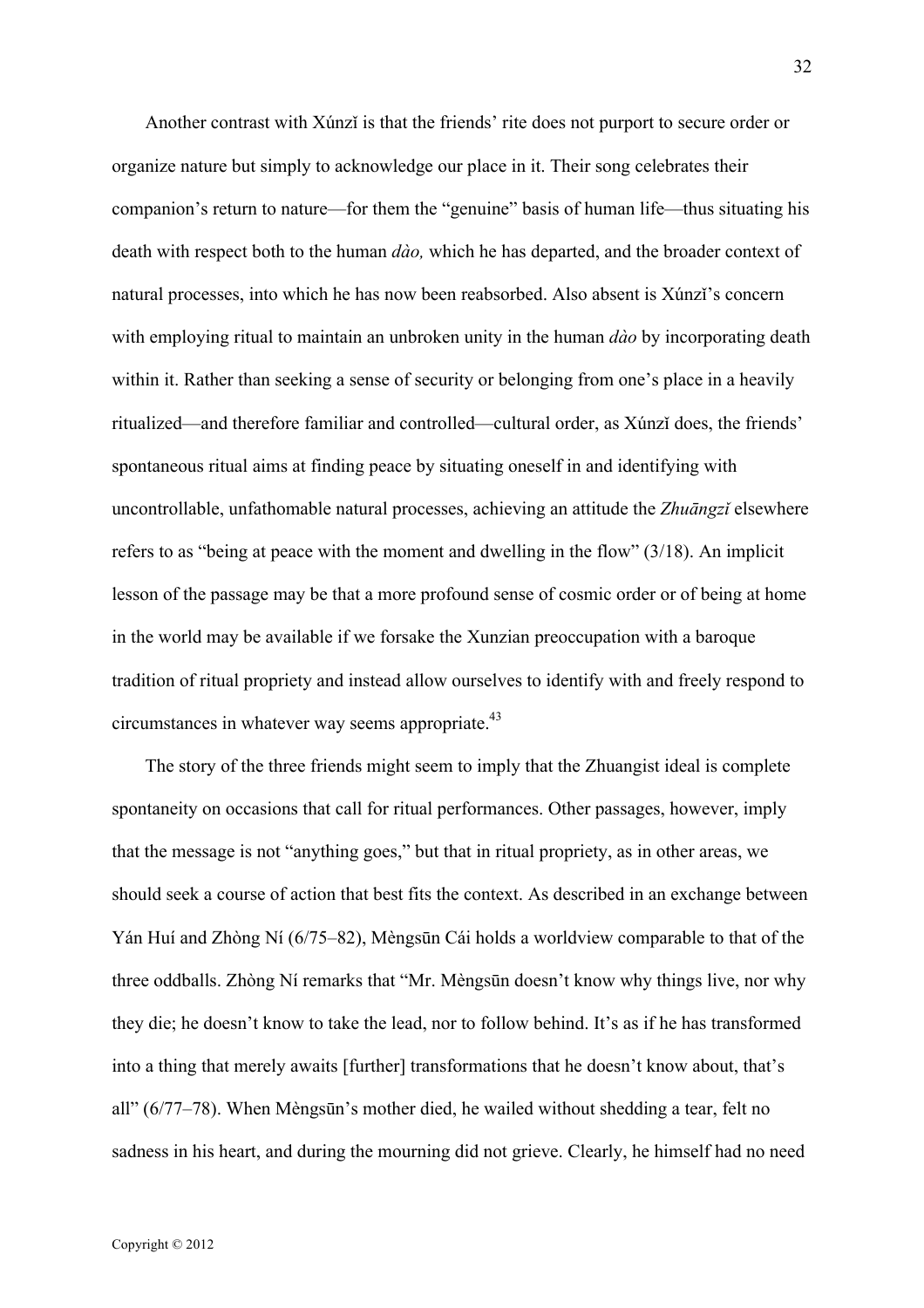for the wailing and weeping of a conventional funeral ritual; a simple, impromptu ceremony such as that of the friends might have sufficed for him. Yet Mèngsūn conducted a conventional funeral for his mother, and despite his own lack of grief—as Yán Huí observes with surprise—won acclaim for how well he managed it. Zhòng Ní explains that, although Mèngsūn could not simplify everything, he succeeded in partly simplifying the funeral. But why simplify only partly? Why bother with a conventional funeral at all? It seems that doing so was one aspect of Mèngsūn's transformations in response to his circumstances. Among his mother's survivors, "Mr. Mèngsūn alone has awakened" and holds the attitudes he does about life, death, and his place in nature. Those around him do not. So, as part of his responsiveness to circumstances, "when others wail, he too wails" (6/80)—probably, to meet their expectations, smooth relations with them, and soothe their distress. In this case, holding a conventional, albeit simplified, funeral was the most fitting response to the situation.

The view of ritual propriety that emerges from these *Zhuāngzǐ* passages thus is not wholly antithetical to Xúnzi's. In some respects the two are complementary. The pivotal difference is the Zhuangist point that ritual performances may fulfill their functions more effectively if they are spontaneous and unregulated, and if ritual propriety is regarded not as a key to guiding and "rectifying" action, but as a "guest" of *dào* (13/64), as one Zhuangist metaphor suggests. Ritual may be one aspect of a fitting response to circumstances. But just as regulation and rectification are not the keys to fluent linguistic communication, ritual propriety is not the key to smooth, harmonious social relations. Conventional ritual propriety can provide a convenient template for social interaction. What fundamentally drives and guides that interaction, however, is not established norms of propriety, but a more primal ability to invent, learn, coordinate, extend, and modify shared patterns of activity—an ability for which "arts of *dào*" seems an apt label. Left to their own, speakers of a language spontaneously, without regulation or special effort, find a balance between traditional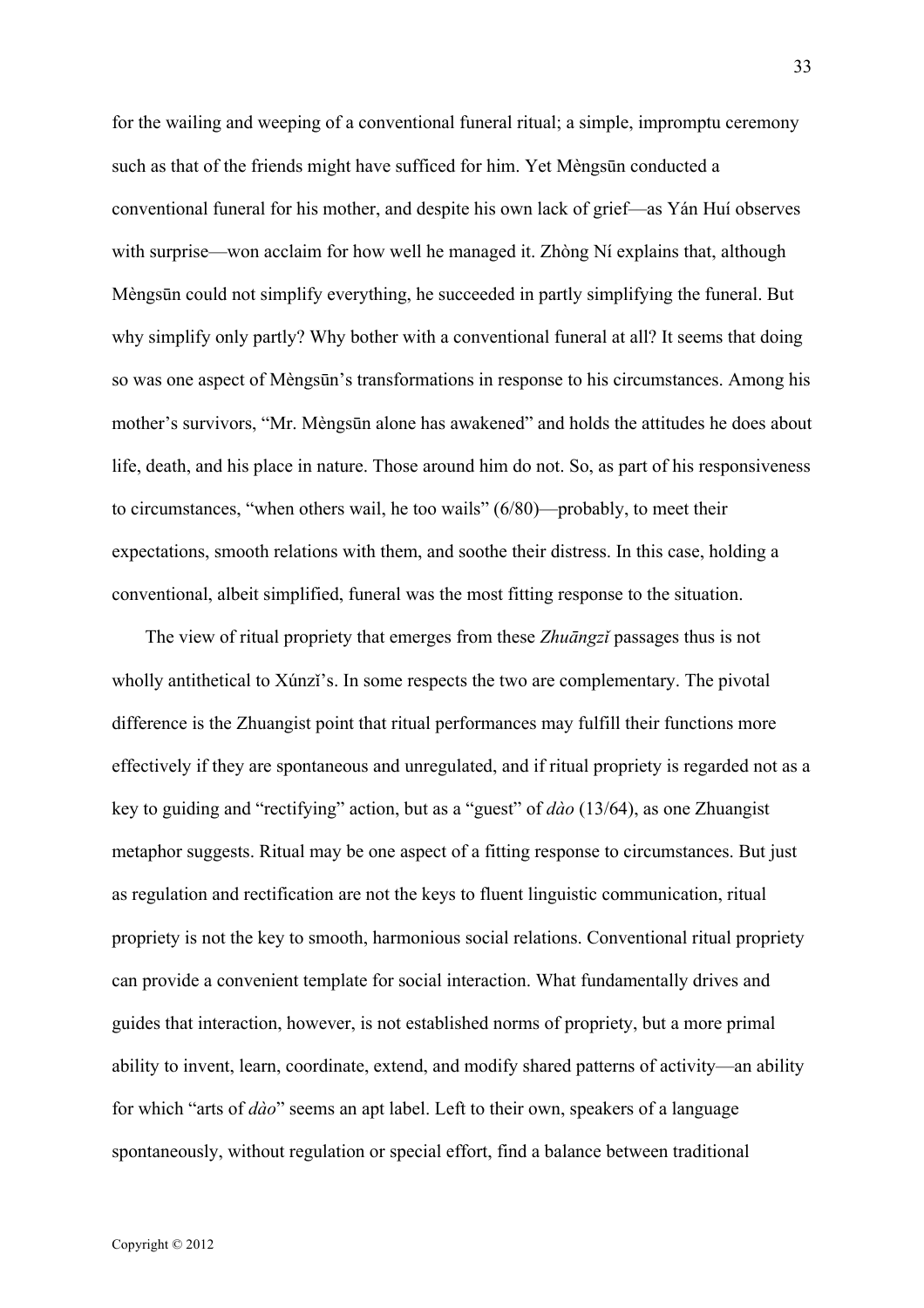vocabulary and grammar and novel expressions and usage. Similarly, without regulation or special effort, members of communities find a balance between conventional ritual propriety and novel, creative patterns of activity. A crucial Zhuangist point is that we may coordinate action, align with natural circumstances, and thus fulfill the various purposes of ritual more effectively if we abandon the Xunzian concern with ritual propriety as a means of imposing order on nature and society, and instead regard ritual itself as, like language, a natural, spontaneous social phenomenon.<sup>44</sup>

## References

Bell, Catherine. 1992. *Ritual Theory, Ritual Practice.* New York: Oxford University Press.

- Bell, Catherine. 1997. *Ritual: Perspectives and Dimensions*. New York: Oxford University Press.
- Brandom, Robert. 1994. *Making It Explicit.* Cambridge, Ma.: Harvard University Press.

Collins, Randall. 1988. *Theoretical Sociology.* San Diego: Harcourt Brace Jovanovich.

- Davidson, Donald. [1994] 2005. "The Social Aspect of Language." In *Truth, Language, and History,* Oxford: Oxford University Press, 109–25.
- Davidson, Donald. [1986] 2005. "A Nice Derangement of Epitaphs." In *Truth, Language, and History,* Oxford: Oxford University Press, 89–107.
- Davidson, Donald. [1984] 2001. "Communication and Convention." In *Inquiries into Truth and Interpretation,* 2nd ed. Oxford: Oxford University Press, 265–80.
- Durkheim, Emile. [1912] 1995. *The Elementary Forms of Religious Life*. K. Fields, tr. New York: Free Press.
- Fingarette, Herbert. 1972. *Confucius: The Secular as Sacred*. New York: Harper Torchbooks.
- Fraser, Chris. 2011. "Knowledge and Error in Early Chinese Thought." *Dao: A Journal of Comparative Philosophy* 10.2, 127–48.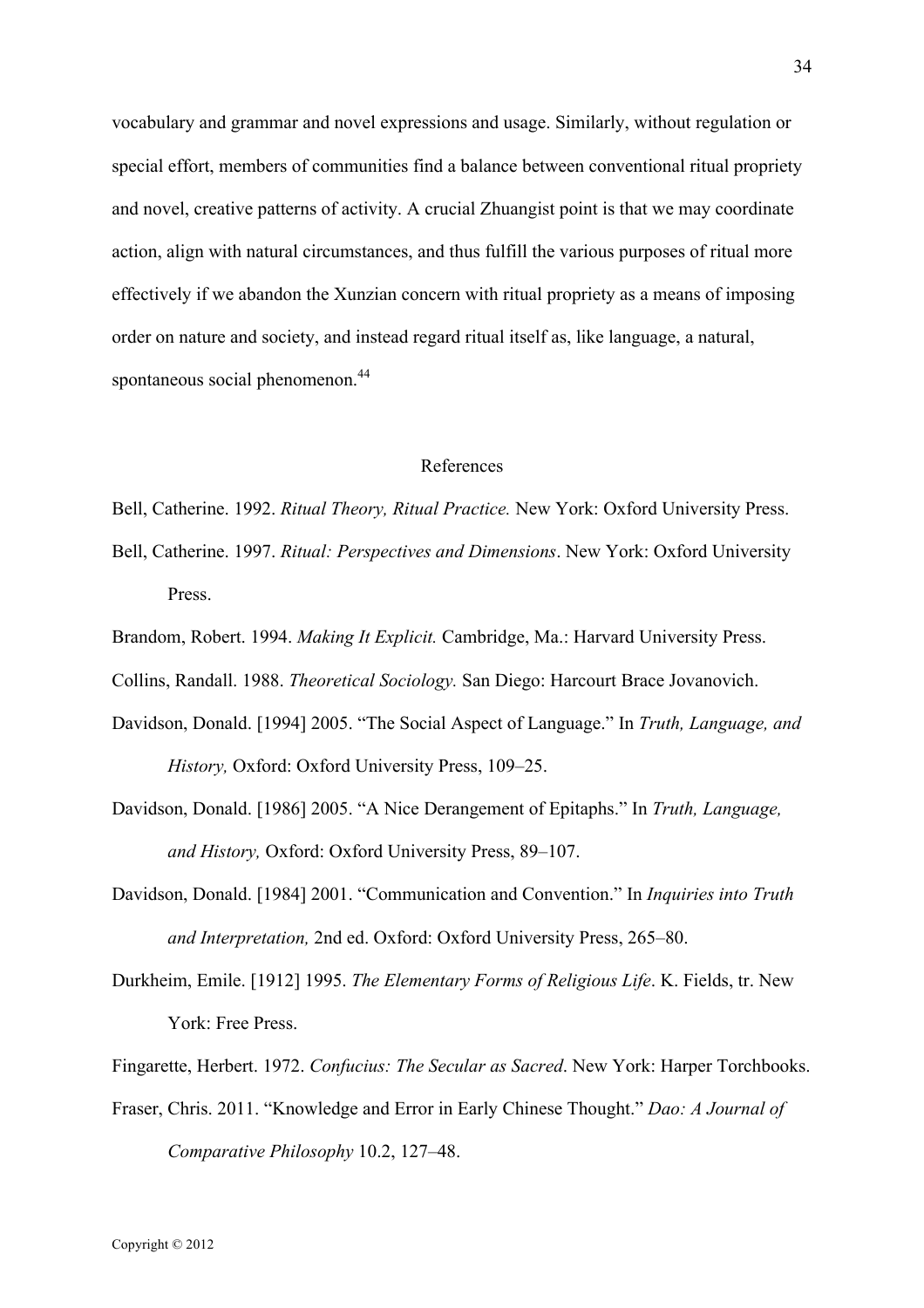- Fraser, Chris. 2009a. "Action and Agency in Early Chinese Thought." *Journal of Chinese Philosophy and Culture* 5, 217–39.
- Fraser, Chris. 2009b. "Skepticism and Value in the *Zhuangzi*." *International Philosophical Quarterly* 49.4, 439–57.
- Fraser, Chris. 2006. "*Zhuangzi, Xunzi,* and the Paradoxical Nature of Education." *Journal of Chinese Philosophy* 33.4, 529–42.
- Fraser, Chris. [2005] 2011. "Mohist Canons." *The Stanford Encyclopedia of Philosophy (Spring 2011 Edition)*, E. Zalta, ed.

http://plato.stanford.edu/archives/spr2011/entries/mohist-canons/.

- Gennep, Arnold Van. 1960. *The Rites of Passage.* M. Vizedom and G. Caffee, tr. Chicago: Chicago University Press.
- Graham, A. C. 1989. *Disputers of the Tao*. La Salle: Open Court.
- Graham, A. C. 1981. *Chuang Tzu: The Inner Chapters*. London: George Allen & Unwin.
- Hagen, Kurtis. 2007. *The Philosophy of Xunzi: A Reconstruction.* La Salle: Open Court.
- Hansen, Chad. 1992. *A Daoist Theory of Chinese Thought.* New York: Oxford University Press.
- Hertz, Robert. [1907] 1960. "A Contribution to the Study of the Collective Representation of Death." In *Death and the Right Hand,* R. Needham and C. Needham, tr. Glencoe, IL: Free Press.
- Ivanhoe, Philip J. 2000. *Confucian Moral Self Cultivation,* 2nd ed. Indianapolis: Hackett.
- Klein, Esther. 2010. "Were There Inner Chapters in the Warring States? A New Examination of Evidence about the *Zhuangzi*." *T'oung Pao* 96.4–5, 299–369.
- Knoblock, John. 1988–1994. *Xunzi: A Translation and Study of the Complete Works,* 3 vols. Stanford: Stanford University Press.

Lau, D. C., ed. 1996. *A Concordance to the Xunzi*. Hong Kong: Commercial Press.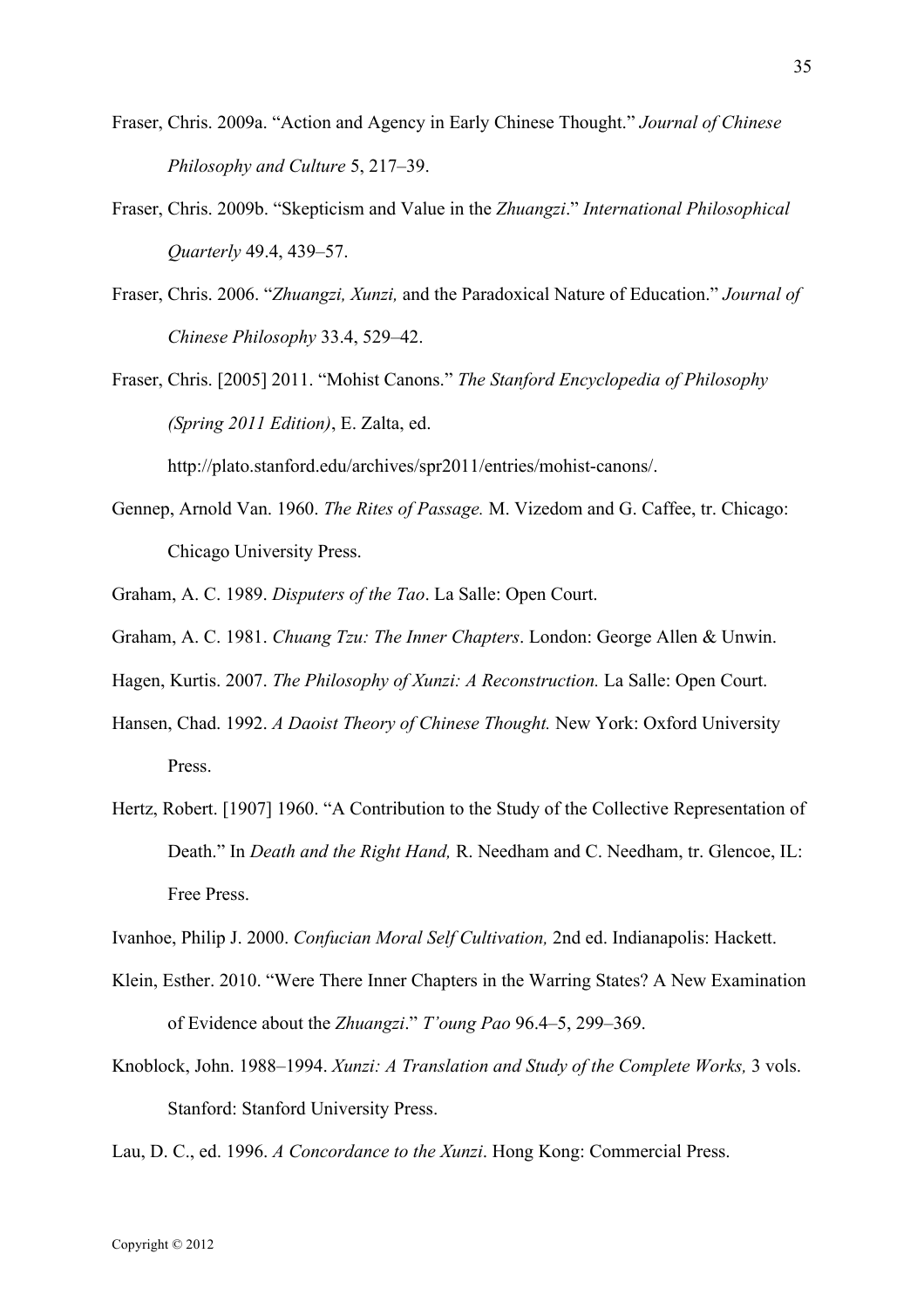- Li, Chenyang. 2007. "*Li* as Cultural Grammar: On the Relation Between *Li* and *Ren* in Confucius's *Analects*." *Philosophy East & West* 57.3, 311–29.
- Liu, X. 1994. *Classifying the* Zhuangzi *chapters.* Ann Arbor: Center for Chinese Studies, University of Michigan.
- Radcliffe-Brown, A. R. 1965. "Religion and Society," in *Structure and Function in Primitive Society,* 153–77. New York: Free Press.
- Rappaport, Roy. 1999. *Ritual and Religion in the Making of Humanity*. Cambridge: Cambridge University Press.
- Seligman, Adam, Robert Weller, Michael Puett, and Bennett Simon. 2008. *Ritual and Its Consequences*. New York: Oxford University Press.
- Shun, Kwong-loi. 1993. "*Ren* and *Li* in the Analects." *Philosophy East & West* 43.3, 457–79.
- Wong, David. 2008. "Chinese Ethics." *The Stanford Encyclopedia of Philosophy.* E. Zalta, ed. URL = <http://plato.stanford.edu/archives/fall2008/entries/ethics-chinese/>.
- *Zhuāngzǐ Yǐndé* (A Concordance to *Zhuāngzǐ*). 1956. Harvard-Yenching Institute Sinological Index Series, Supplement no. 20. Cambridge Ma.: Harvard University Press.

# **Notes**

<sup>1</sup> Seligman et al. (2008), especially 4, 17, 180.

 $2$  Major exponents of the view that ritual functions primarily to express collective sentiments and promote social solidarity include Durkheim (1912) and Radcliffe-Brown (1965). More recent work has questioned the idea that the significance of ritual lies in supposed contents—such as sentiments or beliefs—that it refers to or expresses. This alternative line of analysis—which Confucian theorists would largely endorse—holds that the significance of ritual lies directly in ritual performances and their consequences. Representative discussions include Bell (1992), Bell (1997), Rappaport (1999), and Seligman et al. (2008).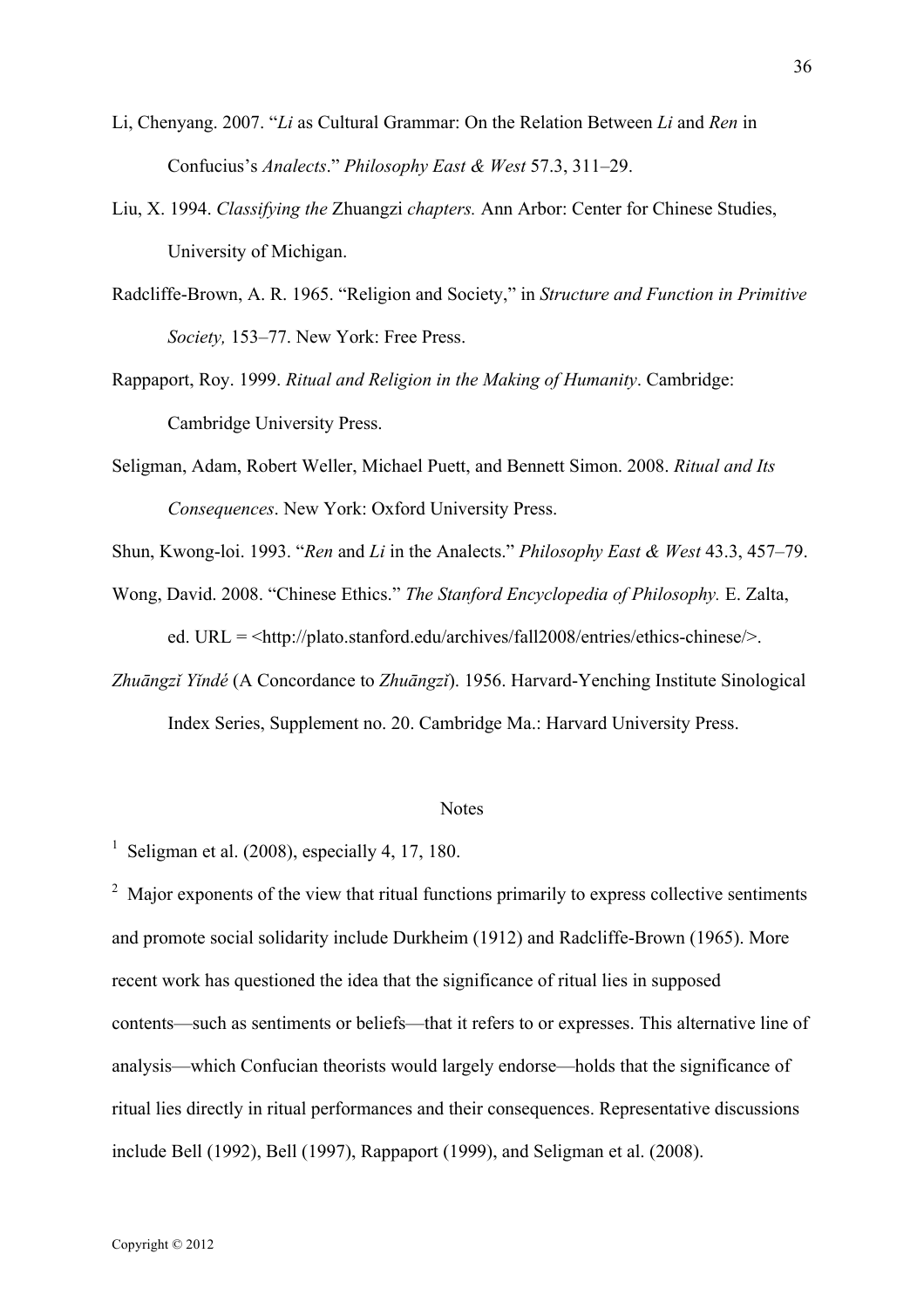3 An example may be Book 38 of the *Dàodéjīng,* which calls ritual propriety "the wearing thin of loyalty and trust and the beginning of disorder."

<sup>4</sup> Seligman et al. (2008, 119) unfortunately misconstrue Mohist criticisms of Confucianism this way. While the Mohists rejected what they considered the excessive, wasteful Confucian tradition of ritual propriety, they by no means dismissed the importance of rituals. On the contrary, regular ritual sacrifices to ancestors, spirits, and Heaven are a vital part of the Mohist *dào*.

<sup>5</sup> No precise chronology is available for the writings collected in these two late Warring States anthologies. (The oldest parts of the *Zhuāngzǐ* may predate the oldest parts of the *Xúnzǐ,* but many parts of the two probably overlap chronologically.) Moreover, the *Zhuāngzǐ* writers rarely name the adherents of the views they criticize. So I do not claim that the *Zhuāngzǐ* is responding specifically to Xúnzǐ's views, but only that it is responding to positions that conceptually are relevantly similar to Xúnzǐ's.

 $6$  See, for instance, Fingarette (1972), Graham (1989), Hansen (1992), Ivanhoe (2000), and Li (2007).

 $7$  For Bell (1992), for instance, ritual activity is related to, rather than wholly different in kind, from non-ritual activity. Rather than attempting to identify a discrete category of ritual acts, she focuses on the process of ritualization, to which a wide range of activities may be subjected. Ritualization is a way of acting devised to set off and privilege some kinds of activities from others (1992, 74). Rappaport defines ritual very generally as "performance of more or less invariant sequences of formal acts and utterances not entirely encoded by the performers" (1999, 24), a characterization obviously formulated to be broadly inclusive. See too Seligman et al. (2008).

 $8\text{ As Hansen observes, "Xúnzi's theory of names mirrors his position on ritual" (1992, 319).}$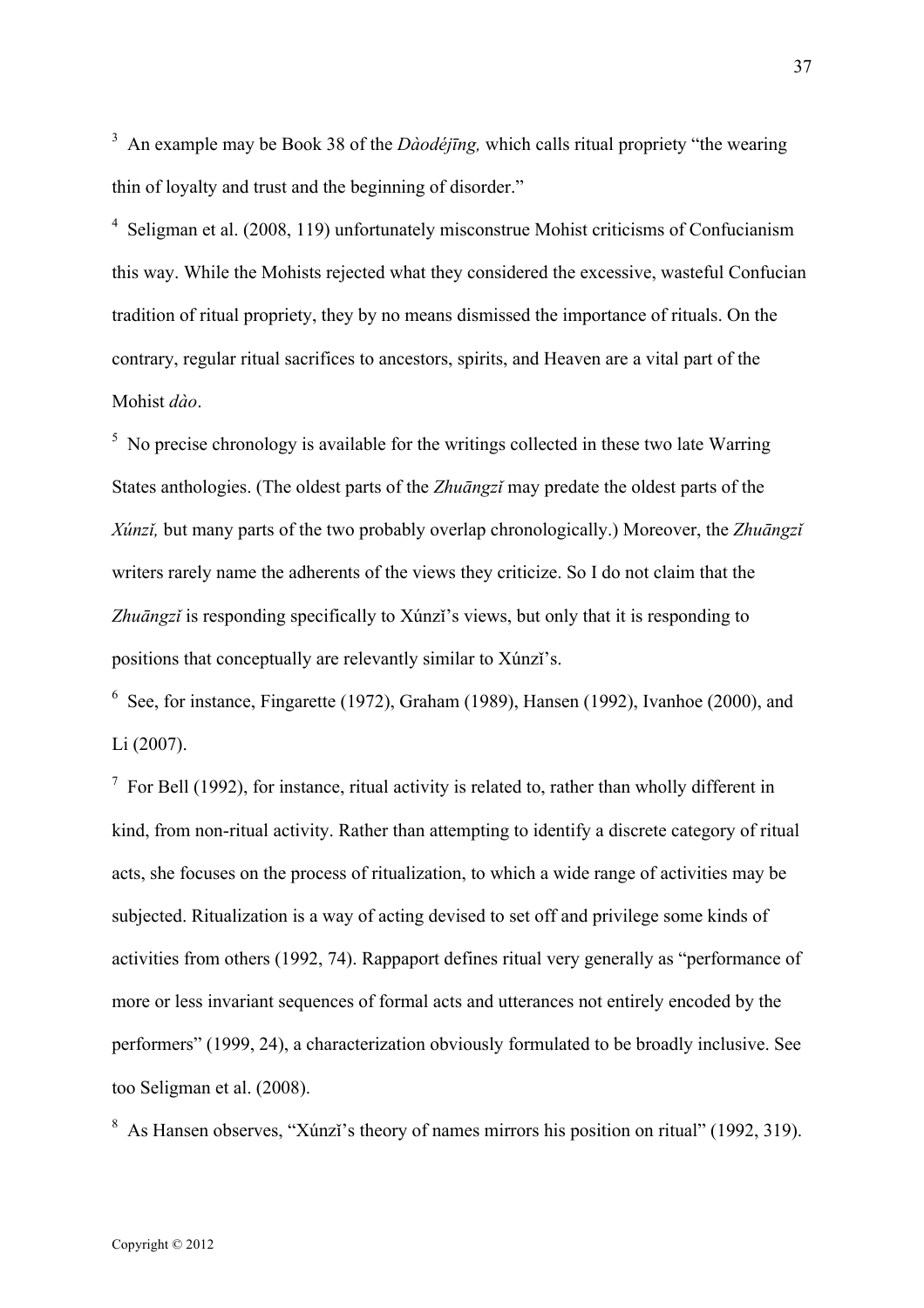<sup>9</sup> The second part of Li's proposal is that  $r \notin \mathbb{C}$  (ethical goodness) can be understood as mastery of a culture, analogous to mastery of a language. Though interesting, this half of the analogy seems to me less successful, as *rén* probably includes attitudes that go beyond "cultural mastery," to the extent that notion can be made precise. Li's interpretation dovetails at least partly with Hansen's proposal that *rén* be understood as an intuitive moral competence or virtuosity in performing social roles, which are structured by the norms of conduct embodied in ritual propriety (1992, 62). For other insightful discussions of the relationship between *rén* and ritual propriety, see Shun (1993) and Wong (2008).

<sup>10</sup> Xúnzi uses several different words to refer to different aspects of nature. Tiān  $\pm$ typically refers to Heaven or nature in the abstract, as the sum of all natural conditions and patterns. *Tiān dì* 天地 ("heaven and earth") refers to the non-human natural world. *Xìng* 性 refers to spontaneous, innate, and thus natural dispositions. Thus it is sometimes interpreted as "nature," as in the phrase "people's nature." Xúnzǐ's stance here contrasts with that of some Daoist texts, which imply that Nature itself provides a *dào* for us to follow. It also contrasts with the Mohist view of Heaven or nature (*tiān*) as a quasi-personal deity that follows a *dào* of benefiting everyone, which in turn serves as a model for human *dào*.

<sup>11</sup> *Xúnzǐ* 8/28/15–16. Citations to the *Xúnzǐ* give the ICS concordance numbering (Lau 1996). All translations are my own.

<sup>12</sup> See, for example, *Xúnzǐ* 19/95/3, which states that the world comes to order as a result of the merging of *xìng* and *wèi*. See too 23/113/17–19, which explains that, like everything people become capable of through study or develop through work, ritual propriety and duty are *wèi* (artifice). They contrast with *xìng,* which is bestowed by Nature and requires no learning or work.

<sup>13</sup> See 9/39/3 and  $17/80/2-3$ .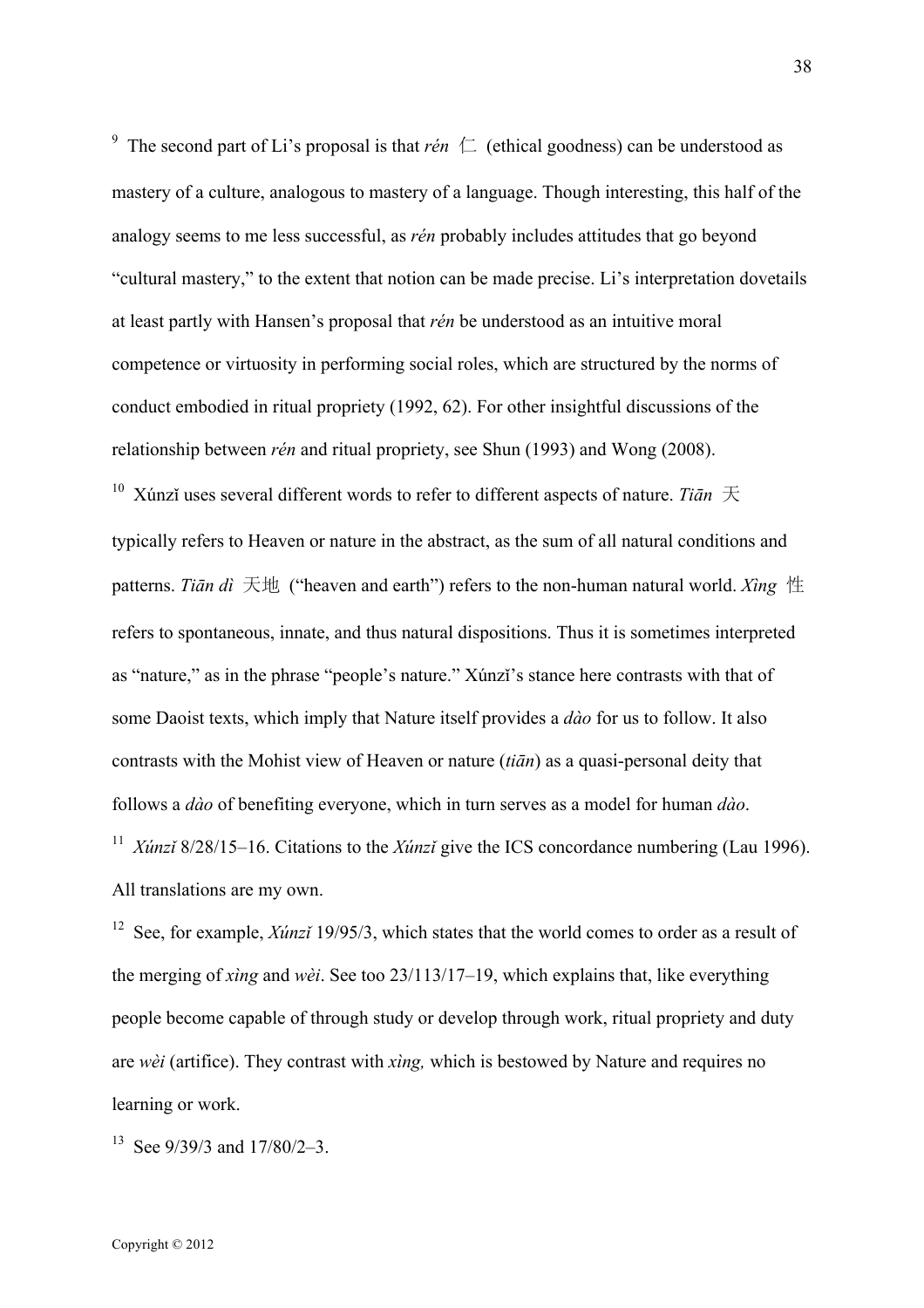14 Or, on an alternative reading of the line, this *dào* is the highest standard of humanity (*rén* 人).

<sup>15</sup> See, for example, 19/95/1–3, which implies that the combination of nature and artifice produces both social order and beauty in individual character, or 19/94/8, which speaks of the beauty of carrying out one's duties. See too 1/3/17 and 1/4/16, which posit beauty as an end of study and cultivation.

<sup>16</sup> A Xunzian theorist of ritual would thus agree with Rappaport's suggestion that ritual form itself adds something to the substance of ritual beyond whatever content the symbolically encoded form itself expresses (1999, 31). (For related views, see Bell 1997 and Seligman et al. 2008.) For Xúnzǐ, the regular performance of ritualized activities according to the norms of ritual propriety partly constitutes social order and thus brings into existence a particular ideal of a flourishing society. The role of ritual propriety as a basis for social order means that the significance of any one ritual act extends beyond its specific content, lying partly in its relation to the overall system of ritual propriety and duties. Through the ritualized form of their activities, ritual performers may understand themselves to be contributing to the continuity of the human *dào,* creating and sustaining the cultural patterns that make us human*.* Moreover, as we will see below from Xúnzǐ's explanation of funeral rites, because of its role in the overall system, a single concrete ritual performance may have multidimensional significance. For instance, the act of offering sacrificial wine to the deceased may simultaneously express grief, display respect, acknowledge the deceased's social status, situate death within the overall process of human life, affirm the unity of the deceased's life, and reinforce the integrity of the cultural order.

<sup>17</sup> See too  $9/36/3$ , which in similar language states that "regulating ritual propriety and duty in order to divide them [people], making there be the ranks of poor and wealthy, noble and common" is "the basis for providing for all the world."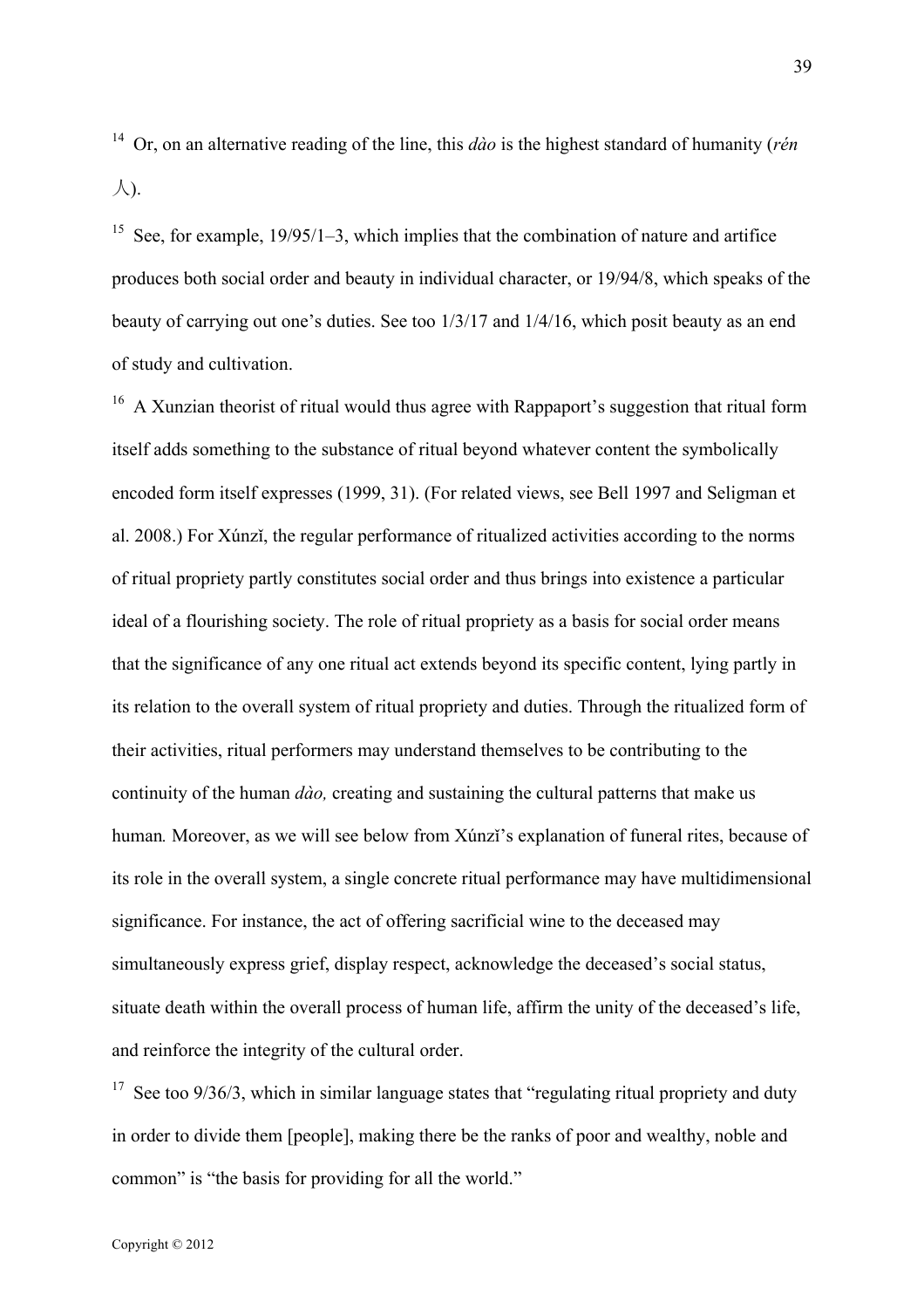<sup>18</sup> See also 10/42/12–21. Xúnzi's claims here may overlap Durkheim's (1912) view that the performance of rituals reaffirms and builds commitment to the social structure or Collins's (1988) suggestion that rituals create psychological solidarity crucial to the functioning of society. A Xunzian theorist might agree that social solidarity is one of several functions or consequences of the general observance of ritual propriety. But Xúnzǐ's focus is primarily on conduct and action guidance, not attitudes: if the norms of ritual propriety are generally observed, all members of society will behave in a coordinated way, according to shared norms.

<sup>19</sup> 11/51/19–20. On the analogy to artisans' tools, see too 19/92/12–19.

 $20\,$  Xúnzi is here employing the same analogies—artisans' measurement tools—that the Mohists had previously used to explain how "the benefit of all" provides a distinct, reliable model ( $f\tilde{a} \not\equiv$ ) for what is morally right ( $y\tilde{i} \not\equiv$ ) or the correct *dào*. Xúnzǐ contends that it is actually ritual propriety that provides such a model.

 $21$  Xúnzi underscores the social, traditional, and performative nature of ritual propriety by explaining that teachers are in turn the means of rectifying ritual propriety (2/8/1). One cannot attain competence in the rituals on one's own. They must be practiced in interaction with others under the critical eye of a master.

<sup>22</sup> See, for instance, 19/94/8–12 and 19/98/1–2. Xúnzi's explanation of how ritual propriety provides an orderly means for expression of potentially disruptive emotions resonates with Van Gennep's (1960) work on rites of passage, which proposes that such rites channel emotions into an organized cultural framework, thus subjecting them to social control. It overlaps Radcliffe-Brown's (1965, 160) interpretation of rites as regulated symbolic expressions of sentiments, with the difference that Xúnzǐ does not see the expression of emotion as the crux of the significance of ritual propriety. The significance lies rather in how ritual propriety produces order; one of the ways it does so is by providing a disciplined means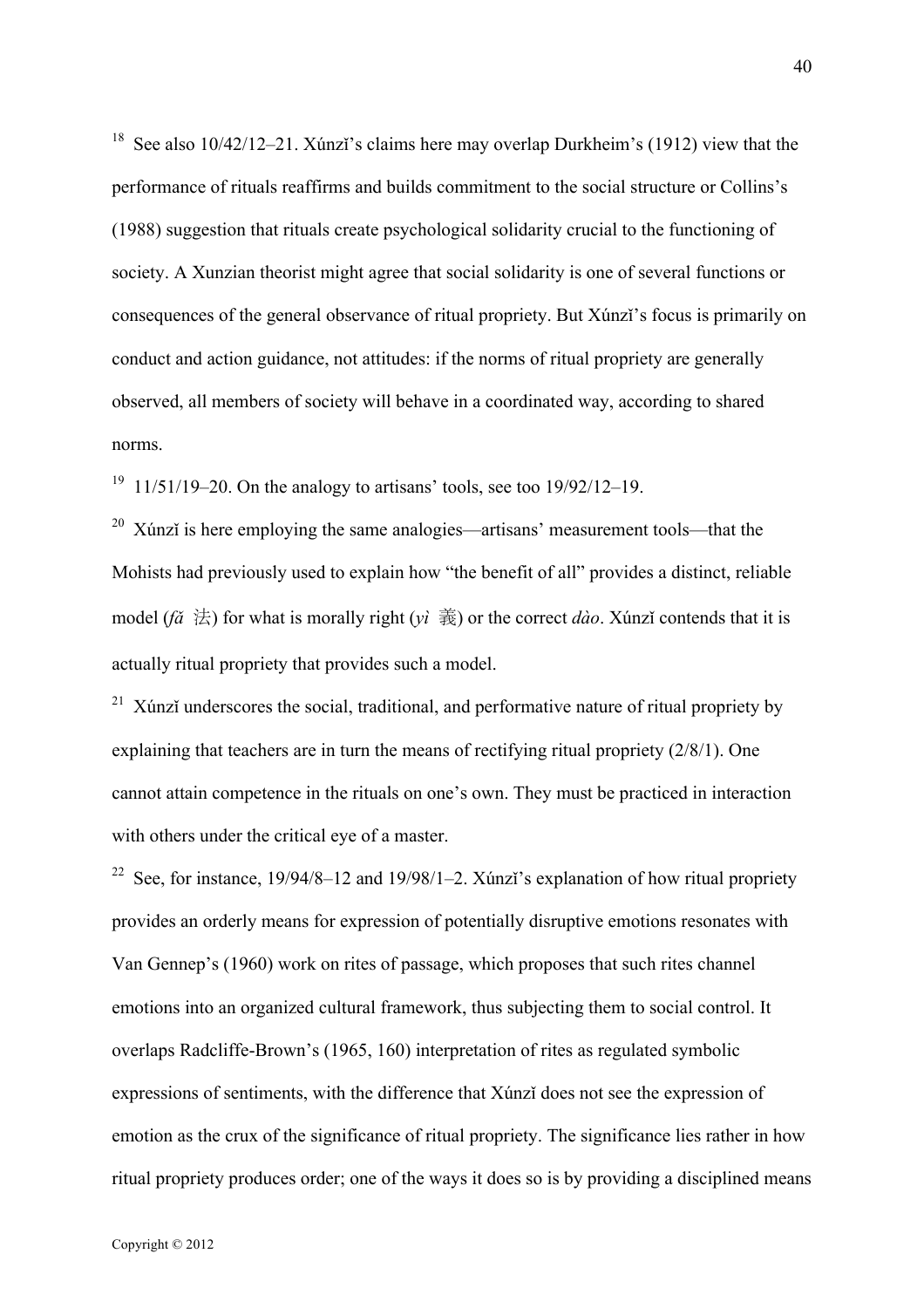of expressing potentially disruptive emotions. Moreover, Xúnzǐ would reject

Radcliffe-Brown's suggestion (*ibid*.) that sentiments determine individuals' conduct and thus are the key to maintaining social order. For Xúnzǐ, the key factor producing social order is habitual performance according to ritual propriety, regardless of the performers' sentiments. Ideally, performers will come to love ritual propriety. But order can still be maintained when performers are subject to disruptive or contrary sentiments, provided they continue to approve of and thus remain committed to ritual propriety.

<sup>23</sup> See, for instance,  $4/17/1-2$ ,  $9/39/5-7$ , and  $19/90/10$ .

<sup>24</sup> Fundamentally, the heart directs action through its normative attitudes of approval ( $k\tilde{e}$  可) or disapproval (22/111/11). An agent may learn to perform the *dào* reflexively, its norms having become part of the agent's character. But such performance rests ultimately on the attitude of "approving" the *dào* itself. See 21/103/21 and 22/111/22–23.

25 9/39/5. See too 5/19/4, where he vehemently dismisses the suggestion that the *dào* for achieving order might vary in different eras or circumstances.

<sup>26</sup> In his recent "constructivist" interpretation of Xúnzǐ, Hagen contends that Xúnzǐ's worldview "allows for the possibility of pluralism" and does not assume the existence of a "singular ultimate or transcendentally fixed Way" (2007, 10). As characterizations of Xúnzǐ's theoretical framework, these claims seem clearly correct. Despite these points, however, Xúnzǐ espouses a traditionalist conservatism with dogmatic tendencies, as Hagen acknowledges when he remarks that although Xúnzǐ provides a rationale for traditional ritual practices, "[his] justifications [fall] short of showing that only those precise norms would do the job" (2007, 112).

<sup>27</sup> In this respect, Xúnzi's stance converges with Hertz's (1907) and Durkheim's (1912) proposal that death rites function to reaffirm the permanence of the social order after it is ruptured by a member's demise.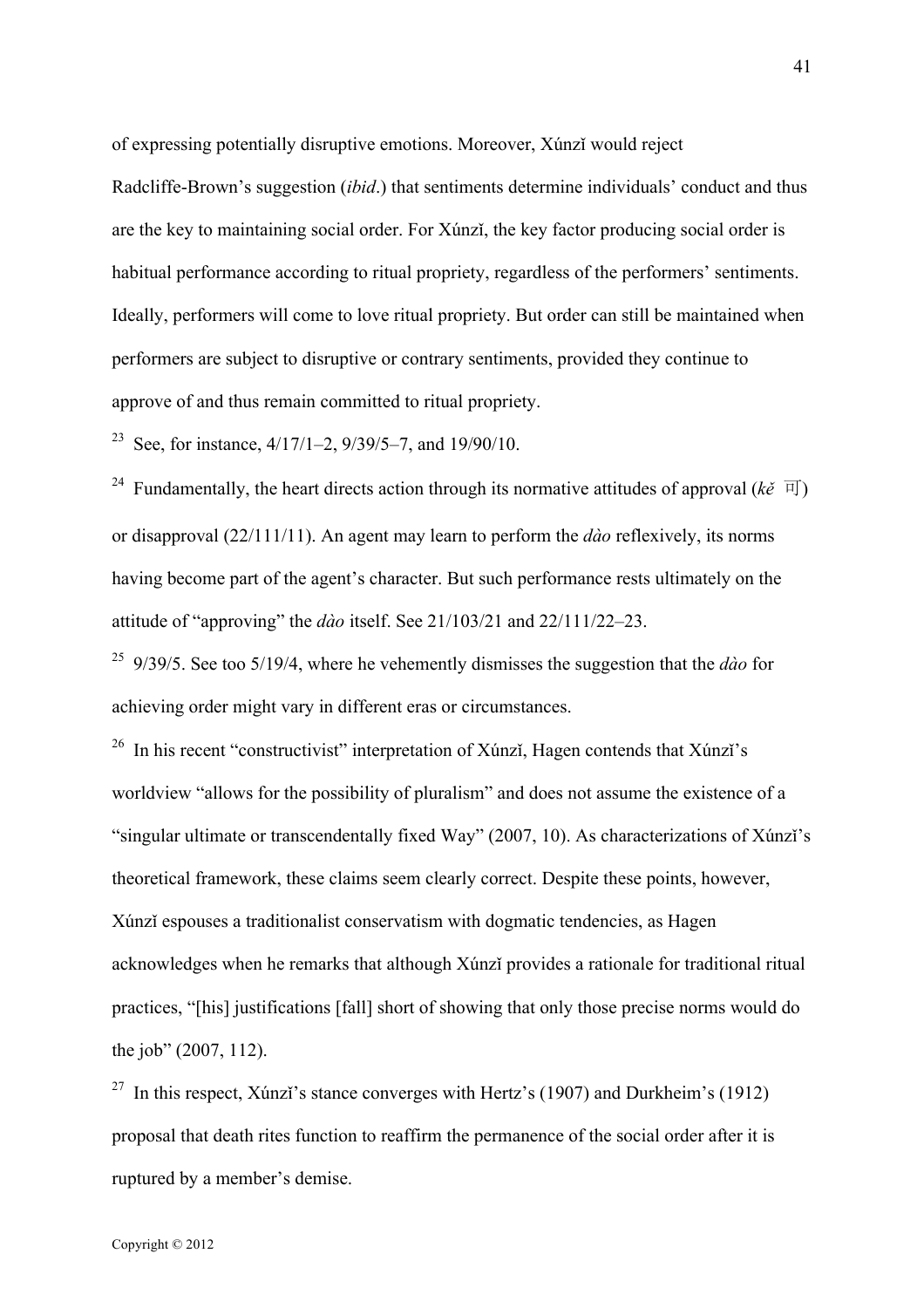$28$  I have elsewhere described this Chinese assumption as the "job title" theory of language (Fraser 2009a). "Names," such as "knight," "teacher," "parent," or "minister," are regarded as associated with norms of conduct, much as job titles are associated with job descriptions. To be denoted by a particular name is to be subject to certain norms and expectations; conversely, only those who live up to the norms deserve the name. Part of the work of rectifying names is to clarify which jobs are indeed associated with which names and whether particular individuals live up to their name—their job title—or not.

 $29$  Hansen emphasizes that practical rectification of names is needed to interpret and perform ritual propriety correctly. Before a code of conduct can guide us, we need to be able to distinguish the objects and actions named in the code (1992, 65–66).

 $30\,$  I owe this formulation to my colleague Dan Robins.

31 Like most texts attributed to the pre-Han masters, the *Zhuāngzǐ* is an anthology of brief, roughly paragraph-length writings by different hands. Its hundreds of short parts are linked thematically by a network of doctrinal family resemblances and historically or genealogically probably by numerous intersecting teacher-student lineages, as the texts were likely composed and transmitted among groups of teachers and students. The anthology is organized as thirty-three "books," each a collection of short stories or remarks, often grouped loosely by theme. Typically, these stories and remarks share a broadly interrelated doctrinal orientation, but they do not purport to present a unified or coherent system of doctrines. Even a conservative count, such as Liu's (1994), attributes at least four different authorial or doctrinal voices to the corpus. My own view is that there are almost certainly many more, and that even the seven so-called "inner chapters" that many scholars attribute to the historical Zhuāng Zhōu 莊周 are most probably the work of several different writers. (For a detailed critique of the view that the "inner chapters" represent an authorially privileged, chronologically early, or doctrinally canonical section within the anthology, see Klein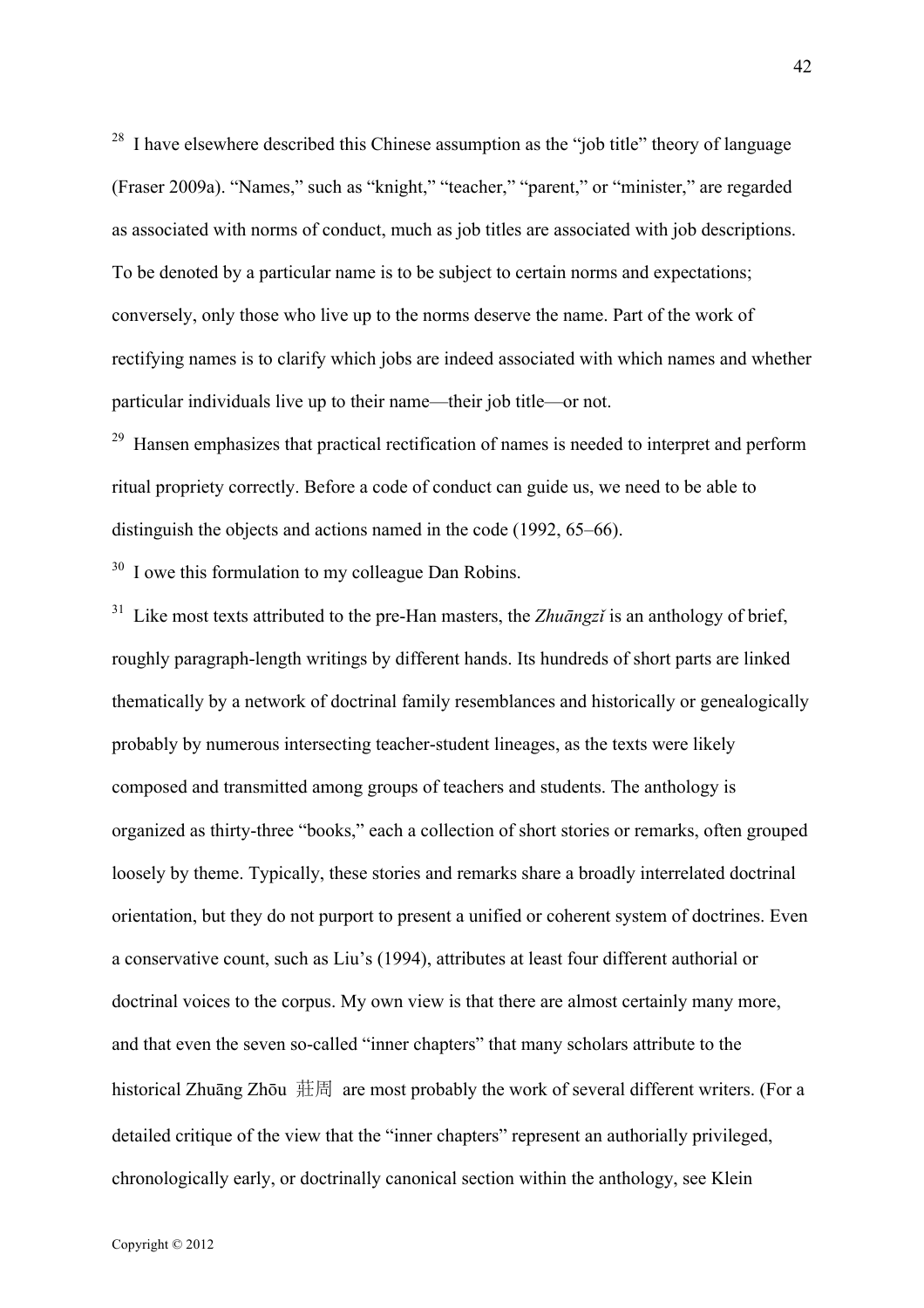[2010].) In general, however, because little historical information is available on the authorship or provenance of individual parts of the *Zhuāngzǐ,* I believe the appropriate interpretive approach is to focus on the texts, not their unknown authors. That is, instead of attempting to reconstruct the systematic thought of one or more particular authors or "schools"—a project that simply cannot be carried out convincingly, given the disjoint nature of the various "books" and our lack of historical information about them—interpreters should focus on exploring and reconstructing the rich discourses on various themes found in the anthology. Given the literary and physical structure of the collection, the genealogical relationships between its component texts, and their shared broad outlook, we can expect different parts to explore common themes from a variety of angles, presenting views that may overlap substantially but also diverge significantly. From reconstructions of such discourses, we can move on to consider or develop systematic positions that are grounded in Zhuangist motifs and views, but not necessarily explicitly presented in or endorsed by all parts, or any particular part, of the anthology. Hence in this paper I use the label "Zhuangist" loosely to refer to ideas or positions presented or grounded in at least some parts of the *Zhuāngzǐ.* This label is not intended to imply that these ideas or positions are shared by or consistent with all of the voices found in anthology. Nor is there any expectation that all of the views I label "Zhuangist" fit together as a coherent package, since they may come from different texts within the anthology. I should add that since the *Zhuāngzǐ* is a notoriously difficult, diverse, and playful text and its content the subject of much scholarly debate, the interpretations presented here may be controversial.

32 Citations to the *Zhuāngzǐ* give chapter and line numbers in the Harvard-Yenching concordance (*Zhuāngzǐ* 1956). All translations are my own.

 $33$  To clarify, the aim of this comparison with Davidson and Brandom is not to appeal to their conclusions to justify a Zhuangist critique of rectifying names. It is to highlight an intriguing,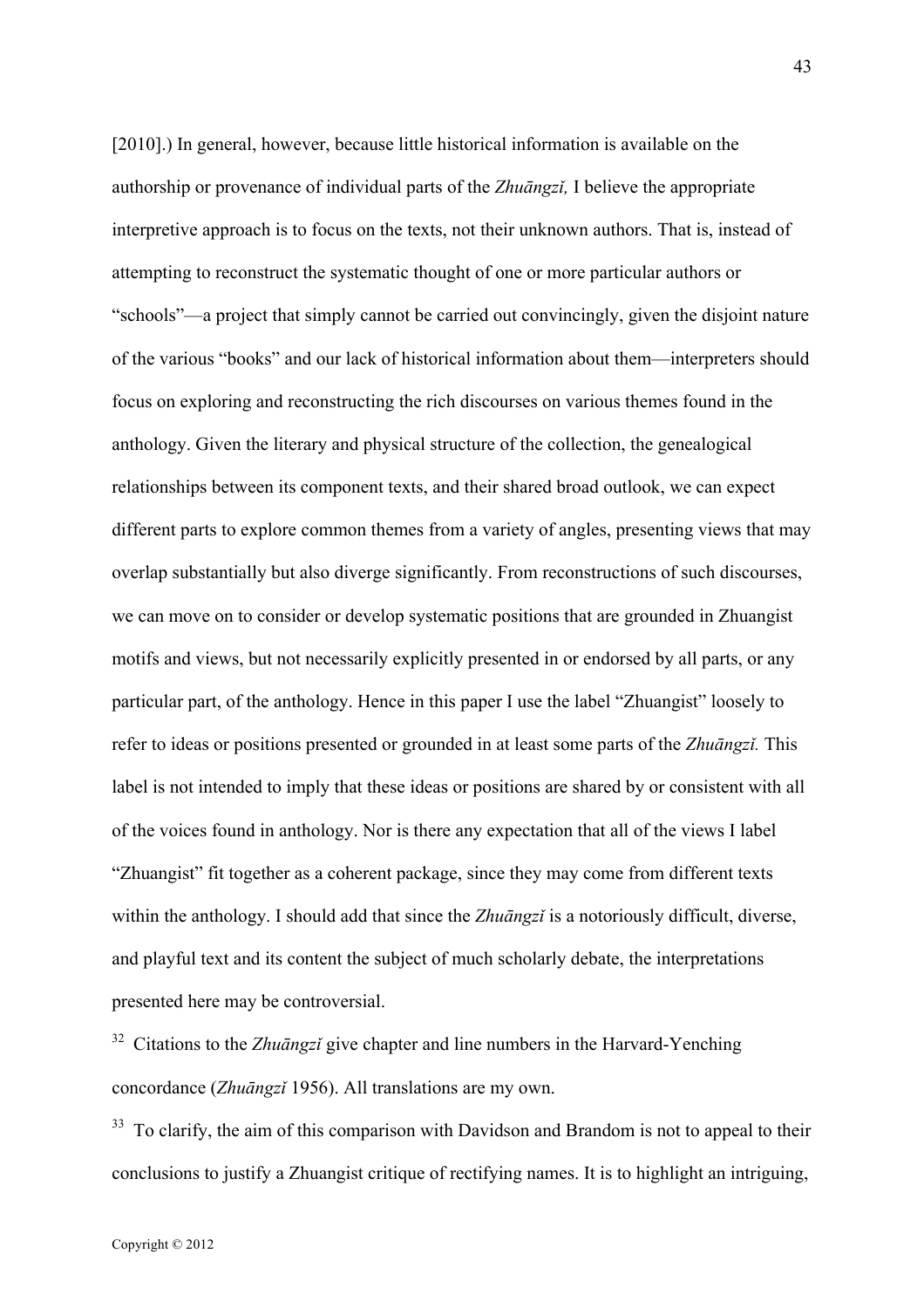albeit partial parallel between them and one strand of Zhuangist thought and thus to illuminate the potential implications of both. If correct, Davidson's or Brandom's ideas complement a Zhuangist criticism of the need to "fix" (*dìng*) names. But that criticism can stand on its own.

 $34$  While these arguments do not specifically mention Xúnzi or "rectifying names," they can be applied to rebut the general idea that we could find an authoritative basis for "rectifying" (*zhèng*) the distinctions that undergird the use of names. For a more detailed discussion of the arguments, a justification of the interpretations presented here, and a comparison with other interpretations, see Fraser (2009b).

 $35$  For a detailed justification of this interpretation of these arguments, see Fraser (2011) and (2009b).

<sup>36</sup> For further discussion of this doctrine, see Fraser (2009b, 449 and 454) and (2006, 536).

 $37$  "The sage harmonizes them with this and not-this and rests on the wheel of nature. This is called 'walking two ways'" (2/38–40).

38 See 2/38–39 and 18/39. Recall too the well-known *Zhuāngzǐ* passage that states, "The purpose of statements (*yán*) lies in the thought; getting the thought, forget the statement" (26/48–49). Against the doctrine of rectifying names, the text contends that the exact wording is unimportant as long as the audience gets the point.

<sup>39</sup> Graham associates this passage with a "Syncretistic" stance that combines Daoist, Confucian, and Legalist ideas (1981, 257–58). It is debatable, however, whether the *Zhuāngzǐ* books he labels "Syncretistic" represent a coherent, unified doctrinal position, since even Graham himself assigns portions of them to other strains of thought within the anthology. <sup>40</sup> *Li* vi 禮意, here rendered as "the point of ritual propriety," is sometimes interpreted as "the meaning of ritual propriety" (see, for instance, Graham 1981, 89). However, the role of *yi* in early Chinese philosophy of language is not that of semantic meaning, but more like that